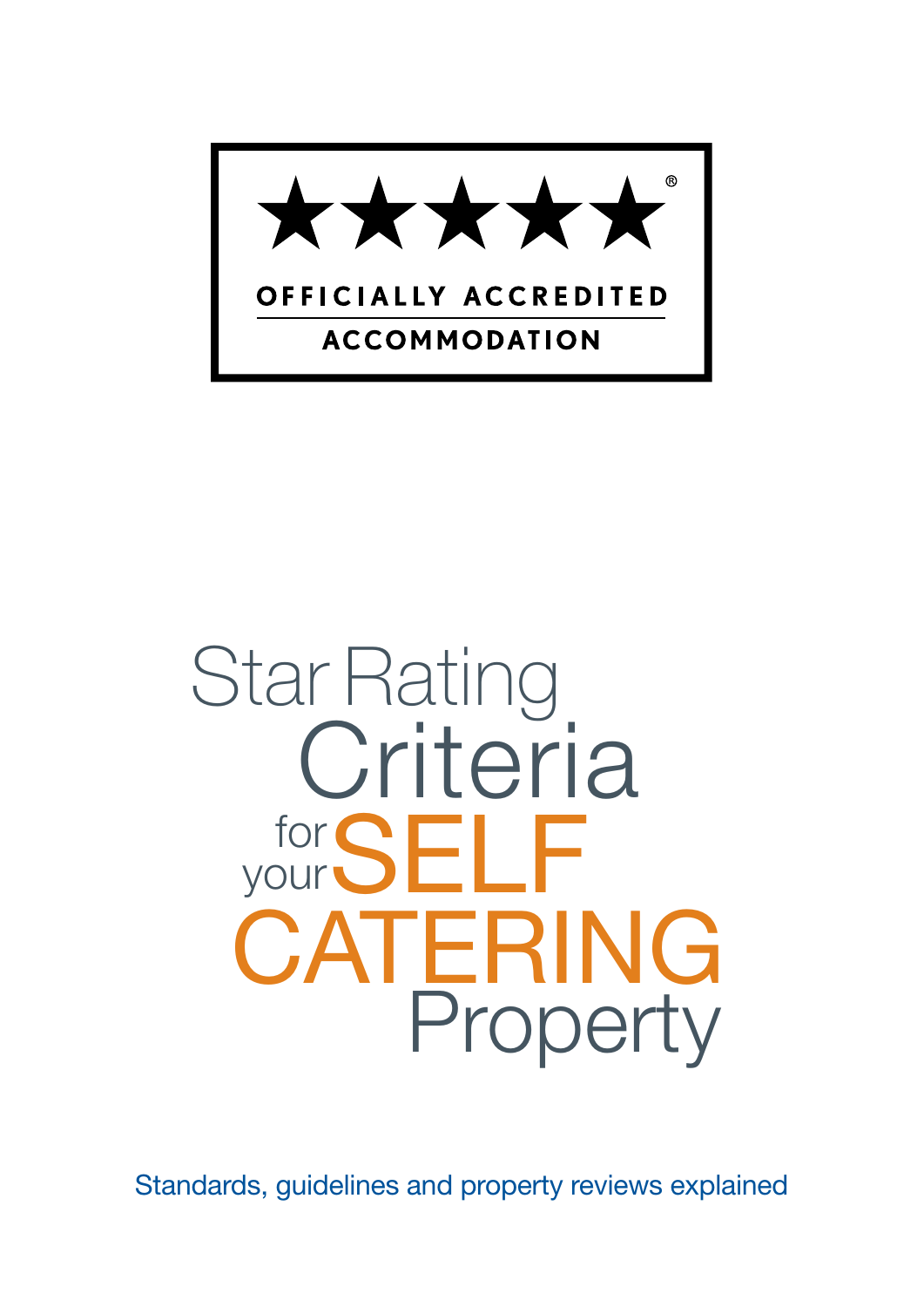# Contents

For more detailed information on the Star Rating scheme in Australia, visit starratings.com.au or contact:

#### \*\*\*\*\*<sup>®</sup> starratingsaustralia

#### PO BOX 16 Collins St West MELBOURNE VIC 8007



+61 3 9601 3325



minfo@starratings.com.au

#### *Disclaimer*

The information contained in this document or in any property review conducted by Star Ratings Australia made pursuant to these criteria and the standards and guidelines:

- Does not constitute a representation or warranty that your Property complies with applicable laws.
- Should not be relied on as the reason you do or do not do anything, to the full extent permitted by law, Star Ratings Australia, its shareholders, officers, directors, employees and agents will not be under any liability to any person in any respect of any loss or damage (including any consequential loss or damage) which any person may directly or indirectly suffer as a result of using or relying on any information contained in these standards and guidelines or on any property review made pursuant to.
- Where any statute implies any term in relation to any person's use of these standards and guidelines which cannot be excluded then that term is included, and the liability of Star Ratings Australia, its shareholders, directors, officers, employees and agents for breach of that term is limited to the re–supply of the relevant service to which the breach relates.

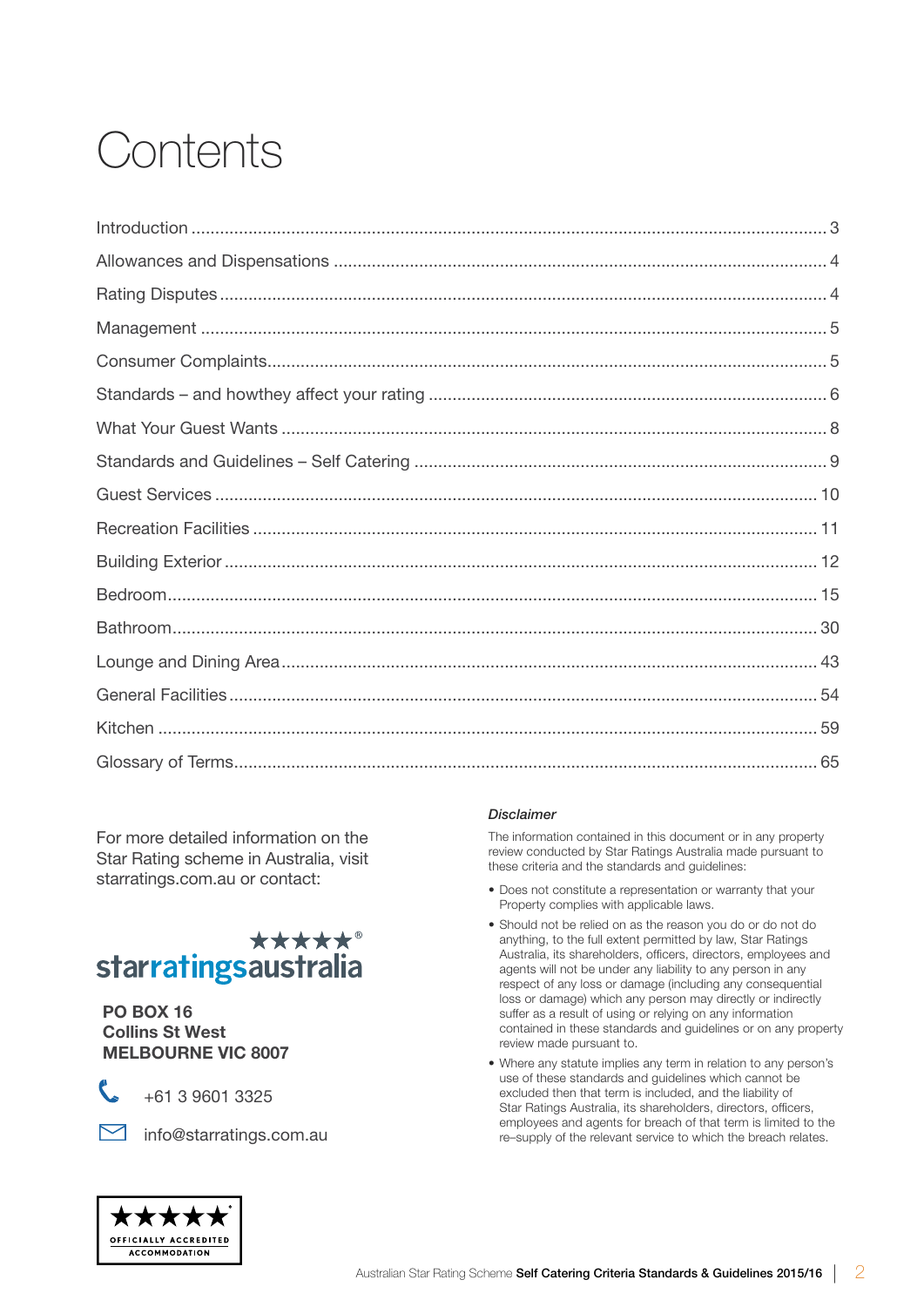# Introduction

#### Star Ratings are about standards – your standards, our standards and the standards expected by your guests.

They are basically a mark of quality, regardless of the number of Stars you have been awarded.

So, if you have a 1 Star Rating, your customers are assured that you have met the standards expected of a quality 1 Star property. If you have a 5 Star Rating, you have met the standards expected of a quality 5 Star property.

There's never been a better time to have an independent Star Rating.

#### Star Rated properties have never been more trusted

85% of Australian travellers use Stars when choosing accommodation.

#### Star Rated properties have never been more valued

In a time when your guests are deluged with online opinions and consumer reviews, your Star Rating immediately tells your guests that your property has been independently reviewed against quality accommodation standards.

#### Star Rated properties have never been more supported

Alliances with peak industry bodies will help us manage rating disputes as well as to act on consumer complaints with mystery guest services. A new 3 year property review cycle includes special allowances that recognise and reward ongoing refurbishment work.



#### Star Rated properties have never been so connected

 $93\%$  of travellers say that their booking decision is influenced by online opinions and consumer reviews. That's why we have incorporated consumer ratings and reviews from more than 100 websites and social media platforms around the world. An annual Auto Club member travel survey will also deliver exclusive insights into Australian travel trends and decision making behaviour.

Before making an online hotel reservation, consumers vist approximatey 14 different travelrelated sites with about three visits per site combined with almost nine travel-related searches. Consumers often use hotel classifications as a filter mechanism, with guest reviews used to make a final selection. UNWTO, Online Guest Reviews and Hotel Classification Systems – An Integrated Approach, October 2014

#### Star Rated properties have never been more safeguarded

We are clamping down on 'self-rated' properties displaying or claiming to have 'stars' and will be aggressively protecting and defending our Australian intellectual property rights.

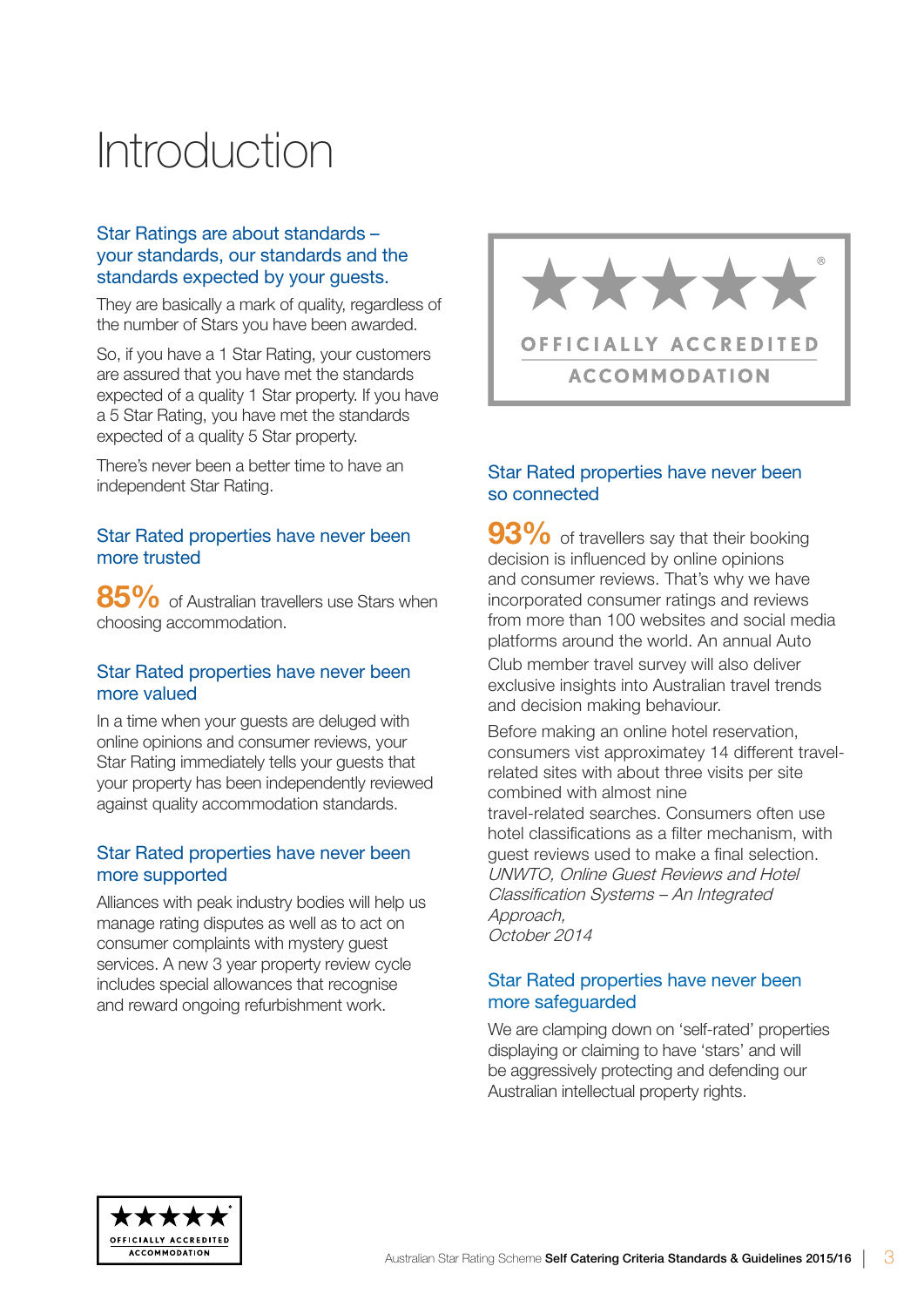# Allowances and Dispensations

In order to deliver a flexible, relevant and equitable ratings scheme for consumers and accommodation operators alike, a range of allowances have been made to take into account geographical locations, Local, State/Territory or Commonwealth laws, or unique property attributes.

It is the responsibility of the individual operator to produce the relevant documentation to substantiate claims for an allowance or dispensation.

The claim will be assessed and an allowance or dispensation may be extended for but not limited to the following:



- $\sqrt{ }$  For staged property refurbishments and/or upgrades that will extend beyond 12 months.
- $\sqrt{\phantom{a}}$  Where Local, State/Territory and/or Commonwealth laws, including Norfolk Island Government laws, forbid or restrict the provision of certain facilities and/or services.
- $\sqrt{\phantom{a}}$  For properties located in remote, regional and/or rural Australia where broadband-wireless internet, Pay-TV, or Free-to-Air TV services are limited or restricted.
- $\sqrt{\phantom{a}}$  For properties with distinct themes, unique or certified heritage attributes, and/or accredited environmental management practices that may restrict the provision of certain facilities and/or services.
- $\sqrt{\phantom{a}}$  For the availability of basic services such as a reception or service desk and housekeeping services during low season.
- $\sqrt{\phantom{a}}$  For Resort operations where the provision of certain facilities and/or services may not apply, or are not recognised by the relevant Standards and Guidelines.

# Rating Disputes

Following extensive consultation with the Accommodation Association of Australia (AAoA), agreement was reached on a framework that strengthens industry involvement in the independent Star Rating scheme.

In particular, an independent panel of commercial accommodation sector experts will review Star Rating disputes on a quarterly basis to provide a determination of the Star Rating result following considered review of all positions.



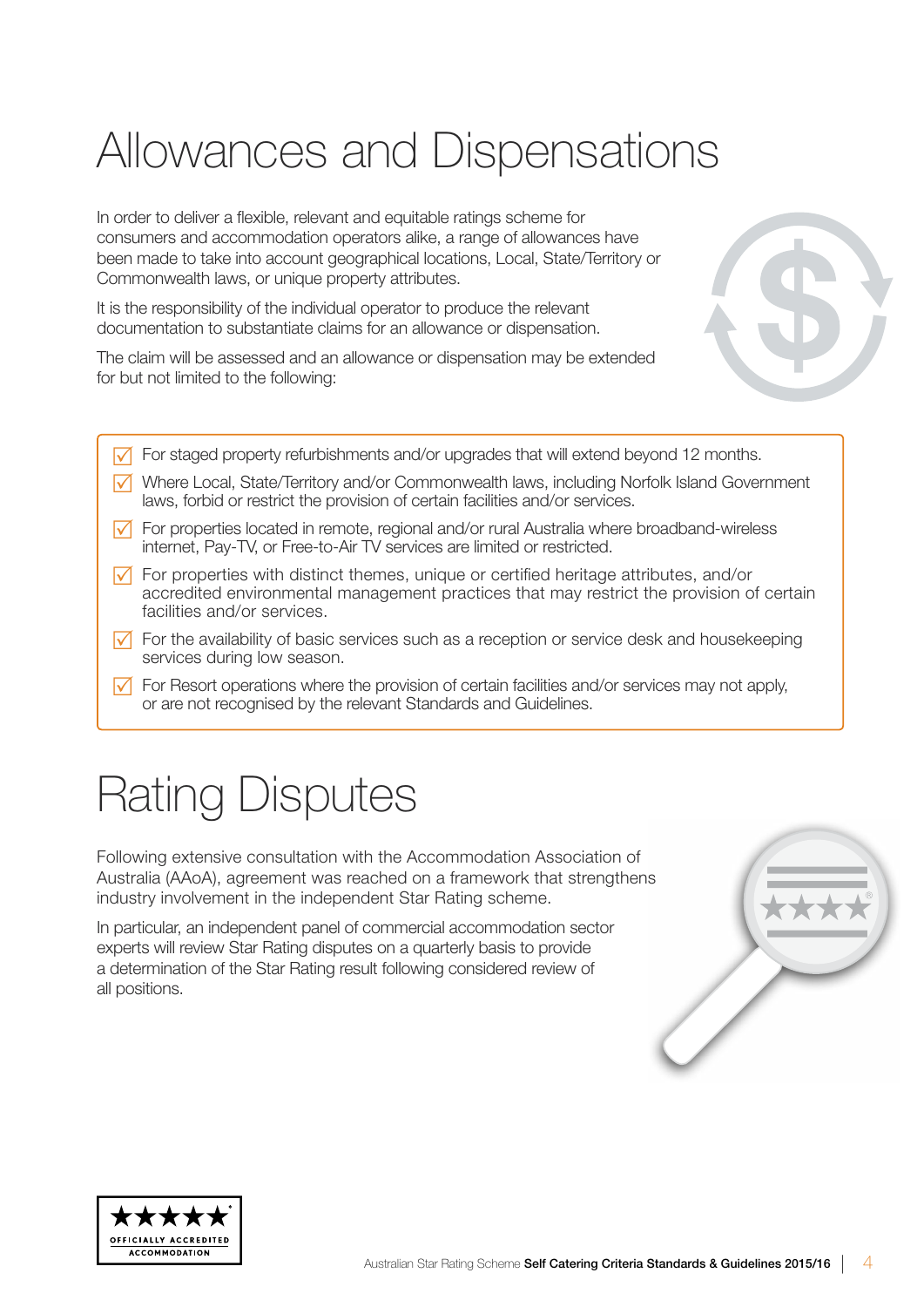# Management

Today, the Star Ratings scheme is managed by Star Ratings Australia, a stand-alone accreditation business that is focused on producing trusted and reliable rating results for domestic and international visitors.



Star Ratings Australia is a division of The Australian Tourism Industry Council (ATIC).

The Australian Star Rating scheme has been around since the 1950s, steadily developing to offer a national ratings model. In the 1980s and 1990s, the scheme was expanded to offer ratings for different accommodation types, including hosted accommodation, serviced apartments, caravan parks and self-catering properties.

The head office is in Melbourne.

For all Star Rating enquiries:



+61 3 9601 3300

mfo@starratings.com.au

# Consumer Complaints

We take consumer complaints seriously.

If a Star Rated property is found to be in breach of our Code of Conduct, or if a major issue is raised with any aspect of accommodation standards, then we will act immediately.

All complaints are attended to and can result in a property being assessed through 'mystery guest' services provided by the Accommodation Association of Australia (AAoA). This sees qualified specialists visiting the property incognito to substantiate a major complaint.



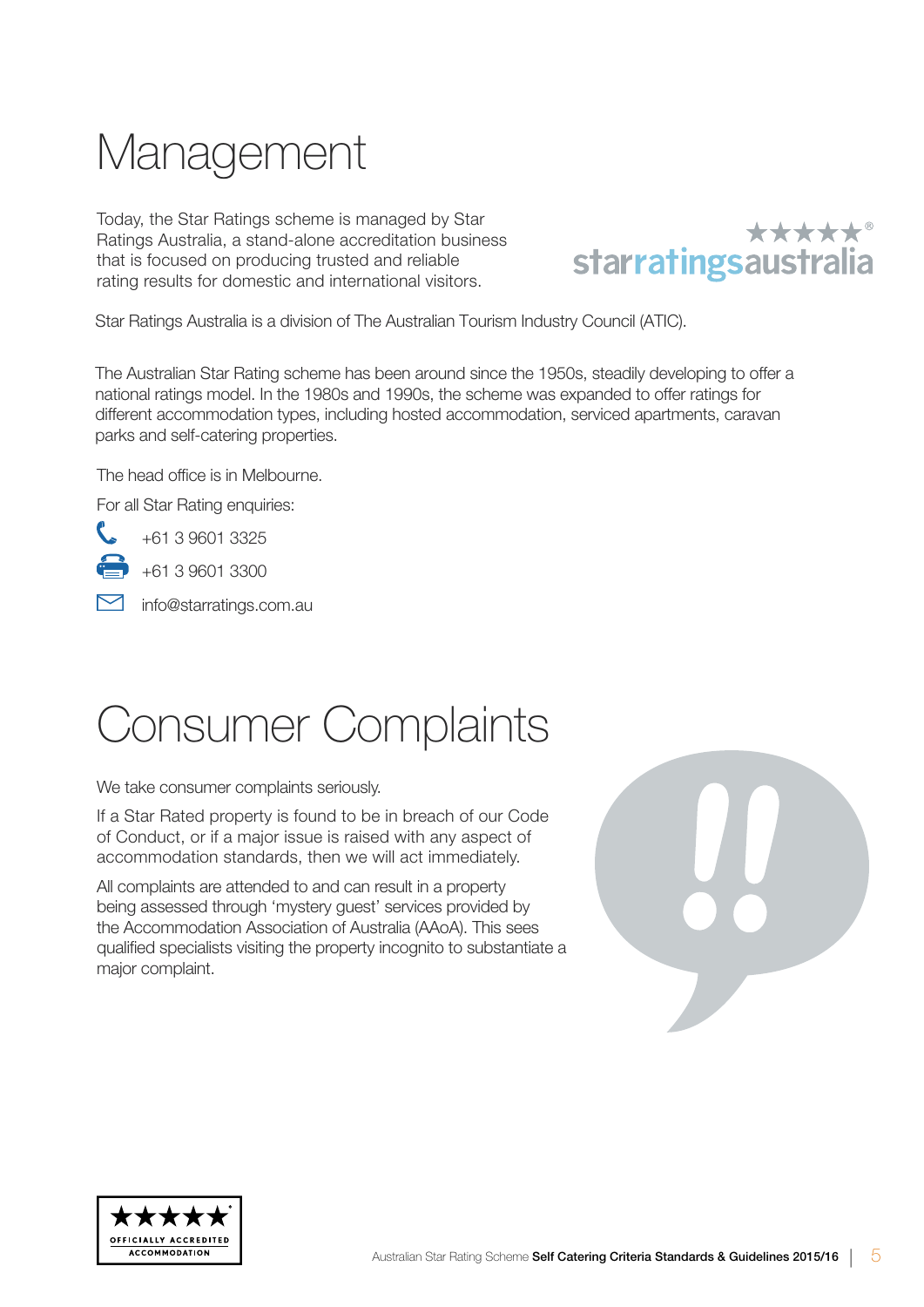# Standards – and how they affect your rating

Your official Star Rating is awarded according to how highly you score in three key areas of assessment:

- 1. Quality and Condition
- 2. Cleanliness
- 3. Facilities and Services

A percentage score is calculated for each of these three areas:

|            | 1. Quality and Condition: from Acceptable (20%) to Excellent (over 90%) |
|------------|-------------------------------------------------------------------------|
| $(20\%)$   | (over $90\%$ )                                                          |
| Acceptable | <b>Excellent</b>                                                        |

| 2. Cleanliness: from Good (75%) to Excellent (over 95%) |       |                |  |  |
|---------------------------------------------------------|-------|----------------|--|--|
|                                                         | (75%) | (over $95\%$ ) |  |  |
| Good<br>Excellent                                       |       |                |  |  |

|            | 3. Facilities and Services: from Acceptable (20%) to Excellent (over 90%) |
|------------|---------------------------------------------------------------------------|
| (20%)      | (over $90\%$ )                                                            |
| Acceptable | Excellent                                                                 |

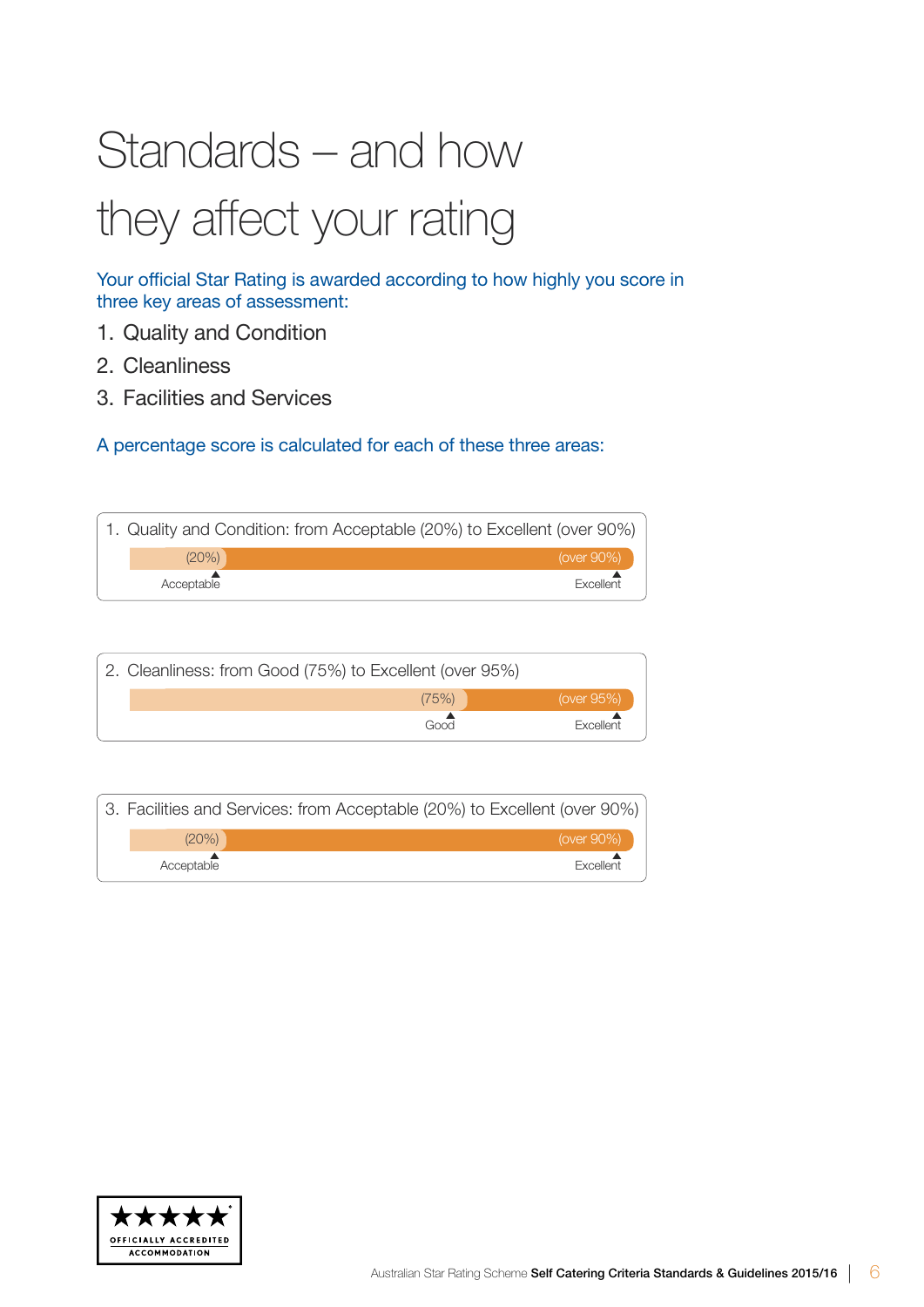### Standards – and how they affect your rating (continued)

Your score in each area will be accorded a Star Rating: the lowest score you earn out of the three areas is the Star Rating you will receive.

Cleanliness is the most demanding area of assessment. A property that scores below 75% will fail to achieve a Star Rating result.

The table below shows the results for a 4 Star self catering. Note how it achieves excellence for cleanliness and has a superior range of guest facilities, but is rated according to the lowest result – 4 Stars for the quality and condition of guest facilities.

| <b>Star Rating</b> | <b>Quality &amp; Condition</b> | <b>Cleanliness</b>  | <b>Facilities &amp; Services</b> |  |
|--------------------|--------------------------------|---------------------|----------------------------------|--|
|                    | Excellent (90-100%)            | Excellent (95-100%) | Excellent (85-100%)              |  |
| $\star$            | Superior (75-89%)              |                     | Superior (70-84%)                |  |
|                    | Very Good (65-74%)             |                     | Very Good (60-69%)               |  |
| ★                  | Good (55-64%)                  | Very Good (85-94%)  |                                  |  |
|                    | Reasonable (45-54%)            |                     | Good (50-59%)                    |  |
| $\star$            | Moderate (35-44%)              |                     |                                  |  |
|                    | Adequate (30-34%)              | Good (75-84%)       | Moderate (30-49%)                |  |
| *                  | Satisfactory (25-29%)          |                     | Acceptable (20-29%)              |  |
|                    | Acceptable (20-24%)            |                     |                                  |  |
|                    |                                |                     |                                  |  |

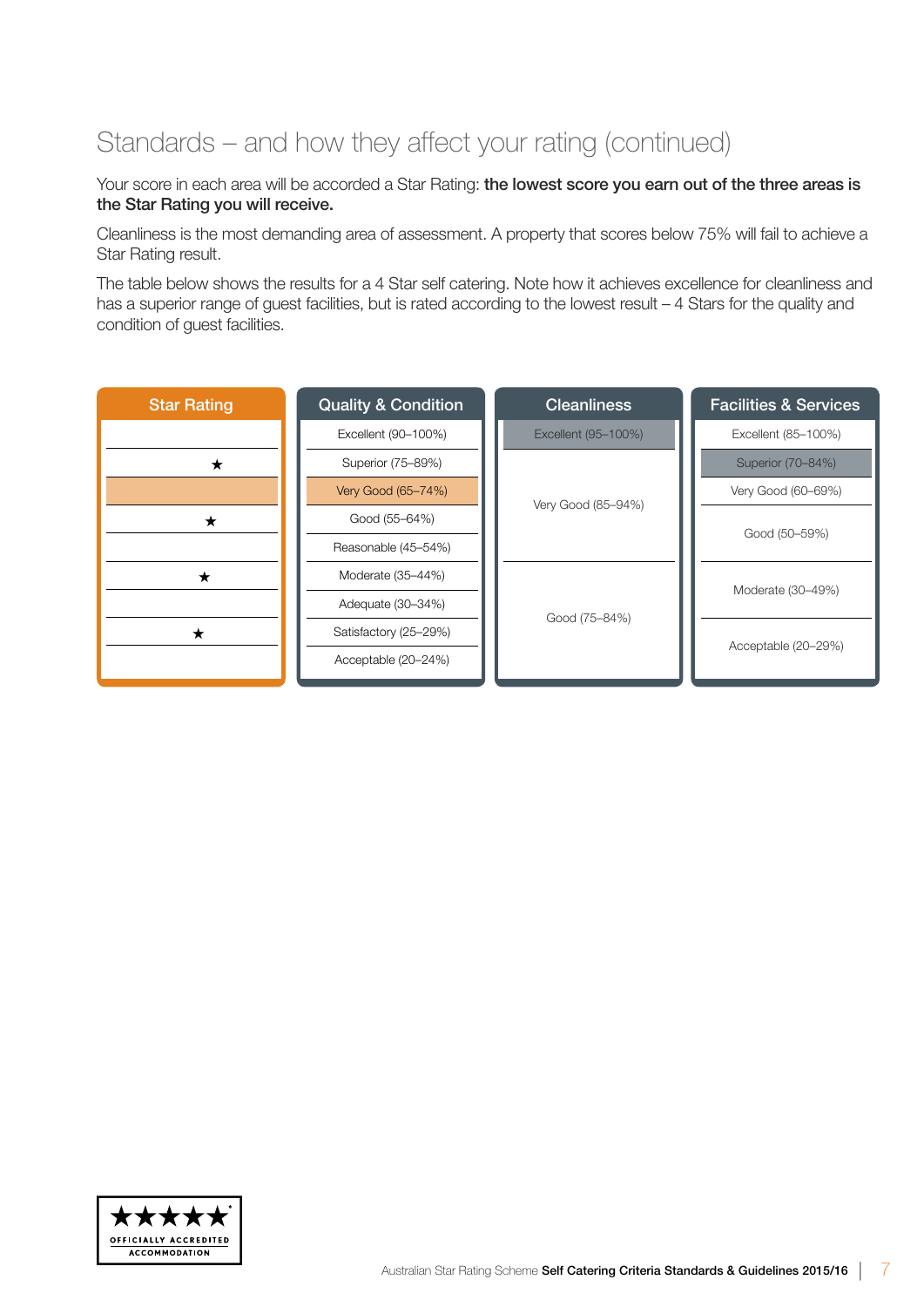# What Your Guest Wants

More than 200 criteria have been ranked by Australian travellers according to what's important to them. The 'Consumer Importance Weighting Index' is a proven evaluation technique originally developed by the Sustainable Tourism CRC at Victoria University.

Each of the three key assessment areas – Facilities and Services, Cleanliness, and Quality and Condition – are applied to aspects of a property, for instance, bedrooms, bathrooms, recreational facilities, in-room facilities and so on.

Within each of these aspects, guests have similarly placed greater and lesser value on things that make up their experience. So, within the bedroom, guests place most value on the bed/size of the mattress, followed by bedding and window coverings/privacy.

Look carefully at those things that guests value most and compare your standards across the three areas of assessment. They carry more weight in the assessment of your property and this way help you improve your chances of earning the Star Rating you expect.



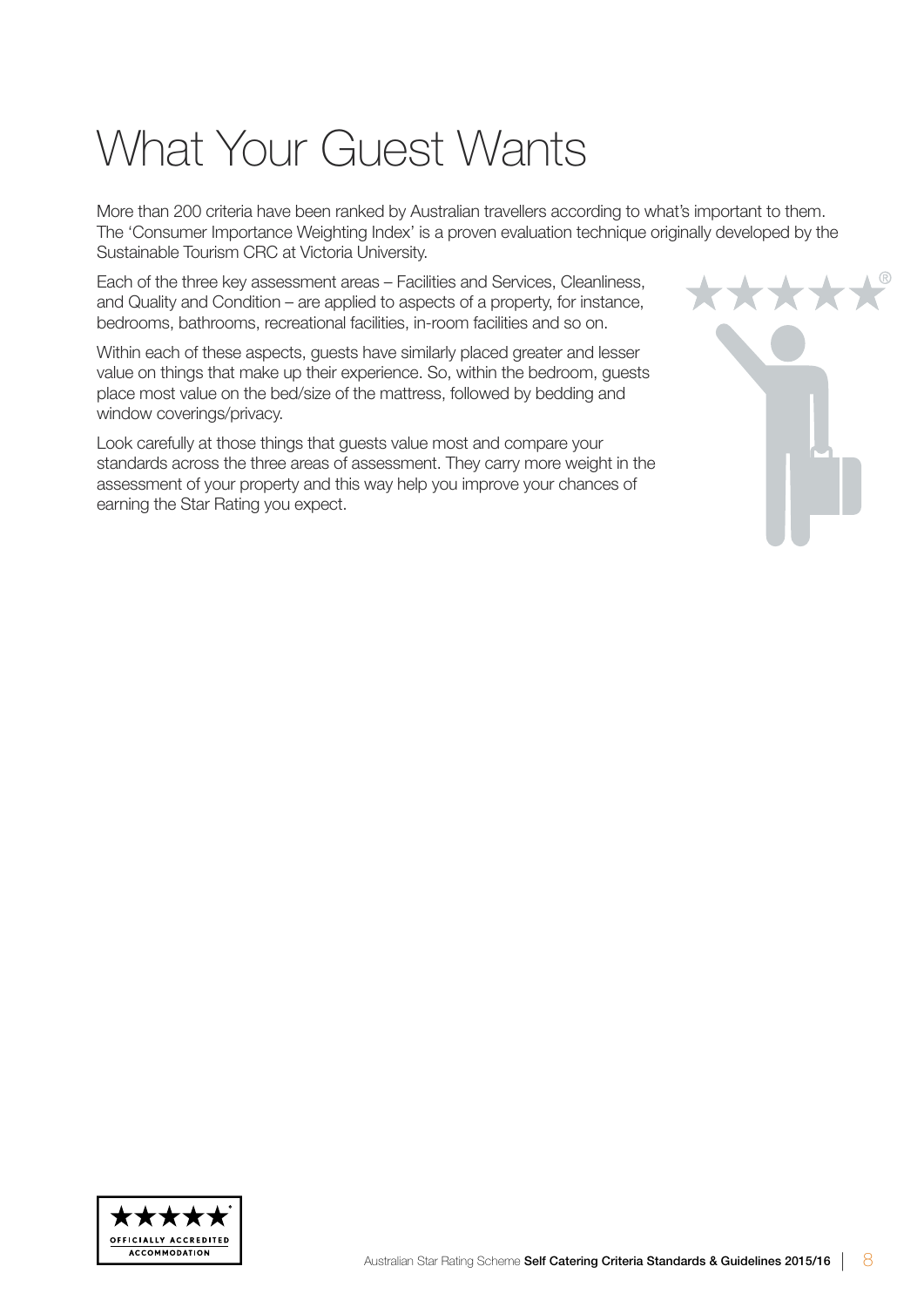# Standards and Guidelines – Self Catering

Consumer Importance Weighting Index



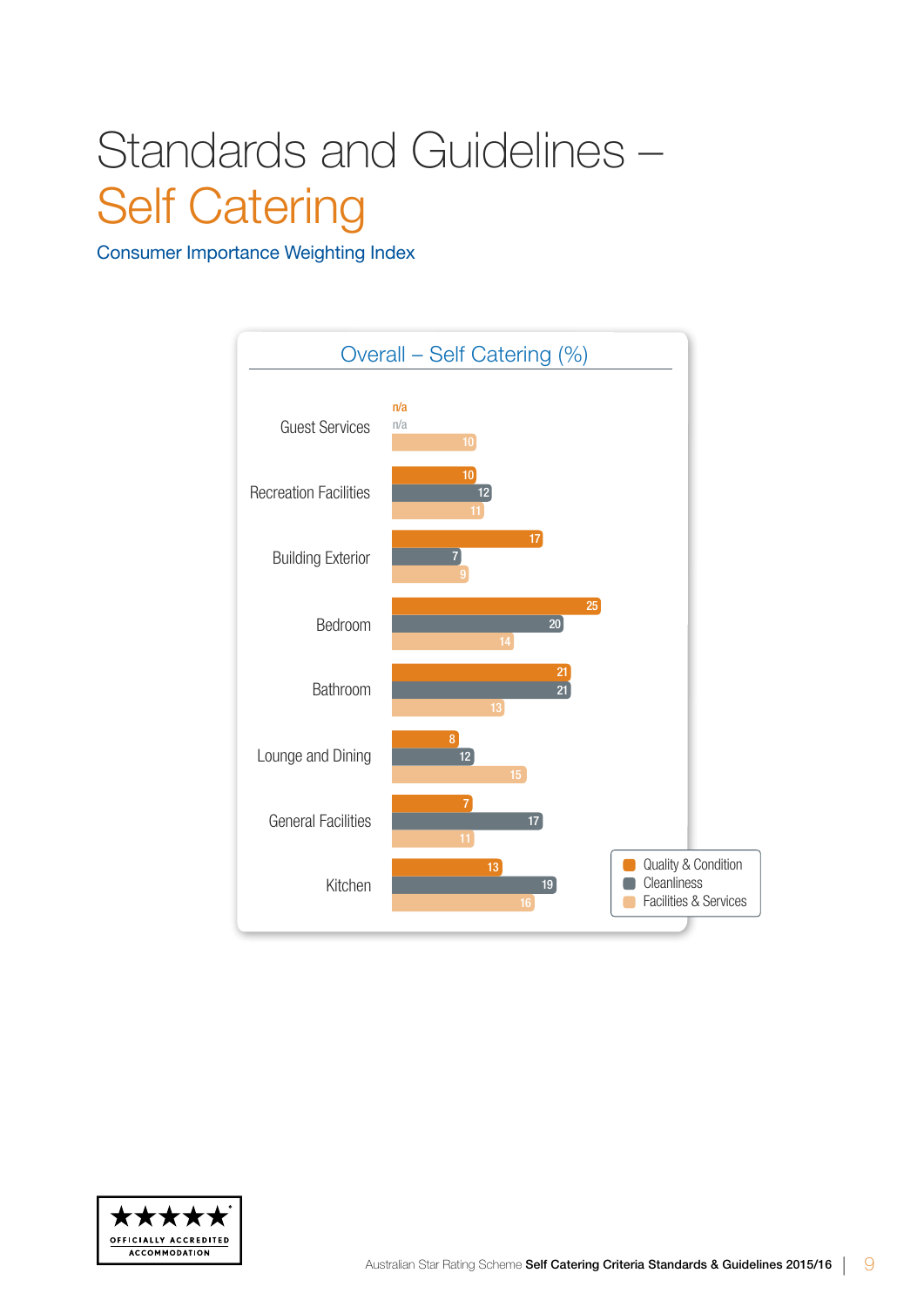# Guest Services

#### Consumer Importance Weighting Index

|                       | Guest Services (%) |      |                                                                          |
|-----------------------|--------------------|------|--------------------------------------------------------------------------|
| <b>Guest Services</b> | n/a                | 10.0 | <b>Quality &amp; Condition</b><br>×.<br><b>Facilities &amp; Services</b> |
|                       |                    |      | Cleanliness - Minimum overall<br>score of "Good" Required                |

Condition scores apply in lieu of Quality Guidelines.

| <b>Standard</b>                    | <b>Maximum</b><br><b>Rank/Value</b> | <b>Guideline</b>                                                                                                                                                                                                                                                                                                    |
|------------------------------------|-------------------------------------|---------------------------------------------------------------------------------------------------------------------------------------------------------------------------------------------------------------------------------------------------------------------------------------------------------------------|
| <b>Guest Feedback</b><br>Practices | 5                                   | Policies and procedures relevant to individual property,<br>maybe through formal online guest survey or inhouse guest<br>forms. Properties affliated with accommodation franchises<br>will have their procedures and practices recognised.                                                                          |
| Staff Induction &<br>Training      | $\overline{4}$                      | Guest service induction & training relevant to individual<br>property. Participation in recognised or accredited<br>industry programmes or attendance at industry<br>conferences, meetings or events. Properties affliated with<br>accommodation franchises will have their procedures and<br>practices recognised. |
| <b>Internet Access</b>             | 3                                   | Public broadband or Wi Fi access from communal or<br>shared areas.                                                                                                                                                                                                                                                  |
| Housekeeping<br>Inclusive          | 4                                   | Housekeeping services available upon request and included<br>in the rate.                                                                                                                                                                                                                                           |
| Or - Housekeeping<br>Fee-Based     | 3                                   | Housekeeping services available upon request and fee-<br>based.                                                                                                                                                                                                                                                     |
| Vending Machine                    | $\overline{2}$                      | Guest access to light snacks/drinks via vending machine.                                                                                                                                                                                                                                                            |
| Other                              | 2                                   | Maximum 1 'other' guest service to apply.                                                                                                                                                                                                                                                                           |

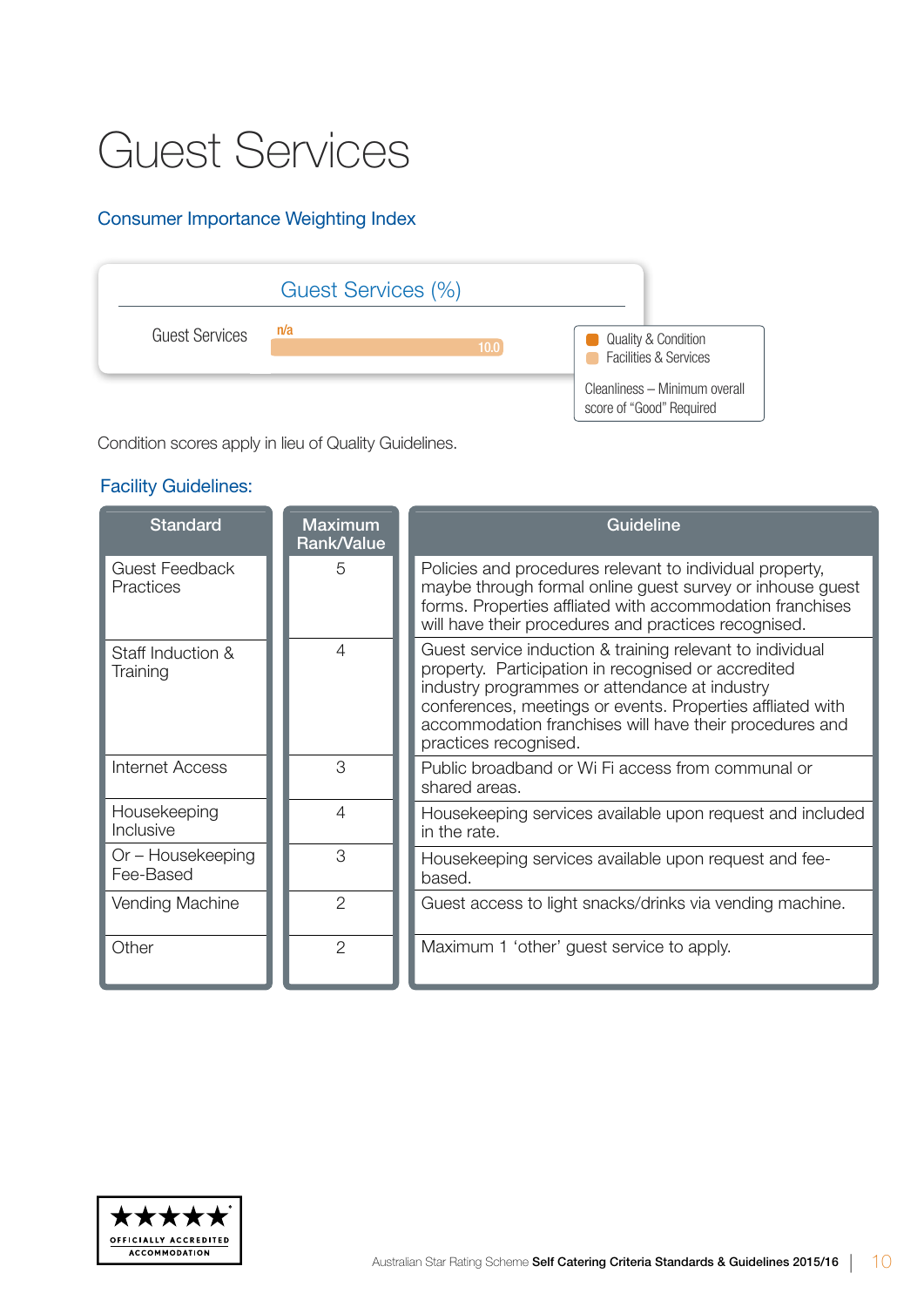# Recreation Facilities

#### Consumer Importance Weighting Index



Conditions scores apply in lieu of Quality Guidelines.

#### Facility Guidelines:

A tolerance may apply for all measurements (under) and will be confirmed upon assessment.

| <b>Standard</b>               | Maximum<br>Rank/Value | Guideline                                                   |  |
|-------------------------------|-----------------------|-------------------------------------------------------------|--|
| Large Swimming<br>Pool        | 4                     | Minimum size 15m x 5m or 75sqm.                             |  |
| Or – Medium<br>Swimming Pool  | 3                     | Minimum size of 10m x 4m or 40sqm.                          |  |
| $Or$ – Small<br>Swimming Pool | $\mathcal{P}$         | Less than 10m x 4m or 40sqm but greater than 24sqm.         |  |
| Tennis Court                  | $\mathcal{P}$         | Available to guests, within the complex.                    |  |
| Or - Half Court<br>Tennis     |                       | Available to guests, within the complex.                    |  |
| Playground                    | $\overline{2}$        | Minimum three (3) separate child play facilities/equipment. |  |
| Spa/Hot Tub                   | $\overline{2}$        | Spa/hot tub provided within complex.                        |  |
| Other                         | 2                     | Maximum 1 'other' recreational facility to apply.           |  |

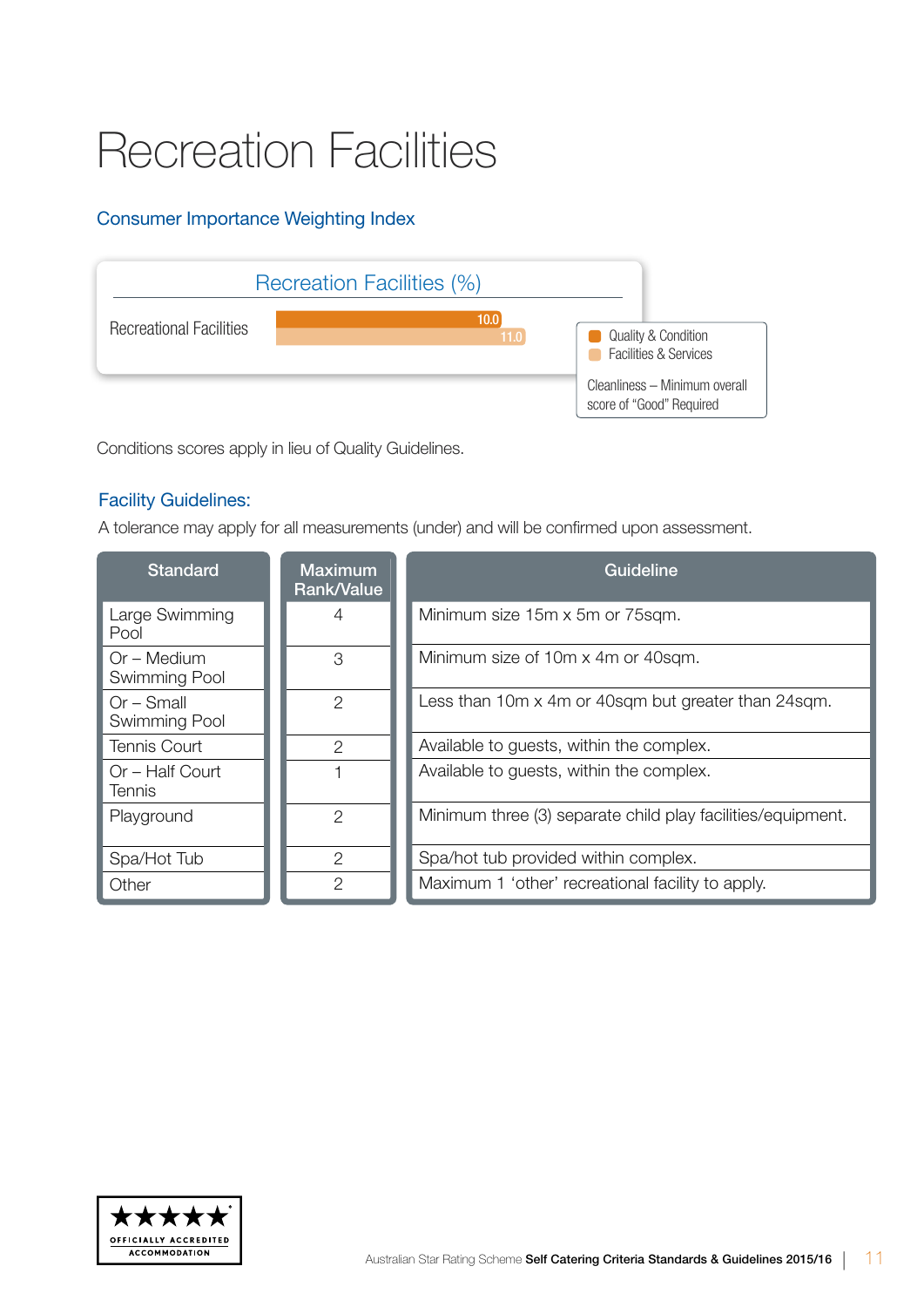# Building Exterior

#### Consumer Importance Weighting Index



### Barbeque

#### Consumer Importance Weighting Index



Condition scores apply in lieu of Quality Guidelines.

| <b>Standard</b>           | Maximum<br>Rank/Value | Guideline                                                                                                  |
|---------------------------|-----------------------|------------------------------------------------------------------------------------------------------------|
| Barbeque                  | 3                     | Individual Barbeque provided for each unit, apartment, villa,<br>cottage, or house.                        |
| Or - Communal<br>Barbeque |                       | Communal barbeque provided for use by all guests within<br>the complex.                                    |
| <b>Weather Protection</b> | 3                     | BBQ facilities are fully protected from weather eg rain/wind<br>- with protection on 2 sides and overhead. |

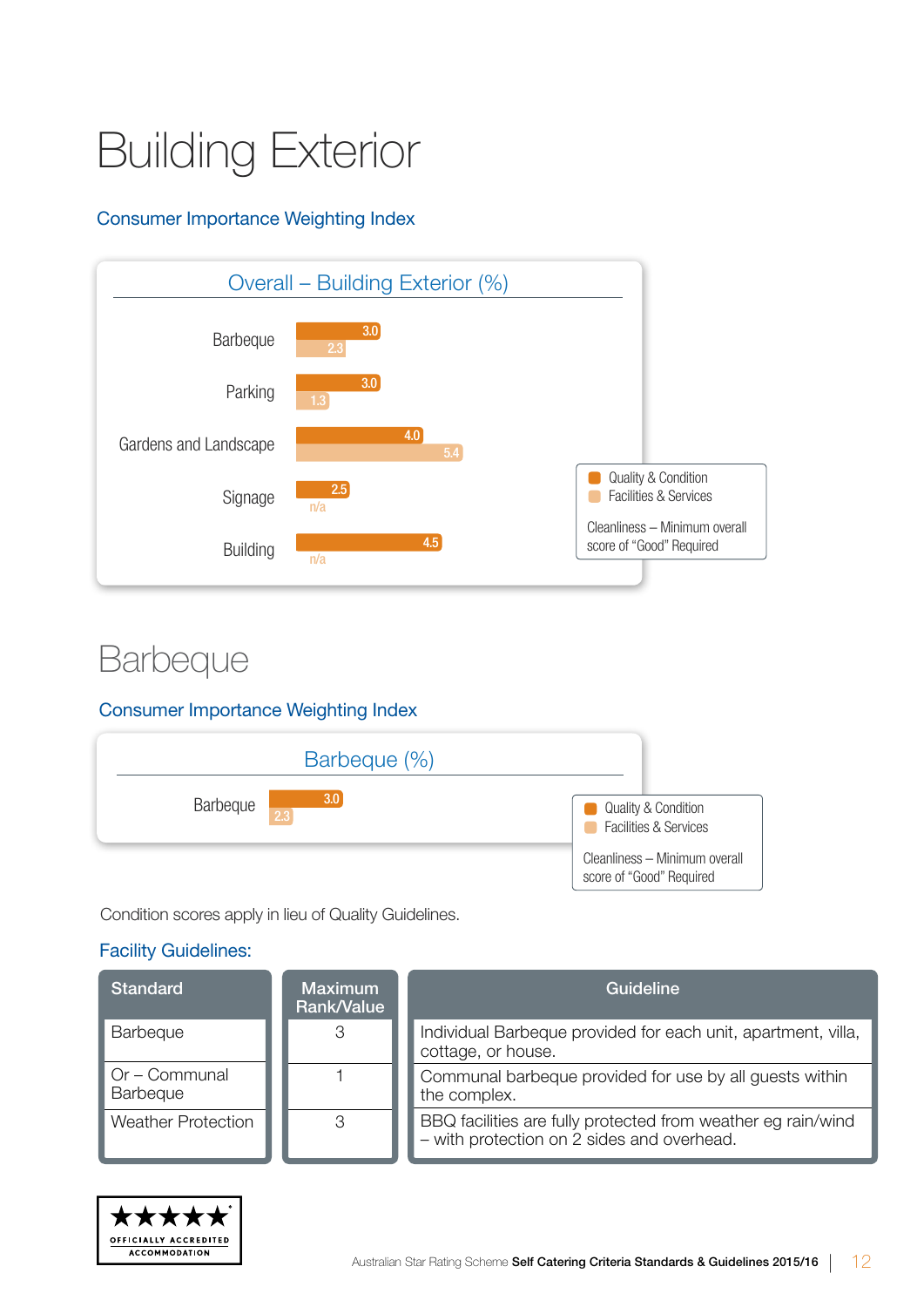## Parking

#### Consumer Importance Weighting Index



Condition scores apply in lieu of Quality Guidelines.

#### Facility Guidelines:

| <b>Standard</b>                | <b>Maximum</b><br>Rank/Value | Guideline                                                                                                                                         |
|--------------------------------|------------------------------|---------------------------------------------------------------------------------------------------------------------------------------------------|
| <b>Sufficient Parking</b>      |                              | Onsite parking for each unit, apartment, villa, cottage, or<br>house, allowance for CBD properties of carspace for 25%<br>of guest accommodation. |
| Secure Car Parking             | ◯                            | Parking accessible via key, intercom, or electronic card<br>provided onsite.                                                                      |
| Covered Parking                | 3                            | Under cover parking provided on site for all rooms, city<br>allowance applies.                                                                    |
| External Video<br>Surveillance | З                            | Video surveillance of car parking area and external common<br>areas.                                                                              |

### Gardens and Landscape

#### Consumer Importance Weighting Index



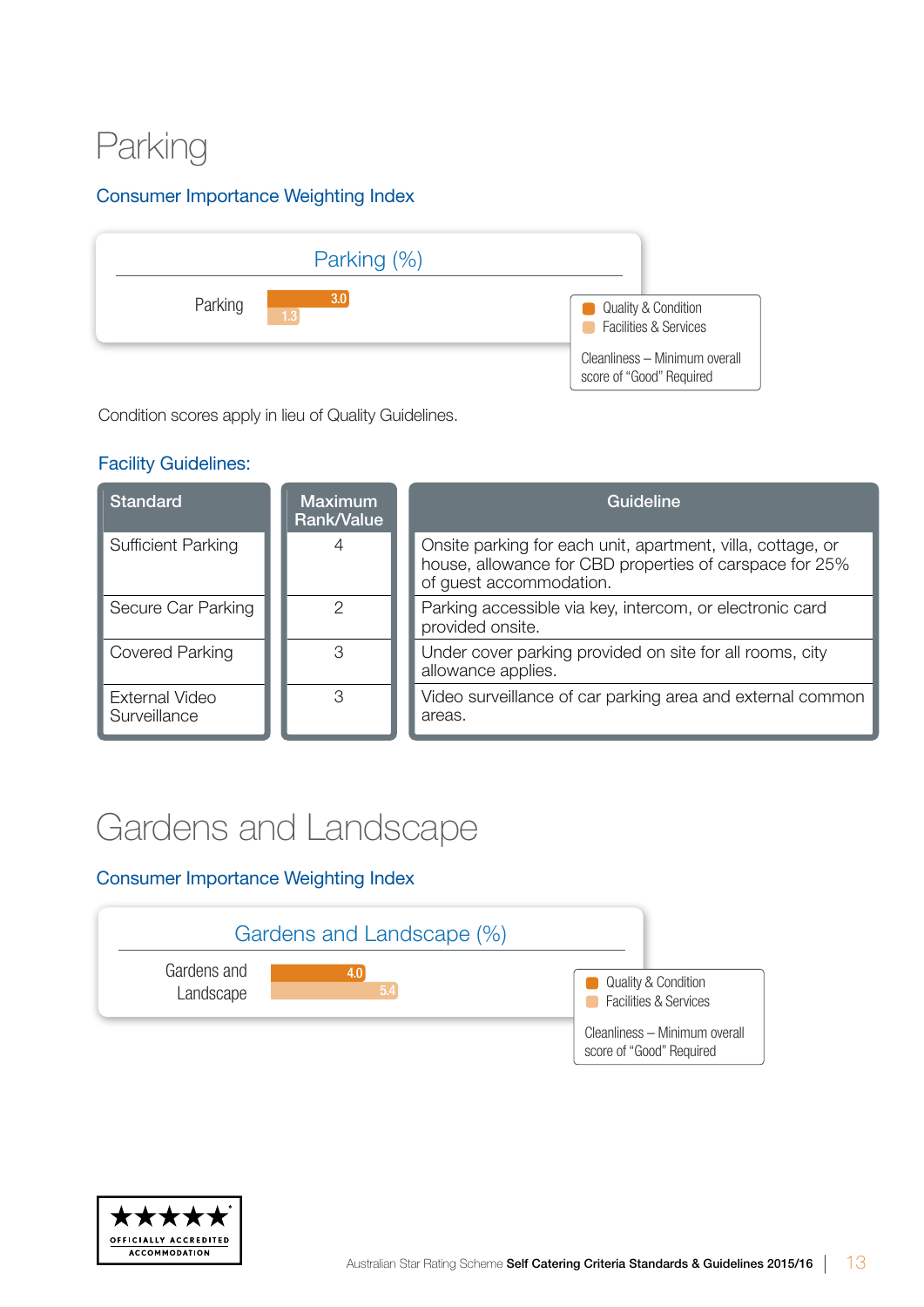### Gardens and Landscape (continued)

Condition scores apply in lieu of Quality Guidelines.

#### Facility Guidelines:

| <b>Standard</b>                  | <b>Maximum</b><br>Rank/Value | Guideline                                                                            |
|----------------------------------|------------------------------|--------------------------------------------------------------------------------------|
| Gardens/<br>Landscape            |                              | External areas of property are landscaped, including garden<br>areas.                |
| Outdoor Setting                  | 3                            | Outdoor setting provided at individual unit, apartment, villa,<br>cottage, or house. |
| or Outdoor Setting<br>- Communal |                              | Communal outdoor setting provided sufficient for all in<br>house guests.             |

### Signage

#### Consumer Importance Weighting Index



Condition scores apply in lieu of Quality Guidelines. Facility Guidelines do not apply.

### **Building**

#### Consumer Importance Weighting Index



Condition scores apply in lieu of Quality Guidelines. Facility Guidelines do not apply.

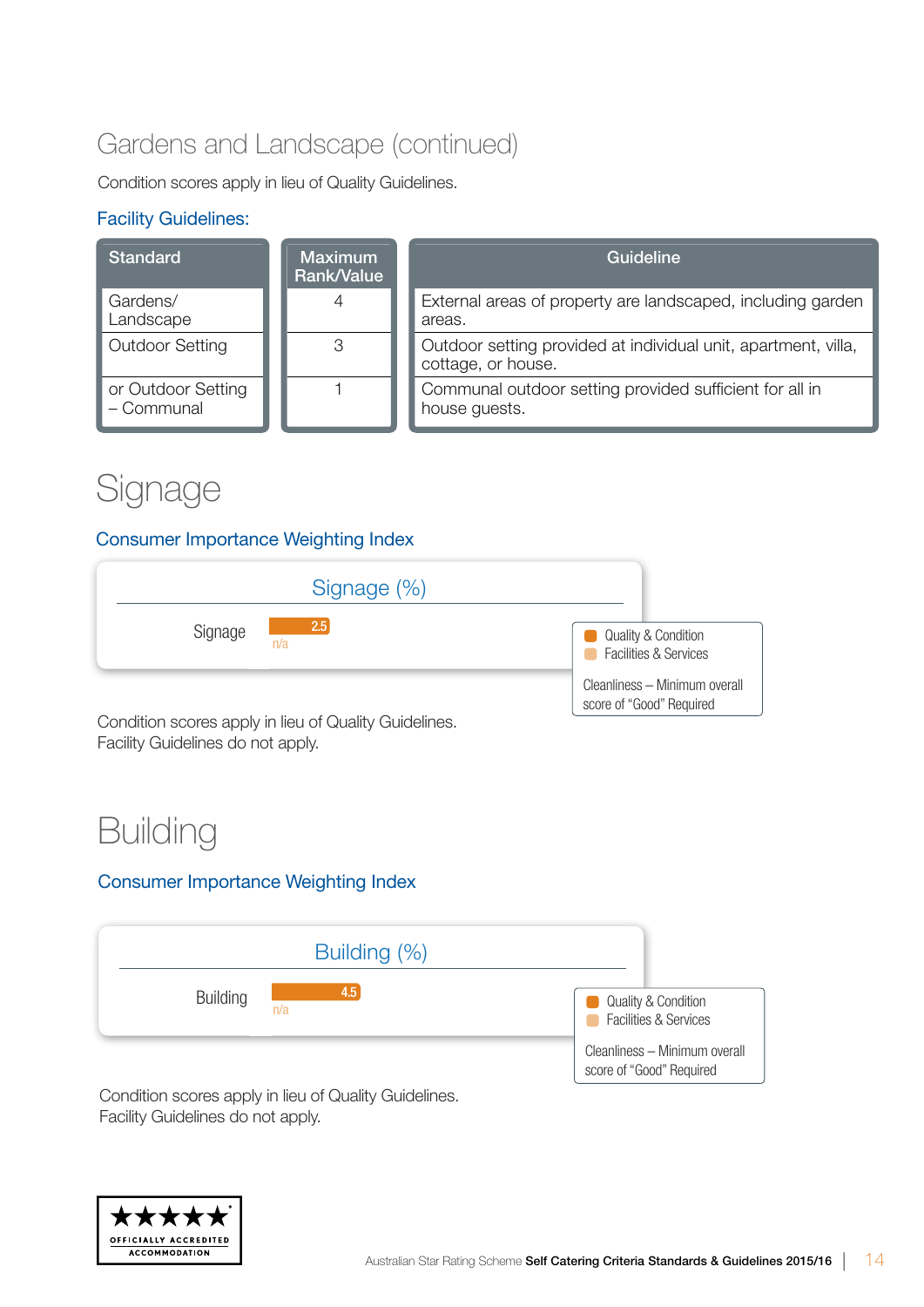# Bedroom

#### Consumer Importance Weighting Index



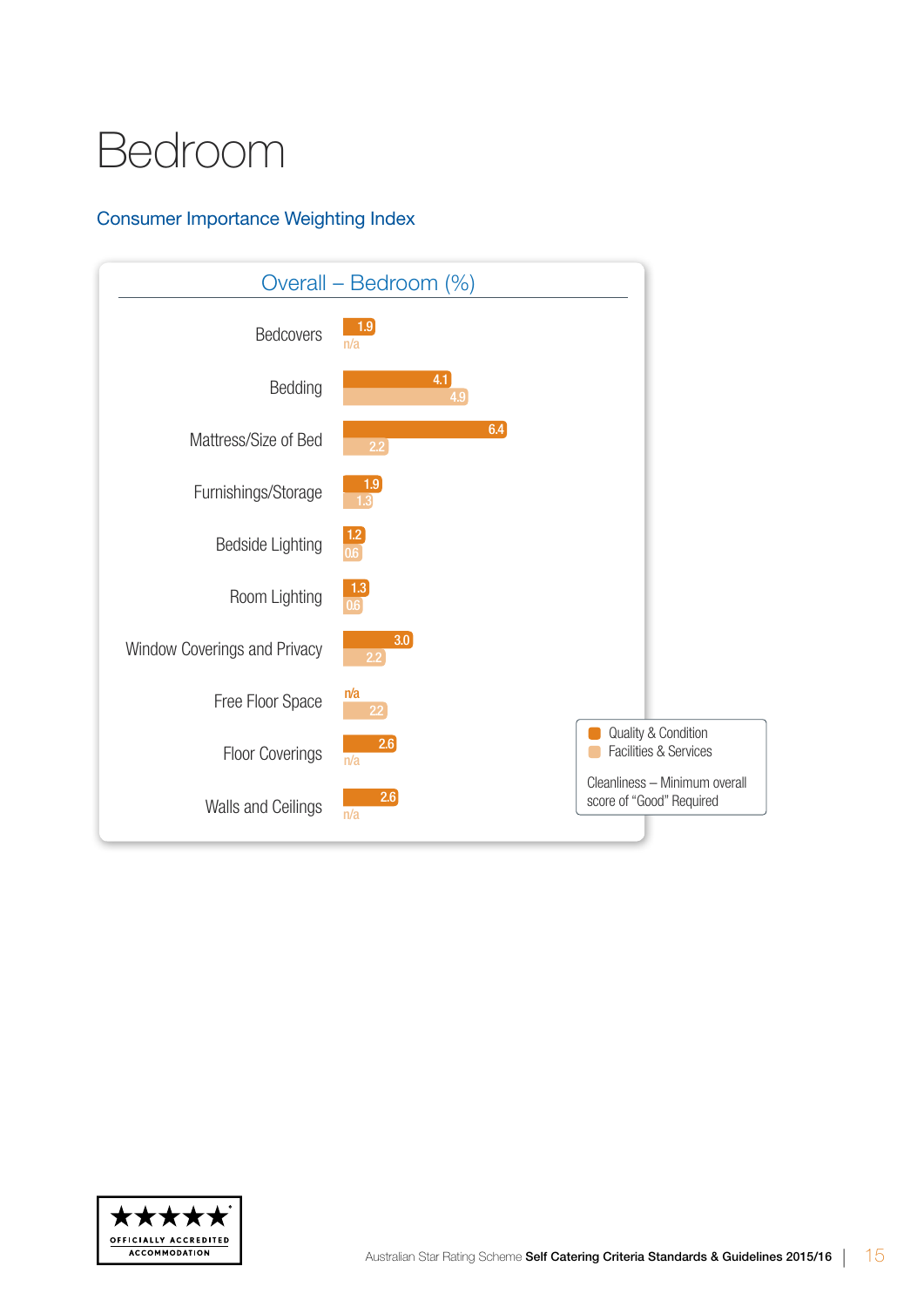### Bedcovers

#### Consumer Importance Weighting Index

| Bedcovers (%)                                   |                                                           |
|-------------------------------------------------|-----------------------------------------------------------|
| $\blacktriangle$ 1.9<br><b>Bedcovers</b><br>n/a | Quality & Condition<br><b>Facilities &amp; Services</b>   |
|                                                 | Cleanliness - Minimum overall<br>score of "Good" Required |

#### Quality Guidelines:

This area includes: the bed cover: bedspread; decorative sheet; quilt cover; decorative pillows/throws; bed base covering (not necessarily required in full bedspread provided). The durability of commercial products is recognised, however these may not always meet guest's expectations for the luxury market eg down quilts.

| <b>Satisfactory</b>                                                                              | Moderate                                                              | Good                                                                                                                     | <b>Very Good</b>                                                                                                                                 | <b>Excellent</b>                                                                                        |  |  |
|--------------------------------------------------------------------------------------------------|-----------------------------------------------------------------------|--------------------------------------------------------------------------------------------------------------------------|--------------------------------------------------------------------------------------------------------------------------------------------------|---------------------------------------------------------------------------------------------------------|--|--|
| <b>Bed Spread</b>                                                                                |                                                                       |                                                                                                                          |                                                                                                                                                  |                                                                                                         |  |  |
| • basic throw<br>over, single<br>layer of fabric                                                 | $\bullet$ standard<br>quilted<br>reversible<br>throw over             | • quilted, eg<br>channelled; or<br>throw over eg<br>jacquard                                                             | • quilted tailored-<br>high quality fabric<br>such as silk<br>blend, high thread<br>count poly cotton<br>mix:<br>• or throw over eg<br>Matelassé | · quilted custom<br>designed, quality<br>luxury fabric such as<br>silk, high thread count<br>fine cotto |  |  |
|                                                                                                  | Top Sheet or Doona Cover and Display Pillow                           |                                                                                                                          |                                                                                                                                                  |                                                                                                         |  |  |
| • fabric:<br>Polyester;<br>polyester/<br>cotton mix<br>with cotton<br>component<br>less than 50% | • fabric: poly<br>cotton with<br>cotton<br>component<br>less than 50% | • fabric: polyester/<br>cotton with cotton<br>component equal<br>to or greater than<br>50%, may have<br>jacquard pattern | • fabric: polyester/<br>cotton with cotton<br>component equal<br>to or greater than<br>75%; may have<br>jacquard pattern                         | • fabric: high quality<br>luxury fabric such as<br>100% cotton. May<br>have jacquard pattern            |  |  |
| • thread count:<br>120-180<br>• weight: approx.<br>110gsm                                        | • thread count:<br>120-180<br>• weight:<br>approx. 125<br>gsm         | • thread count:<br>180-240<br>• weight: approx.<br>165gsm                                                                | • thread count: 250<br>plus<br>• weight: approx<br>170gsm                                                                                        | • thread count: 330<br>plus<br>• weight: 175-190gsm                                                     |  |  |
|                                                                                                  |                                                                       | • professionally<br>pressed                                                                                              | • professionally<br>pressed                                                                                                                      | • professionally<br>pressed                                                                             |  |  |

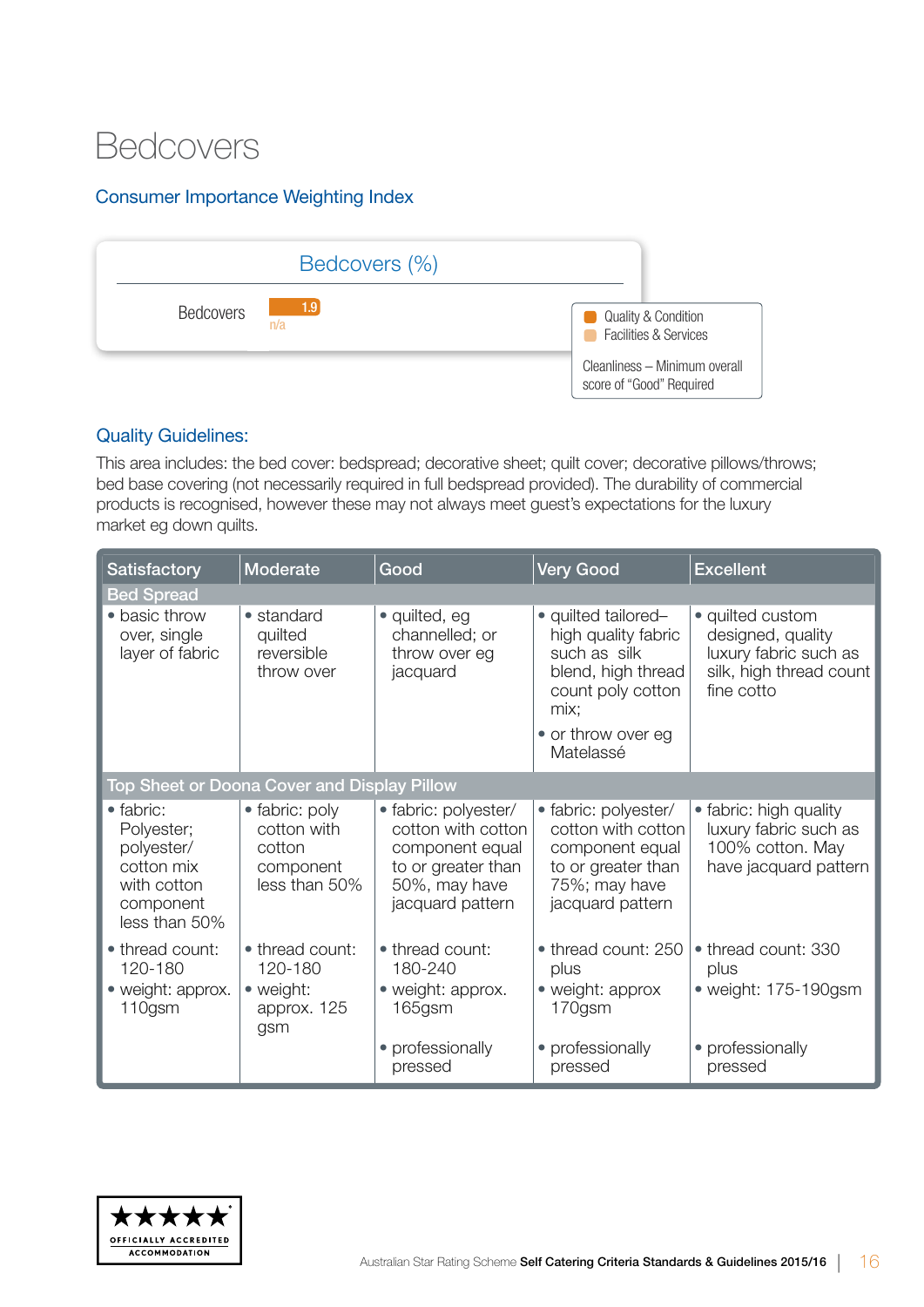### Bedcovers (continued)

| Satisfactory                                                  | Moderate                                          | Good                                           | <b>Very Good</b>                                                  | <b>Excellent</b>                                                                              |
|---------------------------------------------------------------|---------------------------------------------------|------------------------------------------------|-------------------------------------------------------------------|-----------------------------------------------------------------------------------------------|
| Valance                                                       |                                                   |                                                |                                                                   |                                                                                               |
| • uncovered<br>base or basic<br>synthetic<br>'gathered' style | • poly cotton                                     | • fitted tailored;<br>factory<br>upholstered   | • fitted of quality<br>heavy fabric or<br>lined, maybe<br>quilted | $\bullet$ custom designed $-$<br>high quality luxury<br>fabric such as silk,<br>maybe quilted |
| $\bullet$ no co-<br>ordination of<br>style or design          | • limited co-<br>ordination of<br>style or design | • co-ordinated<br>style and design<br>elements | • custom designed<br>and co-ordinated<br>with room style          | • custom designed<br>with obvious use<br>of elements and<br>principles of design              |

Facility Guidelines do not apply.

### Bedding

#### Consumer Importance Weighting Index



#### Quality Guidelines:

This area includes the quilt/blankets, sheets, pillowcases, mattress & pillow protectors & pillows. The durability of commercial products is recognised, however these may not always meet guest's expectations for the luxury market eg down quilts.

| Satisfactory                                   | Moderate                                                    | Good                                          | <b>Very Good</b>                                                             | <b>Excellent</b>                                                      |
|------------------------------------------------|-------------------------------------------------------------|-----------------------------------------------|------------------------------------------------------------------------------|-----------------------------------------------------------------------|
| Quilt                                          |                                                             |                                               |                                                                              |                                                                       |
| $\bullet$ fill – synthetic                     | $\bullet$ fill – synthetic/<br>cotton mix                   | $\bullet$ fill – microfiber<br>blend; feather | $\bullet$ fill – microfiber<br>blend, minimum<br>350gsm; feather<br>and down | $\bullet$ fill – goose or duck<br>down - minimum 90%<br>down; or wool |
| <b>Doona Cover</b>                             |                                                             |                                               |                                                                              |                                                                       |
| • outer fabric:<br>spun or non<br>woven fabric | • outer fabric:<br>synthetic/<br>cotton mix<br>woven fabric | • outer fabric:<br>cotton/poly                | $\bullet$ outer fabric: $-$<br>japara cotton                                 | outer fabric: down<br>proof japara                                    |

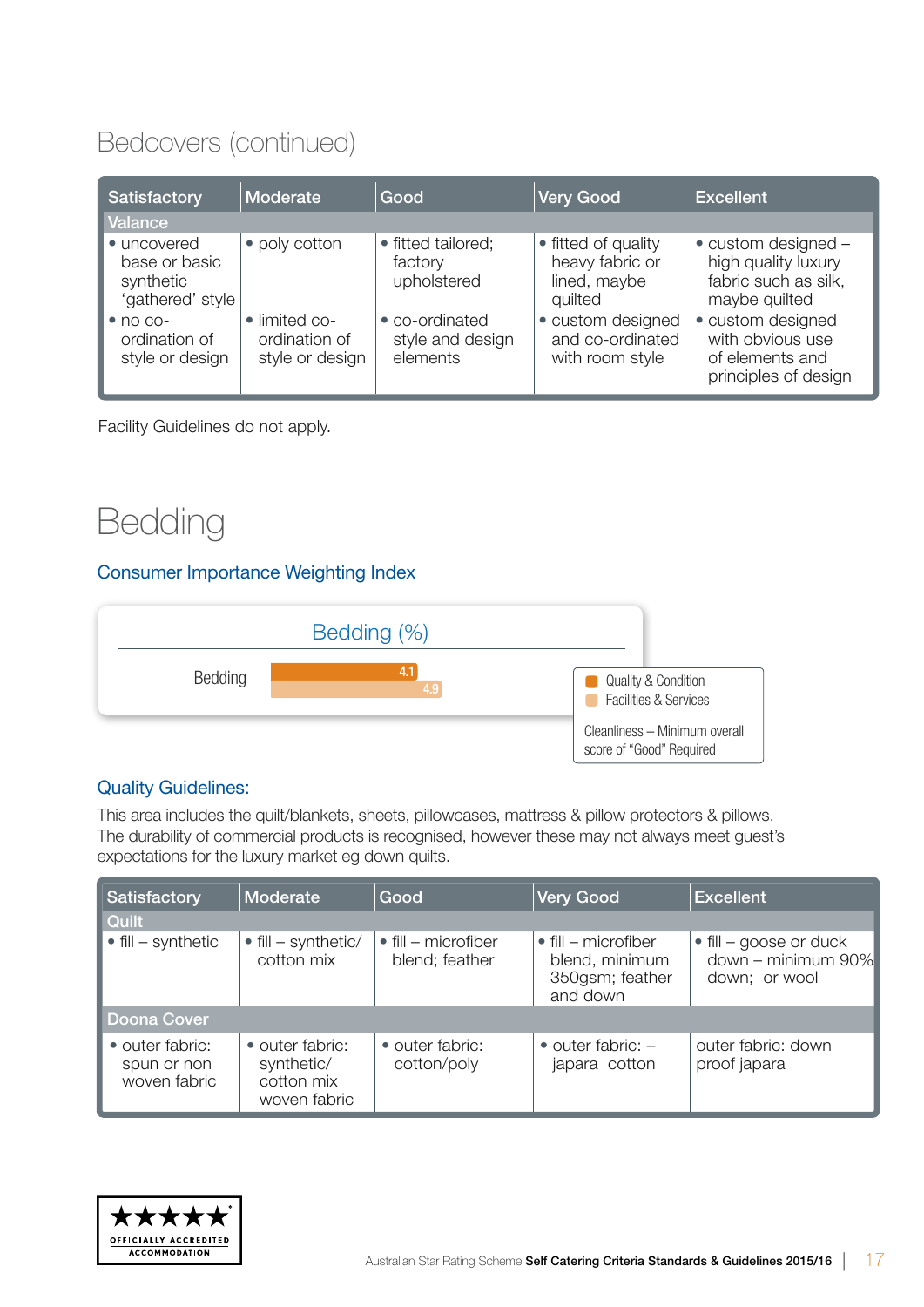### Bedding (continued)

| Satisfactory                                                                              | Moderate                                                                        | Good                                                                                   | <b>Very Good</b>                                                                                                                                                                                         | <b>Excellent</b>                                                                                                                                                                          |
|-------------------------------------------------------------------------------------------|---------------------------------------------------------------------------------|----------------------------------------------------------------------------------------|----------------------------------------------------------------------------------------------------------------------------------------------------------------------------------------------------------|-------------------------------------------------------------------------------------------------------------------------------------------------------------------------------------------|
| or Blankets                                                                               |                                                                                 |                                                                                        |                                                                                                                                                                                                          |                                                                                                                                                                                           |
| • synthetic<br>eg acrylic,<br>polyester                                                   | • cotton mix<br>acrylic,<br>polyester<br>fleece (min<br>370gsm),<br>velour      | • cotton blends,<br>wool blends,<br>polyester fleece<br>$(min 400$ gsm $)$             | · cotton, wool                                                                                                                                                                                           | · wool; cashmere; fine<br>cotton                                                                                                                                                          |
| <b>Sheets and Pillowcases</b>                                                             |                                                                                 |                                                                                        |                                                                                                                                                                                                          |                                                                                                                                                                                           |
| · fabrics:<br>polyester;<br>polyester/cotton<br>with cotton<br>component less<br>than 50% | · fabrics:<br>polyester/<br>cotton<br>with cotton<br>component<br>less than 50% | · fabrics: poly/<br>cotton with cotton<br>component equal<br>to or greater than<br>50% | • fabrics:<br>polyester/cotton<br>with cotton<br>component equal<br>to or greater than<br>75%                                                                                                            | • fabrics: 100% cotton;<br>100% linen                                                                                                                                                     |
| • thread count:<br>approx. 120-<br>170                                                    | • thread count:<br>120-170                                                      | • thread count:<br>approx. 180                                                         | • thread count:<br>approx. 250                                                                                                                                                                           | • thread count: approx.<br>320                                                                                                                                                            |
| • weight: approx.<br>110gsm<br>• creased/<br>pillowcases<br>unpressed                     | • weight: approx.<br>$125$ gsm<br>· creaseless,<br>pressed<br>pillowcases       | • weight: approx.<br>165 gsm<br>· professionally<br>laundered                          | • weight: approx.<br>155gsm<br>· professionally<br>laundered/<br>creaseless<br>$\bullet$ pillow case $-$<br>header, decorative<br>enhancement<br>such as cuffed<br>and twin stitching;<br>or self flange | • weight: approx 145<br>$-155$ gsm<br>• professionally<br>laundered/pressed<br>· decorative header<br>such as hem stitched,<br>piping, pillowcases<br>may be finished with<br>self flange |
|                                                                                           |                                                                                 | Mattress/Pillow Protectors - may have moisture proof backing                           |                                                                                                                                                                                                          |                                                                                                                                                                                           |
| • synthetic<br>or bonded<br>fabric eg<br>polypropylene                                    | • synthetic fabric                                                              | • quilted cotton/<br>poly cotton<br>protectors                                         | • quilted cotton/<br>poly cotton<br>protectors                                                                                                                                                           | • mattress protectors<br>thickly quilted, cotton                                                                                                                                          |
| • mattress<br>protector with<br>elastic anchor<br>straps<br>• pillow protector            | • mattress<br>protector with<br>elastic anchor<br>straps<br>pillow<br>$\bullet$ | • mattress protector<br>with elastic straps<br>• pillow protector                      | • mattress<br>protector with<br>elastic straps/<br>fitted sheet style<br>· pillow protector                                                                                                              | • mattress protector<br>fitted sheet style or<br>elastic straps<br>· pillow protector                                                                                                     |
| envelope style<br>or zip closure                                                          | protector,<br>envelope style<br>or zip closure                                  | quilted cotton/<br>blend, envelope<br>slip cover                                       | quilted cotton<br>envelope slip<br>cover                                                                                                                                                                 | quilted tightly woven<br>cotton, may have<br>zipped closure                                                                                                                               |

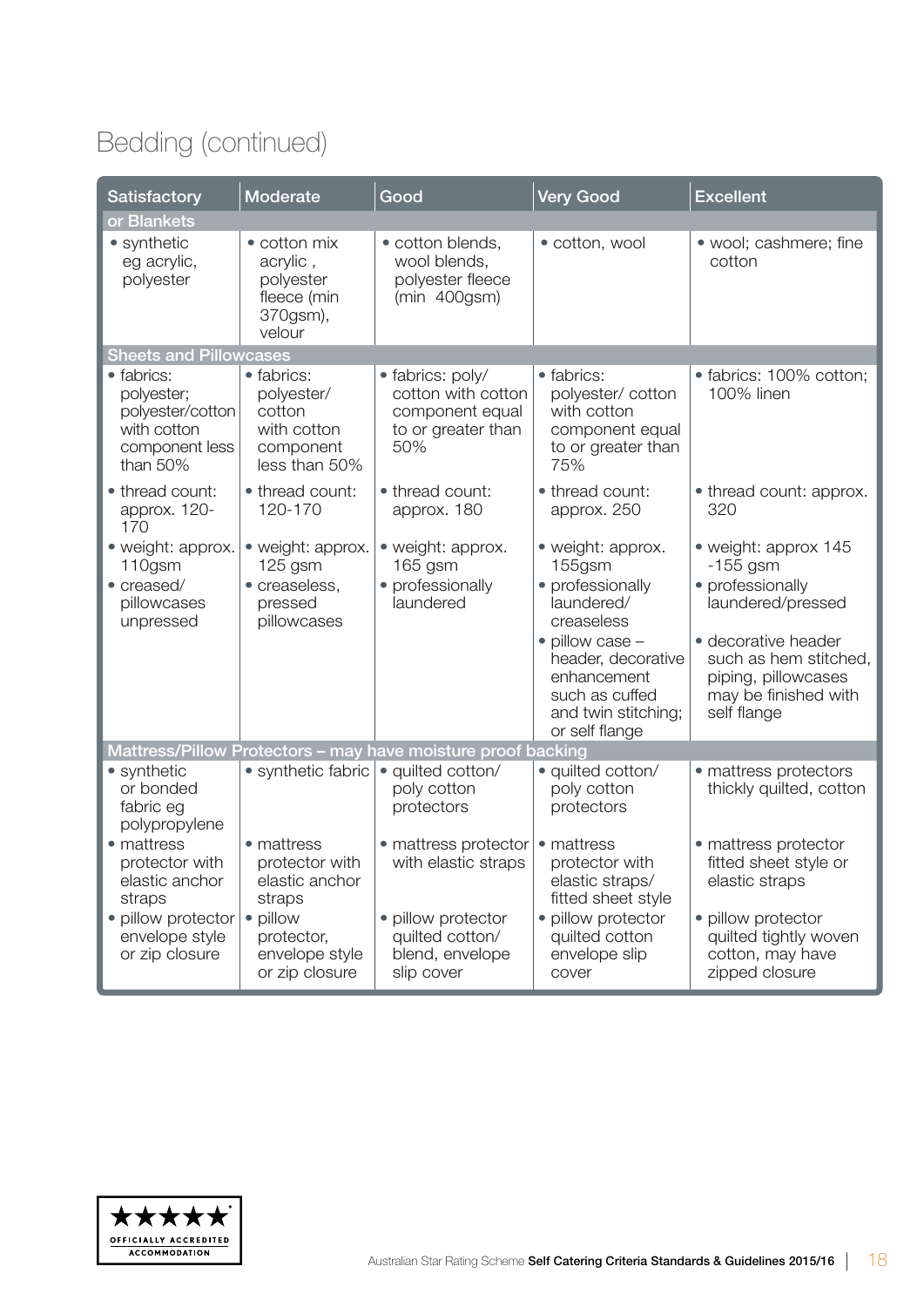### Bedding (continued)

| <b>Satisfactory</b>                                         | Moderate                                          | Good                                                                      | <b>Very Good</b>                                                                                            | <b>Excellent</b>                                                                                                                                      |
|-------------------------------------------------------------|---------------------------------------------------|---------------------------------------------------------------------------|-------------------------------------------------------------------------------------------------------------|-------------------------------------------------------------------------------------------------------------------------------------------------------|
| <b>Pillows</b>                                              |                                                   |                                                                           |                                                                                                             |                                                                                                                                                       |
| $\bullet$ fill – polyester                                  | $\bullet$ fill – polyester/<br>microfibre mix     | $\bullet$ fill – microfibre<br>blend, feather                             | • fill – microfiber fill<br>• weight: $\gt$ /=<br>900grams<br>(standard size<br>pillow), feather &<br>down: | $\bullet$ fill – down; feather<br>& down-min 85%<br>down, may have core<br>weight: equal to<br>or greater than<br>900grams (standard<br>size pillow); |
| $\bullet$ cover $-$<br>bonded<br>fabric eg<br>polypropylene | • cover woven<br>synthetic fabric<br>eg polyester | $\bullet$ cover – woven<br>fabric eg cotton or<br>cotton/synthetic<br>mix | $\bullet$ cover $-$ woven<br>fabric japara<br>cottonw                                                       | $\bullet$ cover – down proof<br>100% japara cotton                                                                                                    |
|                                                             |                                                   |                                                                           | • memory foam                                                                                               | $\bullet$ latex                                                                                                                                       |
|                                                             |                                                   |                                                                           |                                                                                                             | $\bullet$ king size pillow $-$<br>approx. 50x90cm, min<br>weight: 1200 grams of<br>microfiber blend (min<br>of 80% microfiber)                        |

| <b>Standard</b>           | <b>Maximum</b><br><b>Rank/Value</b>                                                          | Guideline                                                                                           |
|---------------------------|----------------------------------------------------------------------------------------------|-----------------------------------------------------------------------------------------------------|
| <b>Full Bedding</b>       | 5                                                                                            | Bedding provided (and made up) for all beds.                                                        |
| Or - Some Bedding         | 3                                                                                            | As above but not to all beds.                                                                       |
| Or - Hire Bedding         |                                                                                              | Bedding is available for hire.                                                                      |
| <b>Mattress Protector</b> | All mattresses to have protective cover – may/may not have<br>3<br>stain/waterproof barrier. |                                                                                                     |
| <b>Pillow Protector</b>   | 3                                                                                            | All pillows have protective cover.                                                                  |
| Spare Blankets/<br>Quilts | 2                                                                                            | Additional blanket/quilt provided for each bed - available in<br>room or from 24 hour housekeeping. |

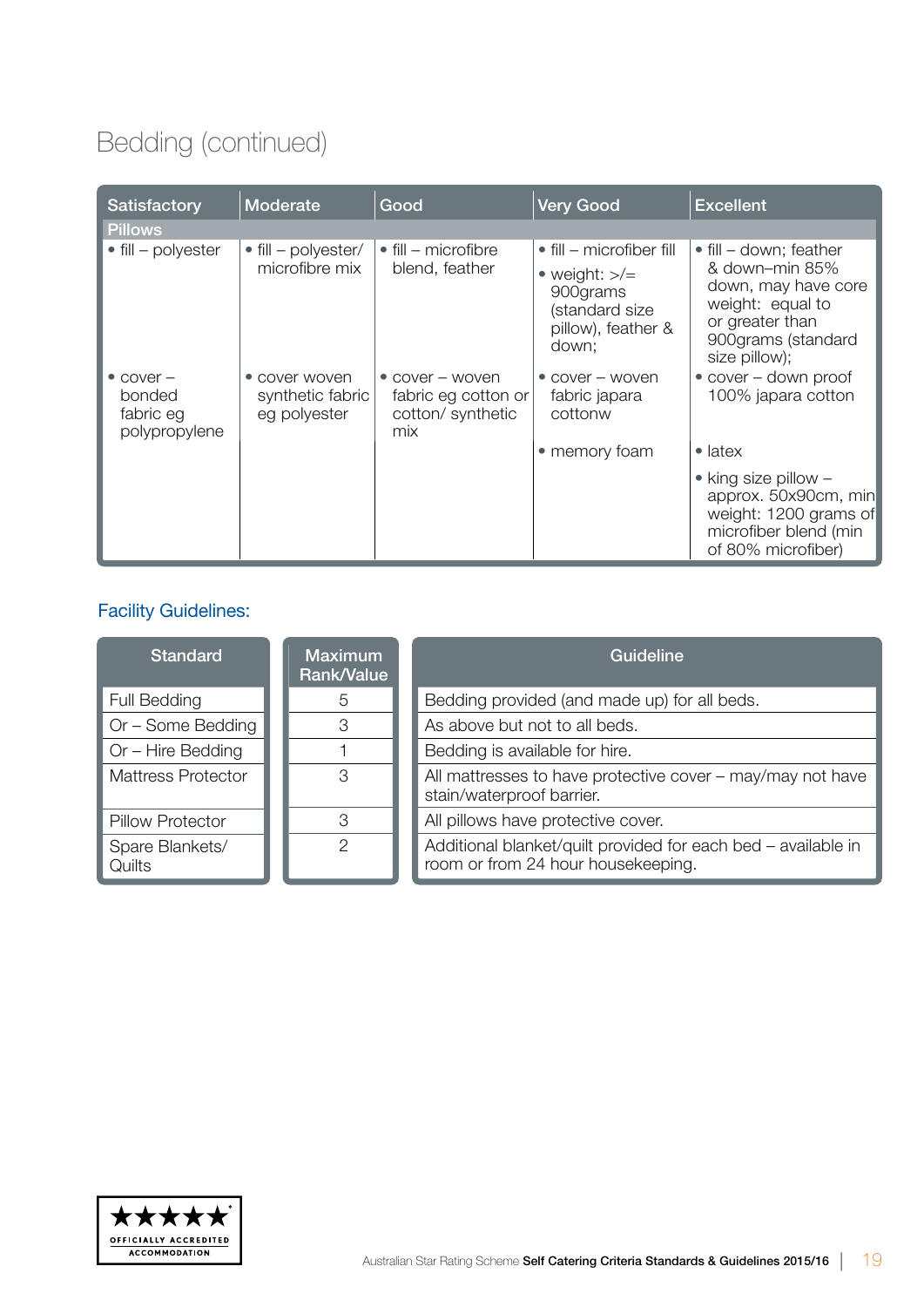### **Mattress**

#### Consumer Importance Weighting Index



#### Quality Guidelines:

This area includes the mattress (and topper if provided).

| <b>Satisfactory</b>                                     | <b>Moderate</b>                                                   | Good                                                                | <b>Very Good</b>                                                                     | <b>Excellent</b>                                                                                                        |  |  |  |
|---------------------------------------------------------|-------------------------------------------------------------------|---------------------------------------------------------------------|--------------------------------------------------------------------------------------|-------------------------------------------------------------------------------------------------------------------------|--|--|--|
| <b>Mattress</b>                                         |                                                                   |                                                                     |                                                                                      |                                                                                                                         |  |  |  |
| •100mm<br>(approx) foam<br>block                        | •200mm<br>(approx) high<br>density foam<br>block                  | • standard bonnell<br>coil with minimum<br>of 3 comfort<br>layers   | • coil innerspring<br>with minimum<br>4 comfort layers                               | • high technology<br>pocket spring, with<br>deep comfort layers<br>(min 5)                                              |  |  |  |
| <b>or</b>                                               | or                                                                | <b>or</b>                                                           | or                                                                                   | <b>or</b>                                                                                                               |  |  |  |
| • standard<br>bonnell coil<br>with no comfort<br>layers | • standard<br>bonnell<br>coil with<br>minimum 2<br>comfort layers | • standard pocket<br>coil with minimum<br>of 3 comfort<br>layers    | • pocket spring,<br>with minimum<br>4 comfort layers                                 | • high technology coil<br>innerspring with deep<br>comfort layers (min 5)<br><b>or</b><br>• latex with gel top<br>layer |  |  |  |
| • ticking (fabric)<br>cotton                            | • ticking (fabric)<br>- cotton twill.                             | $\bullet$ ticking (fabric) –<br>cotton chintz                       | $\bullet$ ticking (fabric) –<br>damask                                               | $\bullet$ ticking (fabric) – knit                                                                                       |  |  |  |
| Topper                                                  |                                                                   |                                                                     |                                                                                      |                                                                                                                         |  |  |  |
| • no topper                                             | • separate<br>mattress<br>topper<br>-polyester fill.              | • separate<br>mattress topper<br>$-$ microfibre/<br>polyester fill. | • separate<br>mattress topper -<br>microfibre blend<br>fill, minimum 950<br>gsm fill | • separate mattress<br>topper - down/feather<br>$-$ (minimum 40%<br>down) fill                                          |  |  |  |
|                                                         |                                                                   |                                                                     | • or feather and<br>down fill - less<br>than 40% down                                | • or latex                                                                                                              |  |  |  |

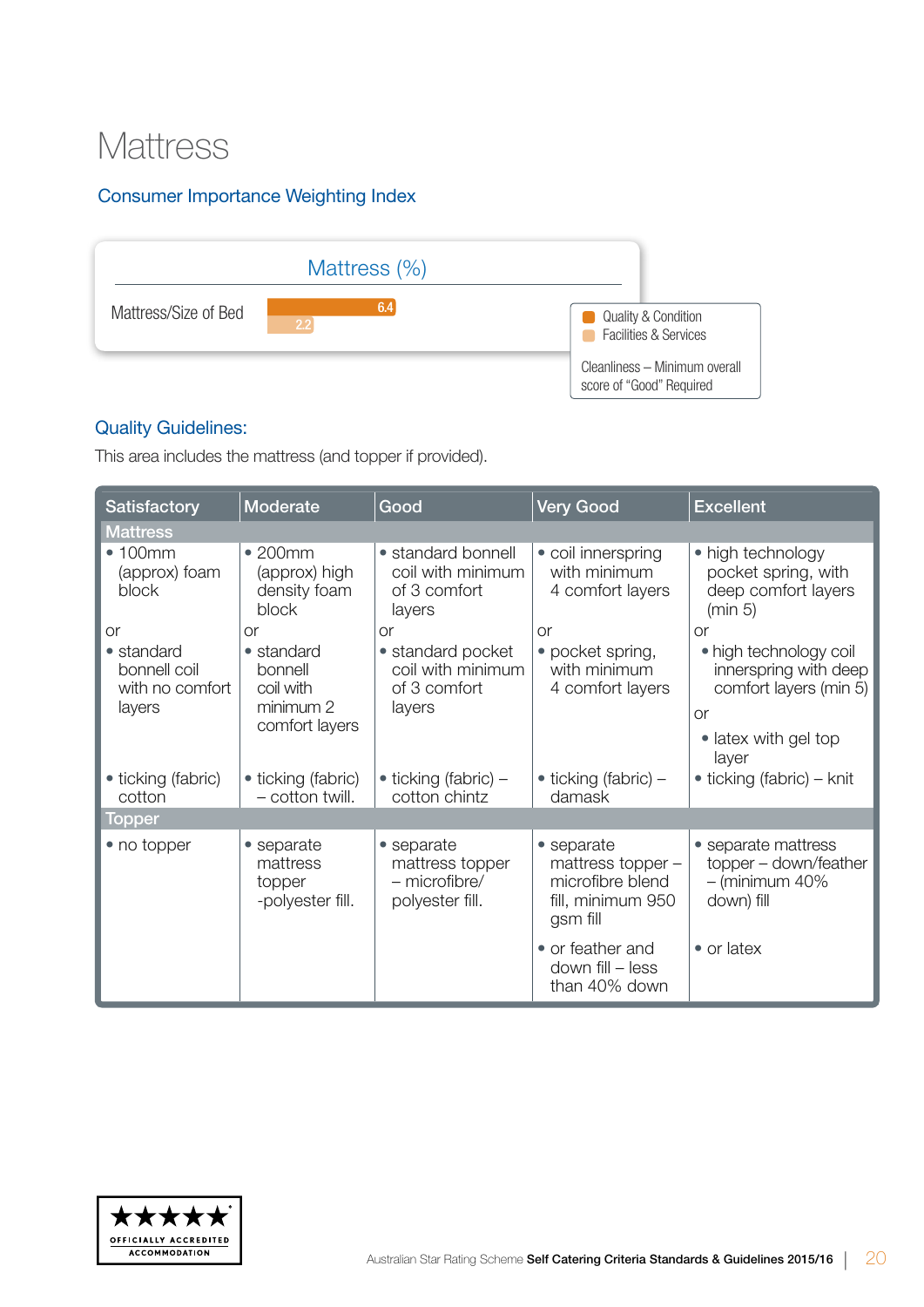### Mattress (continued)

#### Facility Guidelines:

A tolerance may apply for all measurements (under) and will be confirmed upon assessment.

| <b>Standard</b>                | <b>Maximum</b><br><b>Rank/Value</b> | <b>Guideline</b>                                                                  |
|--------------------------------|-------------------------------------|-----------------------------------------------------------------------------------|
| <b>King Size</b>               | 6                                   | A King Size Bed will measure 2030mm x 1830mm or split<br>king or 2 x king singles |
| Or - Queen Size                | 5                                   | Minimum 2030mm x 1530mm                                                           |
| Or - Standard<br>Double        | 3                                   | Minimum 1900mm x 1370mm                                                           |
| Or - Standard<br>Single/Twin   | 3                                   | Minimum 1800mm x 920mm                                                            |
|                                |                                     |                                                                                   |
| <b>Standard</b>                | <b>Maximum</b><br><b>Rank/Value</b> | <b>Guideline</b>                                                                  |
|                                |                                     |                                                                                   |
|                                |                                     | <b>Additional Rooms</b><br>(These Standards not included in One Bedroom Units)    |
| <b>King Size</b>               | 6                                   | As above.                                                                         |
| Or - Queen Size                | 5                                   | As above.                                                                         |
| Or - Standard<br>Double/Single | 3                                   | As above or 2 x full size single beds.                                            |

### Furnishings/Storage

#### Consumer Importance Weighting Index



#### Quality Guidelines:

This area includes the clothes storage i.e. wardrobe(s), drawers, shelving, dressing table, handles/ knobs, bedside tables/shelves, bedheads and mirrors. These Guidelines are typical indicators that may include, but not limited to the following:

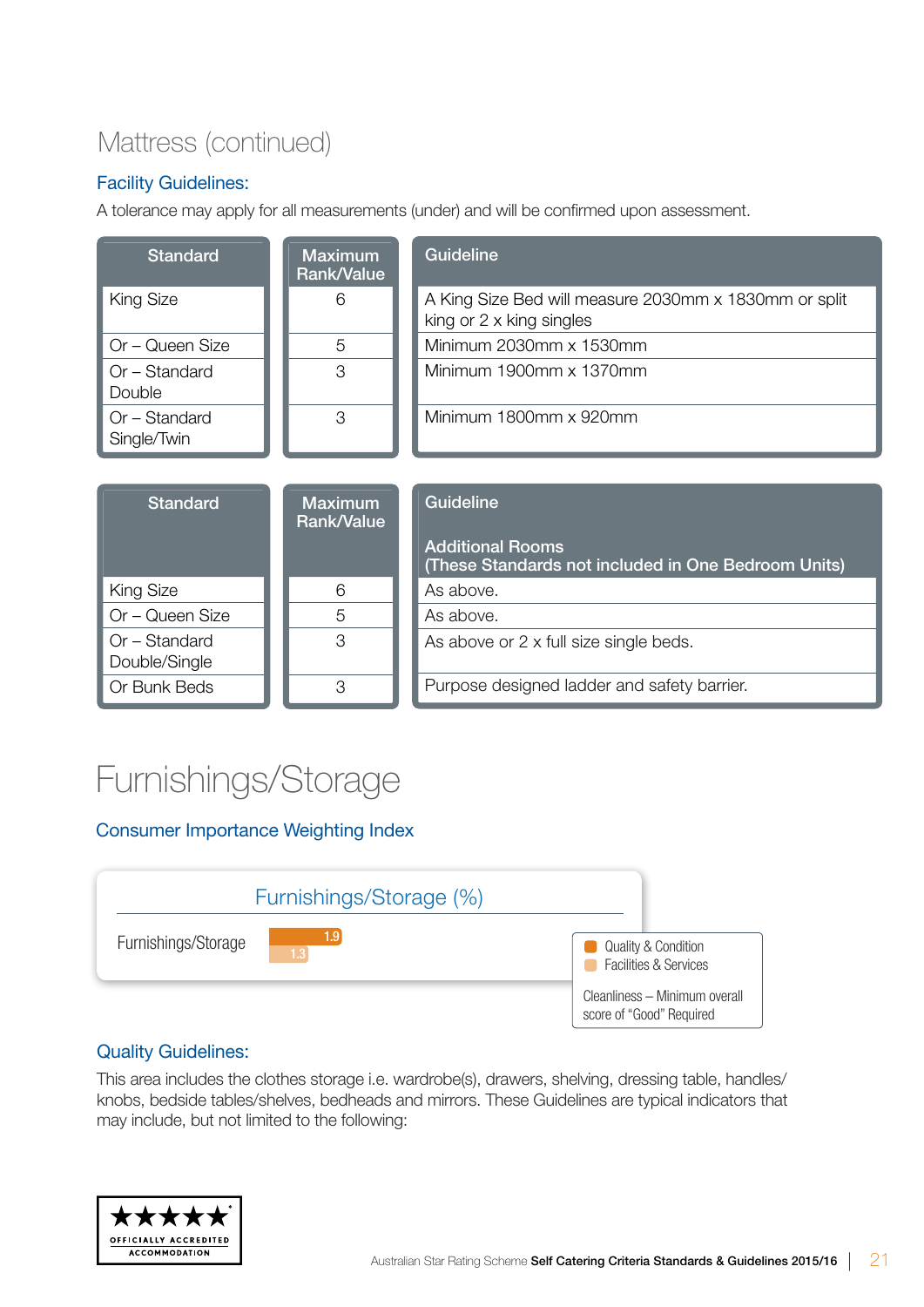### Furnishings/Storage (continued)

| <b>Satisfactory</b>                                                                | <b>Moderate</b>                                                                            | Good                                                                                      | <b>Very Good</b>                                                                                              | <b>Excellent</b>                                                                                                  |
|------------------------------------------------------------------------------------|--------------------------------------------------------------------------------------------|-------------------------------------------------------------------------------------------|---------------------------------------------------------------------------------------------------------------|-------------------------------------------------------------------------------------------------------------------|
| <b>Furnishings/Storage</b>                                                         |                                                                                            |                                                                                           |                                                                                                               |                                                                                                                   |
| • material eg<br>aged/ dated<br>melamine/<br>laminates/timber<br>MDF, PVC          | • materials eg<br>melamine,<br>imitation timber<br>veneers.<br>laminates                   | · materials eg<br>timber plywood,<br>melamine,<br>timber veneers,<br>laminates            | • materials eg<br>designer timber<br>veneers                                                                  | · materials eg solid<br>timbers                                                                                   |
| • aged laminate<br>tops                                                            | · basic laminate<br>tops                                                                   | • glass tops eg with<br>unpolished edges,<br>laminates                                    | · glass tops eg with<br>polished edges<br>reconstituted<br>stone, timber                                      | • marble, stone top,<br>solid timber                                                                              |
| $\bullet$ mirror $-$<br>unframed,<br>unpolished edge                               | $\bullet$ mirror – basic<br>plastic frame                                                  | $\bullet$ mirror – powder<br>coated framew                                                | • mirror – bevelled,<br>polished edge                                                                         | $\bullet$ mirror – custom<br>designed                                                                             |
| · basic wardrobe<br>doors, painted<br>chipboard                                    | $\bullet$ wardrobe<br>doors aged/<br>dated<br>melamine/<br>laminates                       | · aluminium/powder<br>coated framed,<br>mirrored wardrobe<br>doors, melamine/<br>laminate | frameless<br>$\bullet$<br>mirrored<br>wardrobe doors,<br>timber/timber<br>veneer                              | • wardrobe doors:<br>bevelled edge<br>frameless mirrored<br>door; solid timber                                    |
| • no backing,<br>no runners,<br>staples                                            | • drawer<br>runners, glued<br>joins                                                        | · backed, drawer<br>runners, screws                                                       | • concealed<br>hardware, interior<br>illumination                                                             | • concealed hardware,<br>automated interior<br>illumination.                                                      |
| • aged plastic<br>handles                                                          | • plastic handles                                                                          | • metal, timber<br>handles                                                                | • brass, stainless<br>steel handles                                                                           | • custom designed<br>handles/openers                                                                              |
| • clothes storage<br>and furnishings<br>no co-<br>ordination of<br>style or design | • clothes<br>storage and<br>furnishings<br>limited co-<br>ordination of<br>style or design | • clothes storage<br>and furnishings<br>co-ordinated<br>style/design<br>elements          | • clothes storage<br>and furnishings<br>custom design<br>and co-ordinated<br>with overall room<br>style/theme | • clothes storage<br>and furnishings co-<br>ordinated with obvious<br>use of elements and<br>principles of design |

#### Facility Guidelines:

\*\*\*\*\* OFFICIALLY ACCREDITED **ACCOMMODATION** 

All measurements will be taken from within any frames and a tolerance of 20mm may apply for all measurements (under) and will be confirmed upon assessment.

| <b>Standard</b>                                      | <b>Maximum</b><br><b>Rank/Value</b> | Guideline                                                                                         |
|------------------------------------------------------|-------------------------------------|---------------------------------------------------------------------------------------------------|
| Bedside Table/Shelf<br>$-$ All                       | 3                                   | Bedside table/shelf provided adjacent to all permanent<br>sleeping positions (except upper bunk). |
| Or - Less Than All                                   | 2                                   | As above $-$ to minimum of 50%.                                                                   |
| Bedside Table/Shelf<br>- Adequate Size               | $\mathcal{P}$                       | Minimum space 900sqmm for each permanent sleeping<br>position.                                    |
| Clock Radio/Alarm/<br>Docking Station -<br>All       | 3                                   | Provided in all bedrooms (may be part of television)                                              |
| Or – Clock Radio/<br>Alarm/Docking<br>Station - Some | $\mathcal{P}$                       | As above – 50% or more bedrooms.                                                                  |

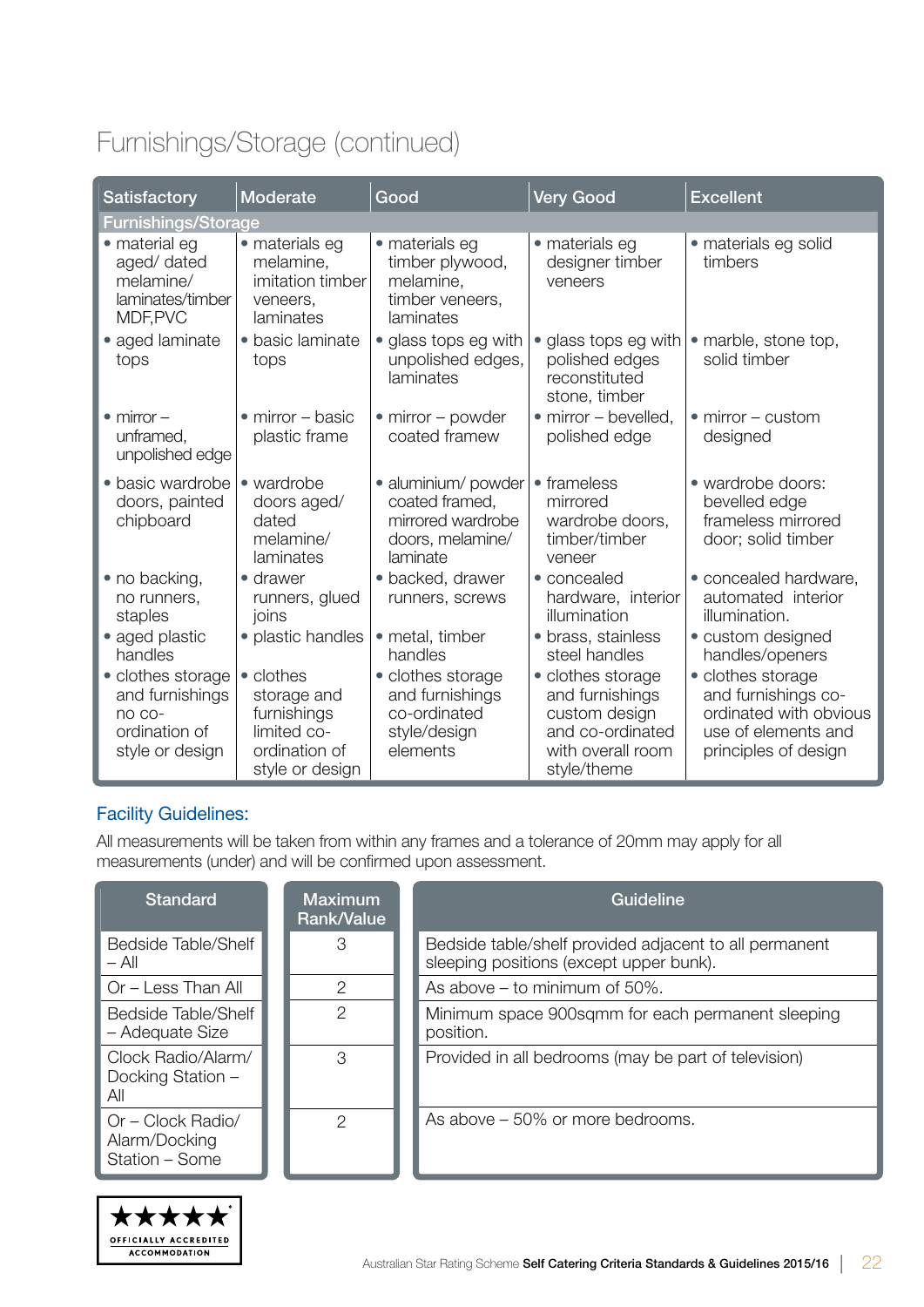### Furnishings/Storage (continued)

| <b>Standard</b>                                         | <b>Maximum</b><br><b>Rank/Value</b> | Guideline                                                                                      |
|---------------------------------------------------------|-------------------------------------|------------------------------------------------------------------------------------------------|
| Full Length Mirror                                      | 3                                   | Minimum 1200mm(H) x 400mm(W) (minimum height of<br>1800mm from floor to upper edge of mirror). |
| Or - Medium Mirror                                      | $\overline{2}$                      | Minimum 600mm(H) x 350mm(W).                                                                   |
| Or - Small Mirror                                       | 1                                   | Less than $600mm(H) \times 350mm(W)$ .                                                         |
| Mirror $-$ All                                          | $\mathbf{2}$                        | Mirror provided in all bedrooms.                                                               |
| Wardrobe/Purpose<br><b>Built Hanging</b><br>Space - All | 3                                   | Wardrobe or purpose built hanging space in each bedroom.                                       |
| Or - Less Than All                                      | $\overline{2}$                      | As above – to less than all bedrooms.                                                          |
| <b>Screened From</b><br>Room                            | $\overline{2}$                      | Doors or walk in robe.                                                                         |
| Spacious Wardrobe                                       | $\overline{2}$                      | Minimum of free hanging space $-1550$ mm(H) x 750mm(W)<br>x 550mm(D).                          |
| Or – Adequate<br>Wardrobe                               | 1                                   | Minimum of free hanging space $-1400$ mm(H) x 450mm(W)<br>x 450mm(D).                          |
| <b>Sufficient Clothes</b><br>Hangers                    | $\overline{2}$                      | Minimum 3 clothes hangers per sleeping position.                                               |
| Clamp Hanger<br>Provided                                | $\overline{2}$                      | Minimum 1 clamp hanger per wardrobe.                                                           |
| <b>Sufficient Drawers</b><br>or Enclosed Shelf<br>Space | $\overline{2}$                      | Minimum 400mm(W) $x$ 300mm(D) $x$ 100mm(H) for each<br>permanent sleeping position.            |
| Or - Sufficient Shelf<br>Space                          | $\mathbf{1}$                        | As above - shelf space not enclosed.                                                           |
| Defined Luggage<br>$Back - All$                         | $\overline{2}$                      | Fixed or portable luggage rack in each bedroom.                                                |
| Or - Less Than All                                      | $\mathbf{1}$                        | As above – less than all bedrooms.                                                             |

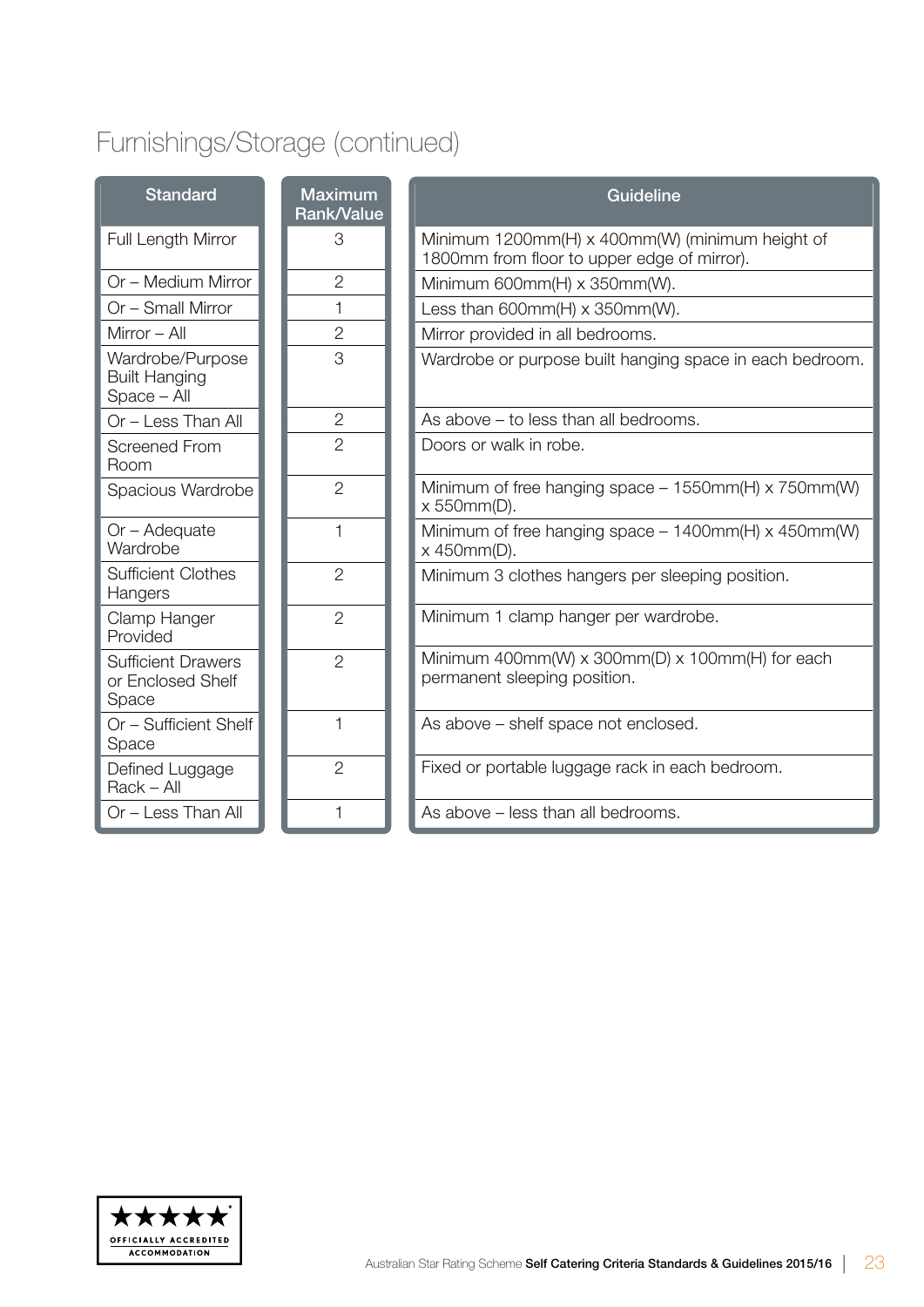## Bedside Lighting

#### Consumer Importance Weighting Index

|                  | Bedside Lighting (%)                                      |                                                                    |
|------------------|-----------------------------------------------------------|--------------------------------------------------------------------|
| Bedside Lighting | $\begin{array}{c} \boxed{1.2} \\ \boxed{0.6} \end{array}$ | <b>Quality &amp; Condition</b><br><b>Facilities &amp; Services</b> |
|                  |                                                           | Cleanliness - Minimum overall<br>score of "Good" Required          |

#### Quality Guidelines:

This area includes bedside light fittings which may be wall hung, ceiling or lamps. This does not include the illumination as this is a standard. These Guidelines are typical indicators that may include, but are not limited to, the following:

| Satisfactory                                            | <b>Moderate</b>                                 | Good                                                                   | <b>Very Good</b>                                                                                 | <b>Excellent</b>                                                                                                                                       |  |  |  |  |
|---------------------------------------------------------|-------------------------------------------------|------------------------------------------------------------------------|--------------------------------------------------------------------------------------------------|--------------------------------------------------------------------------------------------------------------------------------------------------------|--|--|--|--|
| <b>Bedside Lighting</b>                                 |                                                 |                                                                        |                                                                                                  |                                                                                                                                                        |  |  |  |  |
| • dated pelmet,<br>fluorescent<br>lighting              | • fluorescent<br>lighting                       | • standard down-<br>painted white<br>fitting or wall<br>mounted lights | • custom design<br>$down$ lights $-$ one<br>piece recessed<br>downlight, round<br>chrome fitting | • architectural design<br>down lights - one<br>piece unit down light<br>specifically designed<br>and manufactured<br>for the purpose or<br>application |  |  |  |  |
| • small ineffective<br>bedside lamps                    | basic light-<br>$\bullet$<br>weight lamp        | • weighted bedside<br>lamp, may have                                   | • custom made<br>bedside lamps,                                                                  | • optional lighting<br>illumination                                                                                                                    |  |  |  |  |
|                                                         | base with<br>basic shade,<br>touch lights       | directional head                                                       | weighted base                                                                                    | • designer bedside<br>lamps with solid<br>construction                                                                                                 |  |  |  |  |
| • power cords<br>exposed                                | • power cords<br>exposed                        | • attempts to<br>conceal power<br>leads                                | • power cords<br>concealed                                                                       | • power cords<br>concealed                                                                                                                             |  |  |  |  |
| $\bullet$ lack of<br>coordination of<br>style or design | • limited<br>coordination of<br>style or design | • co-ordinated<br>style/design<br>elements                             | • custom design<br>and co-ordinated<br>with overall room<br>style/theme                          | • co-ordinated with<br>obvious use of<br>elements and<br>principles of design                                                                          |  |  |  |  |

| Standard                   | Maximum<br>Rank/Value | Guideline                                                                                      |
|----------------------------|-----------------------|------------------------------------------------------------------------------------------------|
| Bedside Lighting - All     | 3                     | Bedside lighting to all permanent sleeping positions.                                          |
| $\Box$ Or – Less Than All  |                       | As above to minimum 50% of permanent sleeping positions.                                       |
| <b>Individual Switches</b> |                       | Separate switches that operate individual lights/lamps to all<br>permanent sleeping positions. |

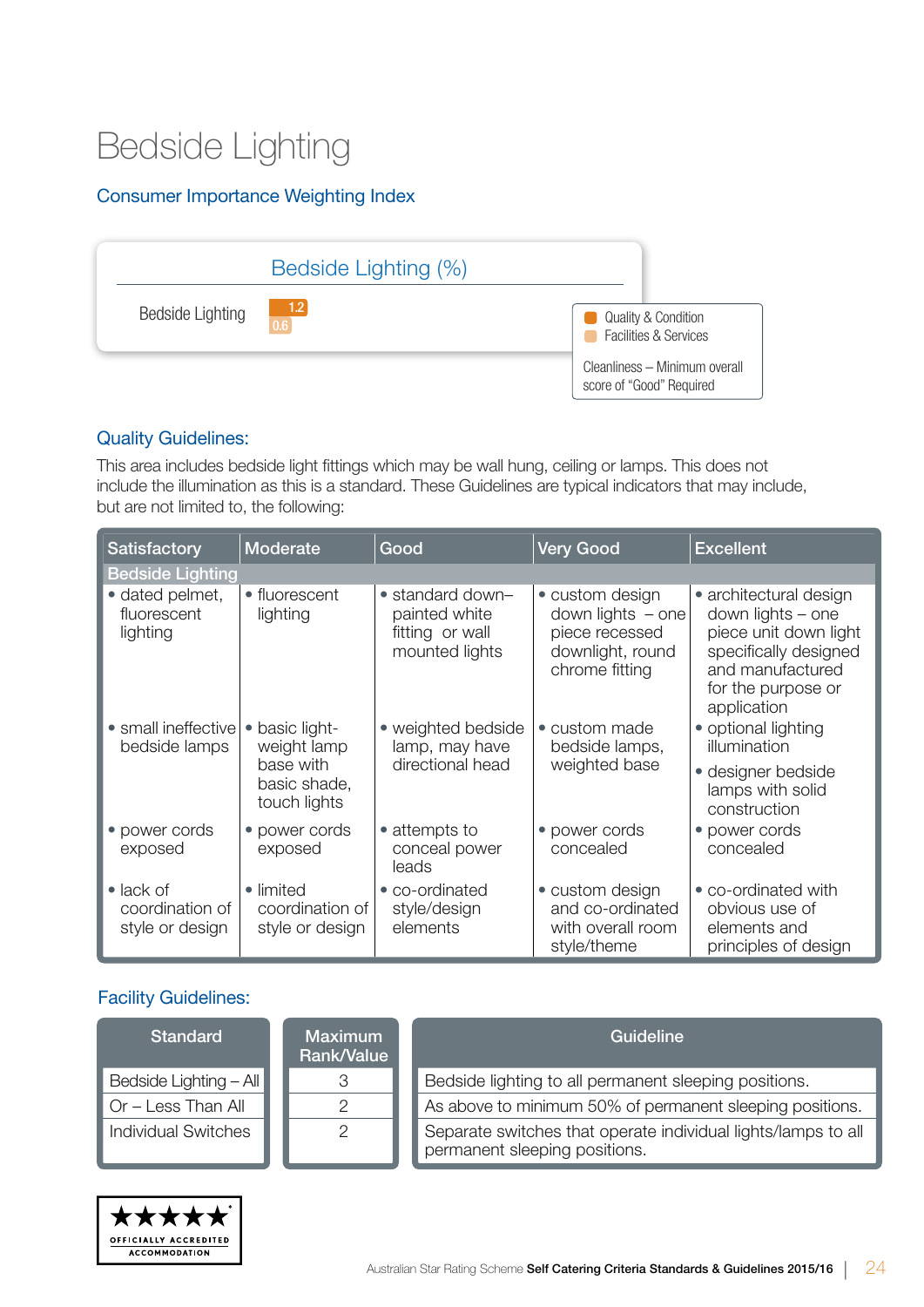## Room Lighting

#### Consumer Importance Weighting Index



#### Quality Guidelines:

This area includes all bedroom (except bedside) light fittings and switches. This does not include the illumination, as this is a standard. These Guidelines are typical indicators that may include, but are not limited to, the following:

| <b>Satisfactory</b>                                     | <b>Moderate</b>                                 | Good                                                 | <b>Very Good</b>                                                                               | <b>Excellent</b>                                                                                                                                       |  |  |  |  |
|---------------------------------------------------------|-------------------------------------------------|------------------------------------------------------|------------------------------------------------------------------------------------------------|--------------------------------------------------------------------------------------------------------------------------------------------------------|--|--|--|--|
| <b>Room Lighting</b>                                    |                                                 |                                                      |                                                                                                |                                                                                                                                                        |  |  |  |  |
| • exposed<br>globes or<br>fluorescent<br>tubes          | • fluorescent<br>lighting diffuser<br>panels    | • standard down<br>lights - painted<br>white fitting | • custom design<br>down lights $-$ one<br>piece recessed<br>downlight, round<br>chrome fitting | • architectural design<br>down lights – one<br>piece unit down light<br>specifically designed<br>and manufactured<br>for the purpose or<br>application |  |  |  |  |
| • dated light<br>fixtures and<br>fittings               | • basic oyster<br>lighting                      | • oyster fittings                                    | • optional lighting<br>illumination                                                            | • optional lighting<br>illumination                                                                                                                    |  |  |  |  |
|                                                         |                                                 |                                                      | • custom light<br>shades may be<br>sensor lighting<br>with manual over-<br>ride                | • designer light fittings,<br>may have electronic<br>control management<br>system, digital touch<br>pads                                               |  |  |  |  |
| $\bullet$ lack of<br>coordination of<br>style or design | • limited<br>coordination of<br>style or design | • coordinated style/<br>design elements              | • coordinated with<br>overall room style/<br>theme                                             | • coordinated with<br>obvious use of<br>elements and<br>principles of design                                                                           |  |  |  |  |

| Standard                       | <b>Maximum</b><br><b>Rank/Value</b> | Guideline                                                                                                                            |
|--------------------------------|-------------------------------------|--------------------------------------------------------------------------------------------------------------------------------------|
| Sufficient Lighting            |                                     | Effective lighting to all functional areas of bedroom including<br>but not limited to: mirror/s, wardrobe, luggage rack.             |
| Spare Power<br>$\mid$ Point(s) |                                     | Spare power point/s provided in each room - double<br>adaptors and power boards (without individual switches)<br>are not acceptable. |

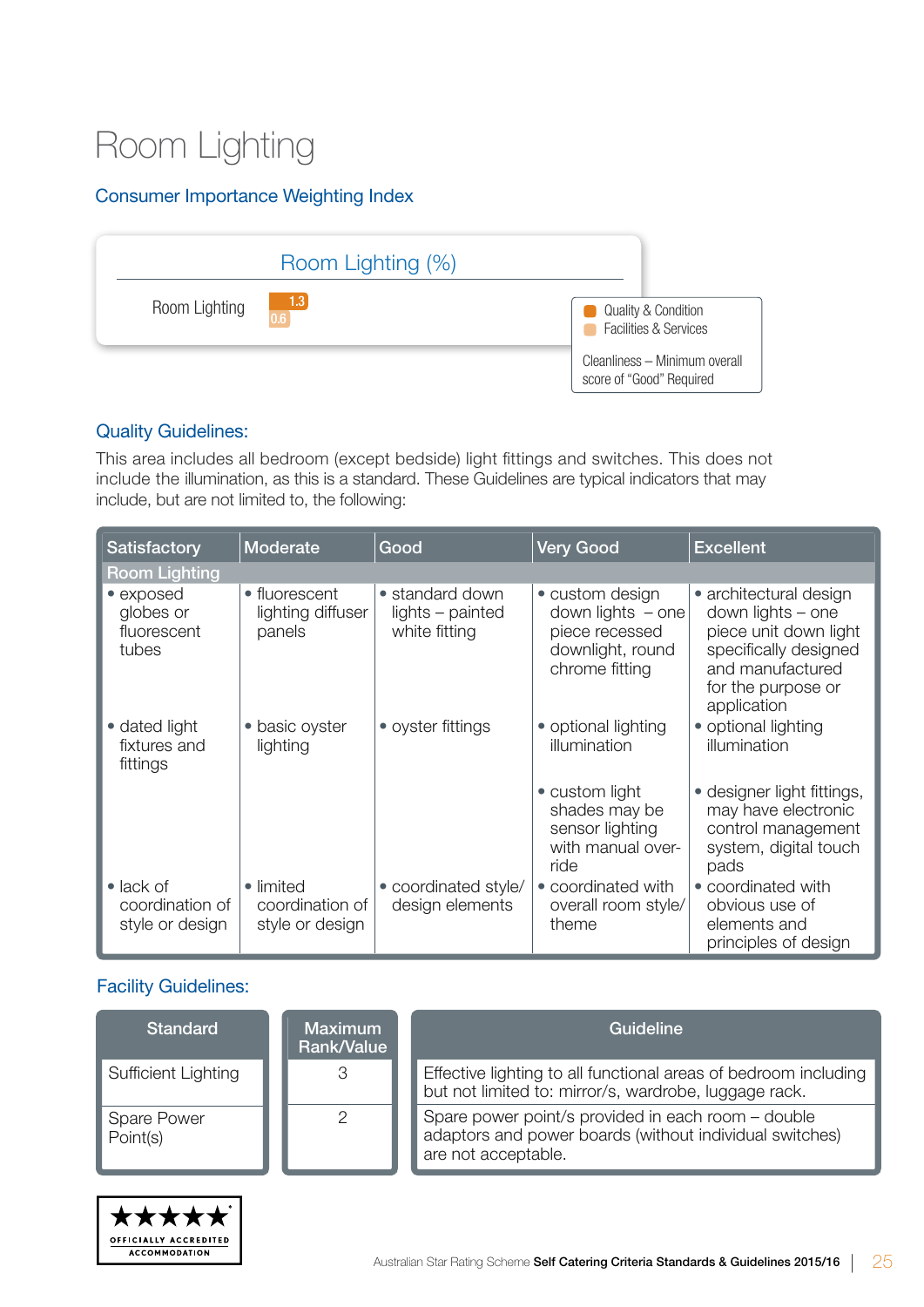## Window Coverings and Privacy

#### Consumer Importance Weighting Index



#### Quality Guidelines:

Area includes blinds, curtains, drapes, window trims (including pelmets). These Guidelines are typical indicators that may include, but are not limited to, the following:

| Satisfactory                                                   | <b>Moderate</b>                                     | Good                                                          | <b>Very Good</b>                                                        | <b>Excellent</b>                                                                                                                    |  |  |  |
|----------------------------------------------------------------|-----------------------------------------------------|---------------------------------------------------------------|-------------------------------------------------------------------------|-------------------------------------------------------------------------------------------------------------------------------------|--|--|--|
| <b>Window Coverings</b>                                        |                                                     |                                                               |                                                                         |                                                                                                                                     |  |  |  |
| • curtain fabric<br>unlined or<br>without<br>bonded<br>backing | • curtain fabric<br>with bonded<br>backing          | • curtains fabric self<br>lined with bonded<br>rubber backing | • thick quality<br>drapes with<br>separate<br>insulated lining          | • thick quality drapes<br>with generous fullness<br>with separate lining<br>and separate insulated<br>backing – may be<br>motorised |  |  |  |
| • no sheers                                                    | • sheer curtains<br>with little or no<br>'fullness' | • standard sheer<br>curtains                                  | • sheers with<br>generous<br>'fullness'                                 | • quality sheers with<br>generous 'fullness'<br>may be motorised                                                                    |  |  |  |
| $\bullet$ aged<br>venetians                                    | • plastic<br>venetians                              | • imitation timber<br>venetians/<br>shutters                  | • contemporary<br>timber venetians/<br>shutters                         | • quality timber<br>venetians/shutters                                                                                              |  |  |  |
| • aged roller<br>blinds                                        | • plastic roller<br>blinds, vertical<br>blinds      | • 'woven' plastic<br>roller blinds                            | • woven fibreglass,<br>channelled roller<br>blinds                      | • custom designed/<br>made roman blinds -<br>motorised                                                                              |  |  |  |
|                                                                | • budget roman<br>or budget<br>fabric panels        | • standard roman<br>blinds or standard<br>fabric panels       | • roman blinds or<br>designer fabric<br>panels                          |                                                                                                                                     |  |  |  |
| • exposed<br>tracking/<br>conduit rod                          | • exposed<br>tracking                               | • tracking exposed,<br>designer rods                          | · bulkheads,<br>pelmets<br>concealed<br>tracking                        | • bulkheads, pelmets<br>and/or other design<br>elements concealing<br>tracking/hardware                                             |  |  |  |
| $\bullet$ lack of<br>coordination of<br>style or design        | • limited<br>coordination<br>of style or<br>design  | • coordinated<br>style/design<br>elements                     | • custom design<br>and coordinated<br>with overall room<br>style/ theme | • coordinated with<br>obvious use of<br>elements and<br>principles of design                                                        |  |  |  |

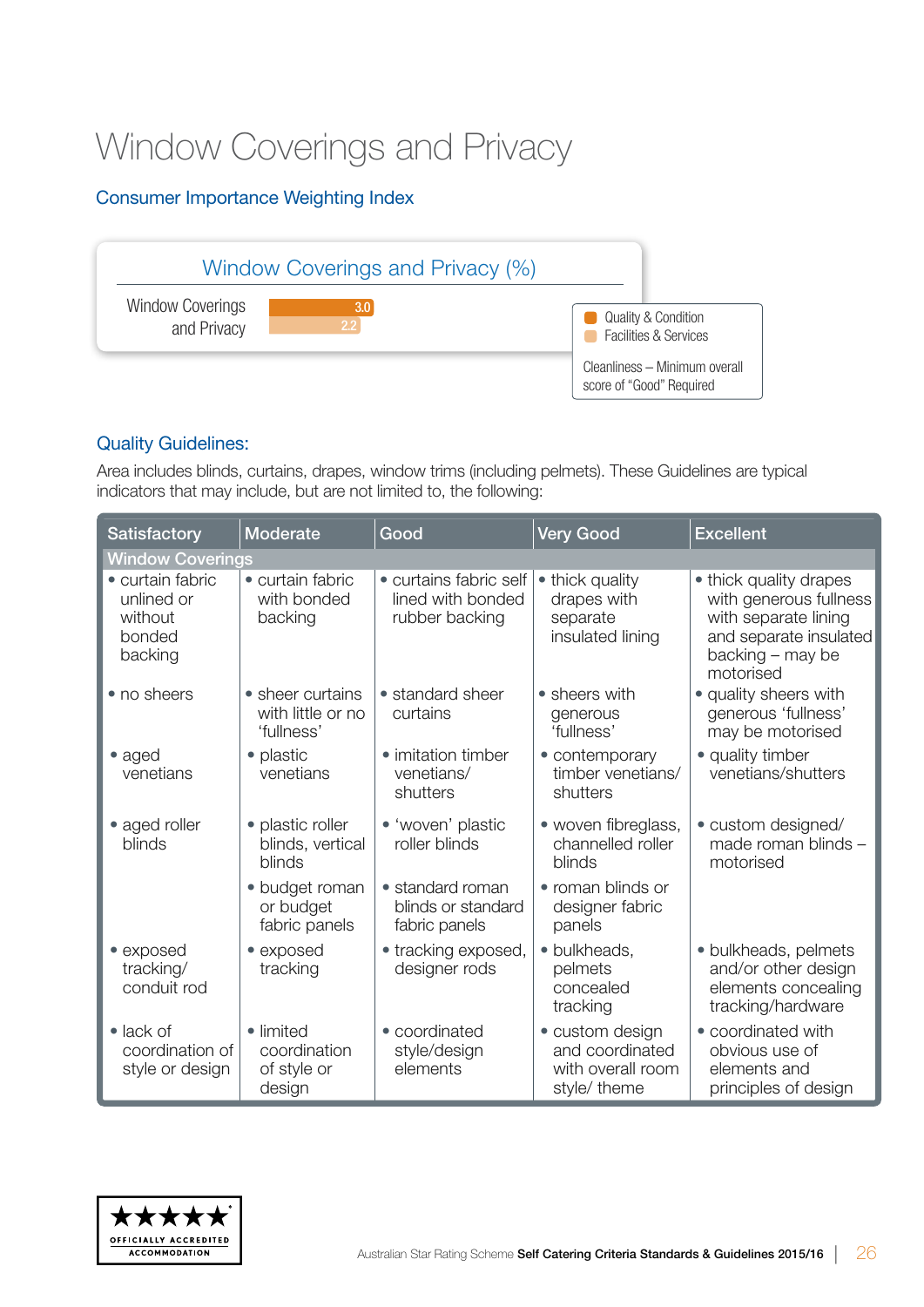### Window Coverings and Privacy (continued)

#### Facility Guidelines:

| <b>Standard</b>           | <b>Maximum</b><br>Rank/Value | Guideline                                                                                                                                      |
|---------------------------|------------------------------|------------------------------------------------------------------------------------------------------------------------------------------------|
| Adequate Day<br>Privacy   | 6                            | Bedroom window screening - (eg sheer curtain, blinds,<br>window tinting) allows in-room guest to see 'out' and gives<br>privacy from external. |
| Adequate Night<br>Privacy | 6                            | All windows/glass sliding doors fitted with covering for total<br>privacy.                                                                     |
| <b>Insect Screens</b>     |                              | Fine mesh screening on all windows/sliding doors.                                                                                              |

### Free Floor Space

#### Consumer Importance Weighting Index



Condition scores and Quality Guidelines do not apply.

#### Facility Guidelines:

Areas within the bedroom that are less than 500mm will not be considered as part of the overall floor space. Entrances will be included as part of overall floor space. A tolerance may apply for all measurements (under) and will be confirmed upon assessment.

| <b>Standard</b>              | <b>Maximum</b><br>Rank/Value | Guideline                                               |  |
|------------------------------|------------------------------|---------------------------------------------------------|--|
| Spacious Area                | 4                            | Minimum 12sqm or greater of free floor space.           |  |
| $\vert$ Or – Adequate Area   | 3                            | Minimum 9sqm or greater of free floor space.            |  |
| Or - Small Area              |                              | Minimum of 6sqm or greater of free floor space.         |  |
| Separate Bedrooms<br>$-$ All | 3                            | All bedrooms separate to lounge/dining area with doors. |  |

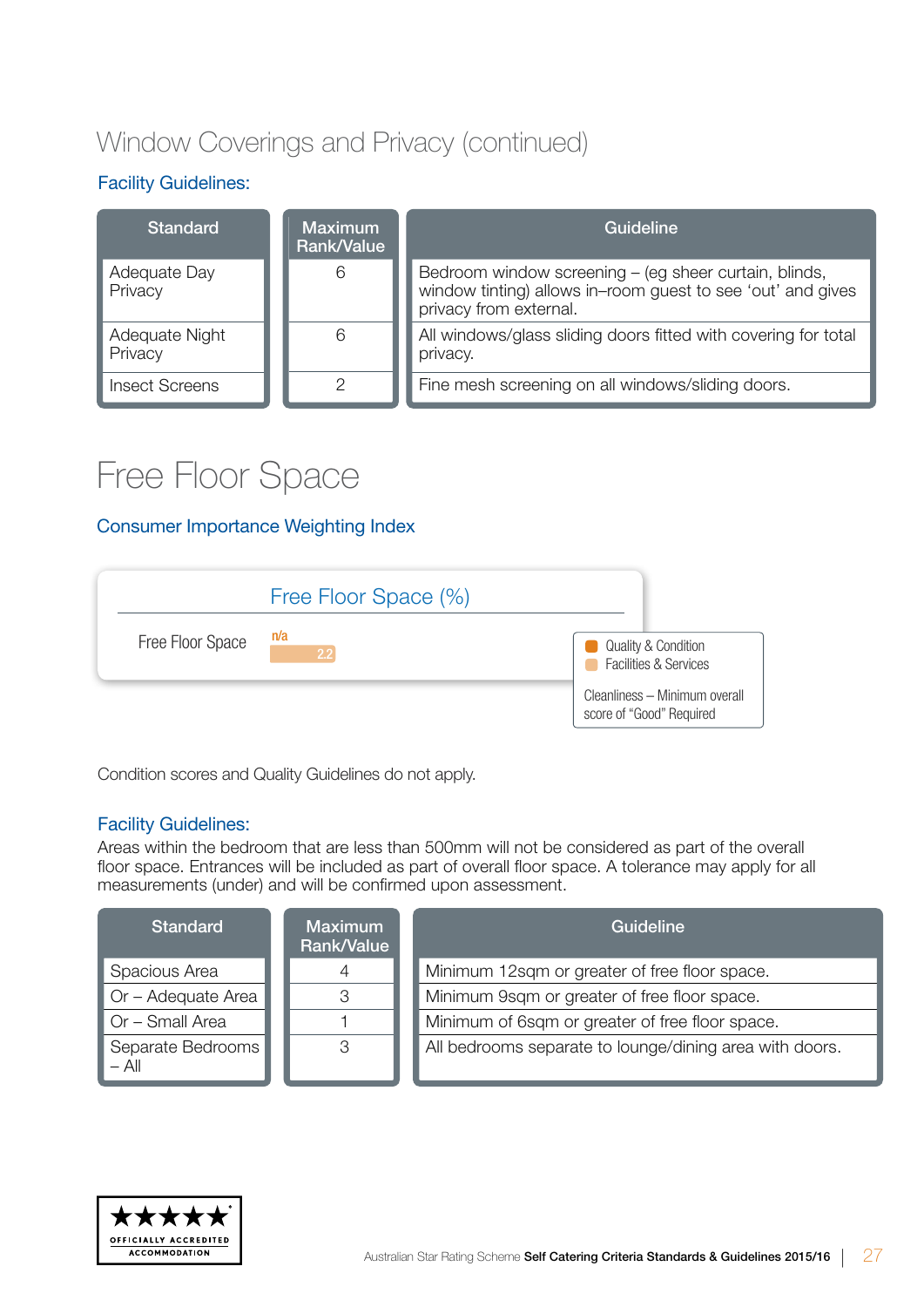## Floor Coverings

#### Consumer Importance Weighting Index



#### Quality Guidelines:

These Guidelines are typical indicators that may include, but are not limited to, the following:

| Satisfactory                                            | Moderate                                        | Good                                                                                                              | <b>Very Good</b>                                                                | <b>Excellent</b>                                                           |  |  |  |  |
|---------------------------------------------------------|-------------------------------------------------|-------------------------------------------------------------------------------------------------------------------|---------------------------------------------------------------------------------|----------------------------------------------------------------------------|--|--|--|--|
| <b>Floor Coverings</b>                                  |                                                 |                                                                                                                   |                                                                                 |                                                                            |  |  |  |  |
| • poly propylene<br>carpet, low<br>density              | • nylon carpet,<br>low density                  | • medium density<br>synthetic/mix<br>carpet                                                                       | • high density wool<br>mix carpet eg<br>80/20                                   | • high density pure<br>wool carpet,<br>thickness of pile                   |  |  |  |  |
| · dated vinyl<br>sheeting                               | • basic vinyl                                   | • standard solution<br>dyed nylon carpet                                                                          | • high density<br>solution dyed<br>nylon carpet                                 | polished solid<br>$\bullet$<br>hardwood quality<br>timber floors eg jarrah |  |  |  |  |
| • dated tiles, low<br>grade carpet<br>tiles             | • basic tiles                                   | • laminated timber<br>floor/plank vinyl,<br>carpet tiles,<br>polished timber<br>floors eg cypress<br>pine, bamboo | • polished solid<br>hardwood<br>timber floors eg<br>brushbox                    | • tiles eg natural stone,<br>marble, limestone,<br>reconstituted stone     |  |  |  |  |
|                                                         |                                                 | • standard vinyls                                                                                                 | • designer vinyl                                                                |                                                                            |  |  |  |  |
|                                                         |                                                 | • standard tiles                                                                                                  | • contemporary tiles                                                            |                                                                            |  |  |  |  |
| $\bullet$ lack of<br>coordination of<br>style or design | • limited<br>coordination of<br>style or design | • coordinated style/<br>design elements                                                                           | • coordinated with<br>obvious use of<br>elements and<br>principles of<br>design | • custom design and<br>coordinated with<br>overall room style/<br>theme    |  |  |  |  |

Facility Guidelines do not apply.

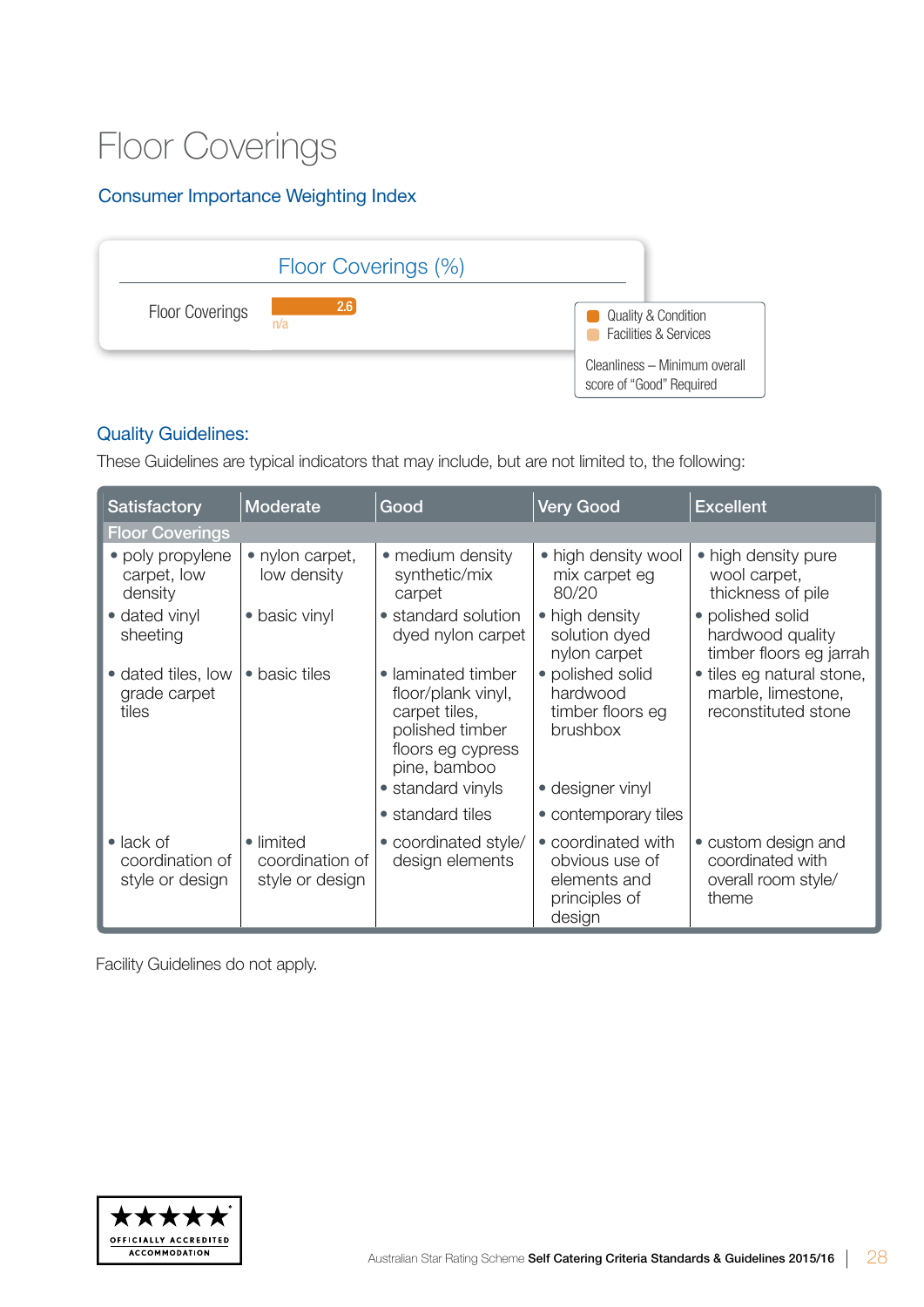## Walls and Ceilings

#### Consumer Importance Weighting Index



#### Quality Guidelines:

Areas considered in this assessment include wall/ceiling finish, skirting, doors, architraves and door handles. These Guidelines are typical indicators that may include, but are not limited to, the following:

| <b>Satisfactory</b>                                  | Moderate                                                 | Good                                                              | <b>Very Good</b>                                                    | <b>Excellent</b>                                                                  |
|------------------------------------------------------|----------------------------------------------------------|-------------------------------------------------------------------|---------------------------------------------------------------------|-----------------------------------------------------------------------------------|
| <b>Walls and Ceilings</b>                            |                                                          |                                                                   |                                                                     |                                                                                   |
| • dated plain<br>brick or<br>concrete block<br>walls | • exposed<br>plain brick or<br>concrete block<br>walls   | • painted brick<br>walls                                          | • feature brick walls                                               | plaster walls/ceilings,<br>$\bullet$<br>architecturally<br>designed               |
| · panelled walls/<br>ceilings with<br>visible joins  | · panelled walls/<br>ceilings with<br>visible joins      | · plaster walls/<br>ceilings                                      | • plaster walls/<br>ceilings                                        | • polished plaster walls                                                          |
| • quad trim<br>used for<br>skirtings/<br>cornice     | · basic narrow<br>skirting/<br>cornice                   | • plain skirting/<br>cornice with<br>no decorative<br>enhancement | • decorative<br>skirting/cornice,<br>square set<br>corners          | • decorative skirting/<br>cornice of generous<br>proportions                      |
| • no use of<br>colour to<br>create theme/<br>harmony | • little use of<br>colour to<br>create theme/<br>harmony | • colour has been<br>used to create a<br>theme/harmony            | • colour has been<br>used to create<br>coordinated<br>theme/harmony | • fully coordinated<br>and/or customised<br>design to match<br>overall room style |
| $\bullet$ lack of<br>decorative<br>enhancements      | • basic<br>decorative<br>enhancements                    | • use of decorative<br>enhancements                               | • use of decorative<br>enhancements                                 | • decorative<br>enhancements such<br>as commissioned<br>artwork                   |

Facility guidelines do not apply.

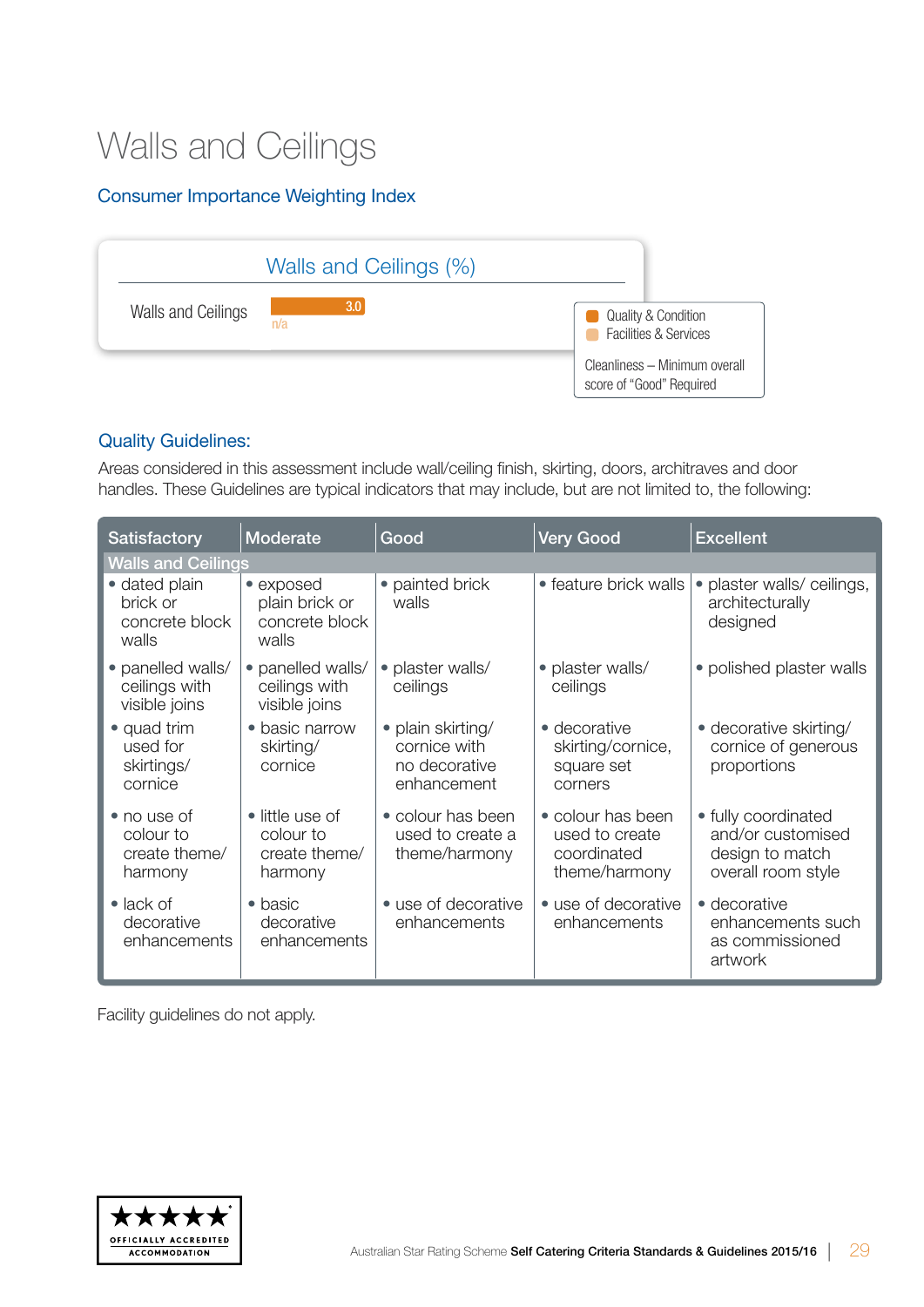# Bathroom

#### Consumer Importance Weighting Index



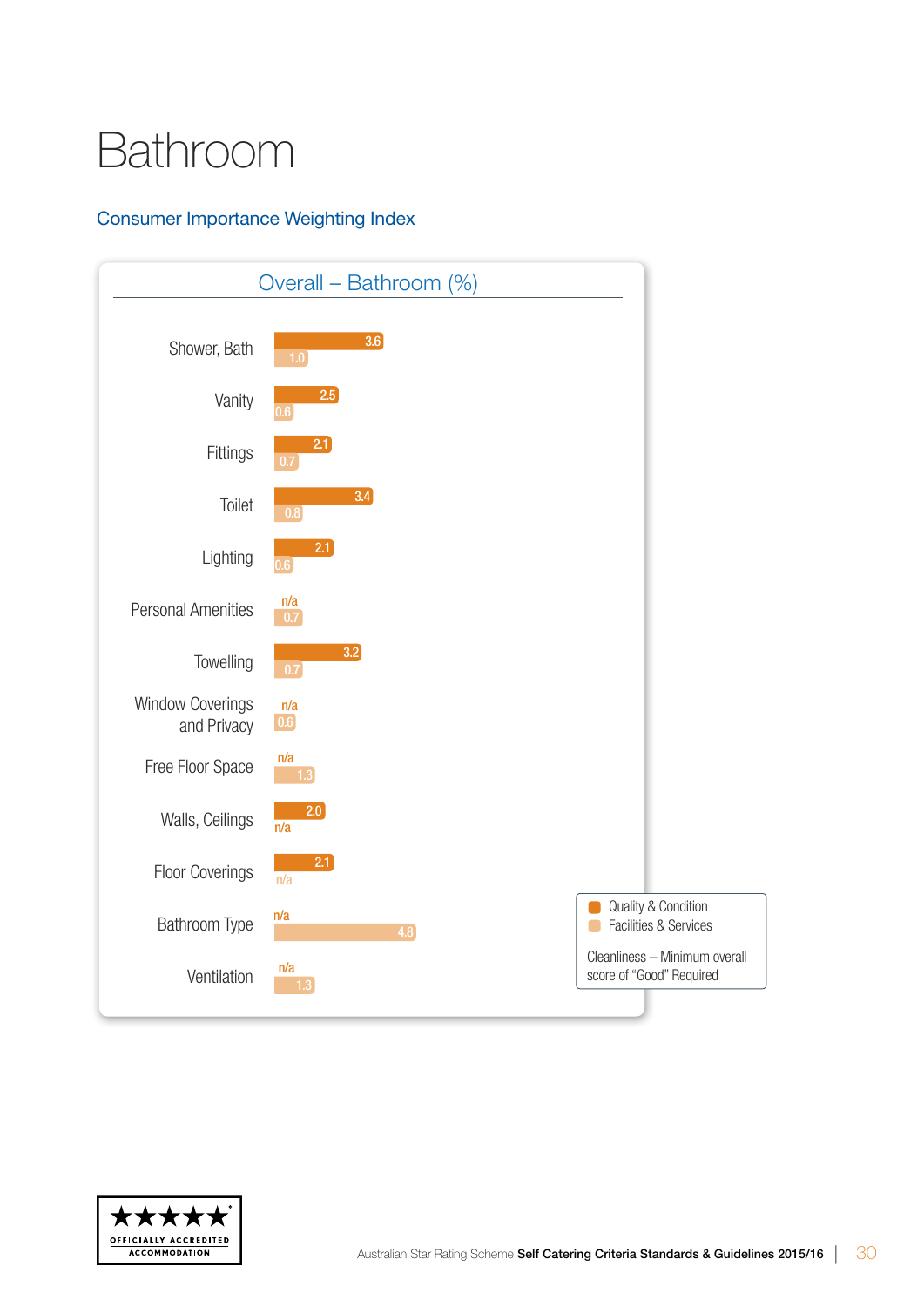## Shower and Bath

#### Consumer Importance Weighting Index



#### Quality Guidelines:

This area includes the bath (does not include bath surrounds), shower floor/grate, shower walls, shower screen. Quality Guidelines are typical indicators that may include, but are not limited to, the following:

| <b>Satisfactory</b>                                                                                      | Moderate                                                                            | Good                                                                                             | <b>Very Good</b>                                                                            | <b>Excellent</b>                                                             |
|----------------------------------------------------------------------------------------------------------|-------------------------------------------------------------------------------------|--------------------------------------------------------------------------------------------------|---------------------------------------------------------------------------------------------|------------------------------------------------------------------------------|
| <b>Bath</b>                                                                                              |                                                                                     |                                                                                                  |                                                                                             |                                                                              |
| • plastic bath                                                                                           | · basic acrylic<br>bath                                                             | • standard design<br>acrylic, enamel<br>bath                                                     | • contemporary<br>baths - acrylic,<br>reconstituted<br>stone                                | $\bullet$ designer baths $-$<br>stone, steel with<br>porcelain finish        |
| <b>Shower</b>                                                                                            |                                                                                     |                                                                                                  |                                                                                             |                                                                              |
| • walls: dated<br>tiles; 'aged'<br>moulded<br>plastic/<br>fibreglass;<br>panelling with<br>visible joins | • walls: budget<br>tiles; moulded<br>fibreglass;<br>panelling with<br>visible joins | • walls: standard<br>tiles, designer<br>moulded<br>fibreglass;<br>panelling, no<br>visible joins | $\bullet$ walls:<br>contemporary<br>tiles;<br>reconstituted<br>stone; fully tiled;          | • walls: stone; fully tiled                                                  |
| • base: dated<br>tiles; 'aged'<br>moulded<br>plastic/<br>fibreglass                                      | · base: budget<br>tiles; moulded<br>fibreglass                                      | · base: standard<br>tiles, moulded<br>fibreglass                                                 | · base: hobless;<br>contemporary<br>tiles; reconstituted<br>stone; designer<br>moulded base | · base: hobless; stone                                                       |
| • screen:<br>lightweight<br>plastic curtain;<br>aged shower<br>screen                                    | • screen: shower<br>curtain,<br>segmented<br>glass sliding<br>doors                 | • screen: framed<br>shower screen or<br>designer curtain                                         | • screen: semi<br>frameless glass<br>shower screen                                          | • screen: frameless<br>glass                                                 |
| • grate: plastic                                                                                         | • grate: plastic/<br>chrome<br>shower                                               | • grate: chrome                                                                                  | · grate: designer<br>steel shower; tile<br>insert grate                                     | · grate: designer steel<br>shower                                            |
| $\bullet$ lack of<br>coordination of<br>style or design                                                  | • limited<br>coordination<br>of style or<br>design                                  | • coordinated<br>style/design<br>elements                                                        | • custom design<br>and coordinated<br>with overall room<br>style/ theme                     | • coordinated with<br>obvious use of<br>elements and<br>principles of design |

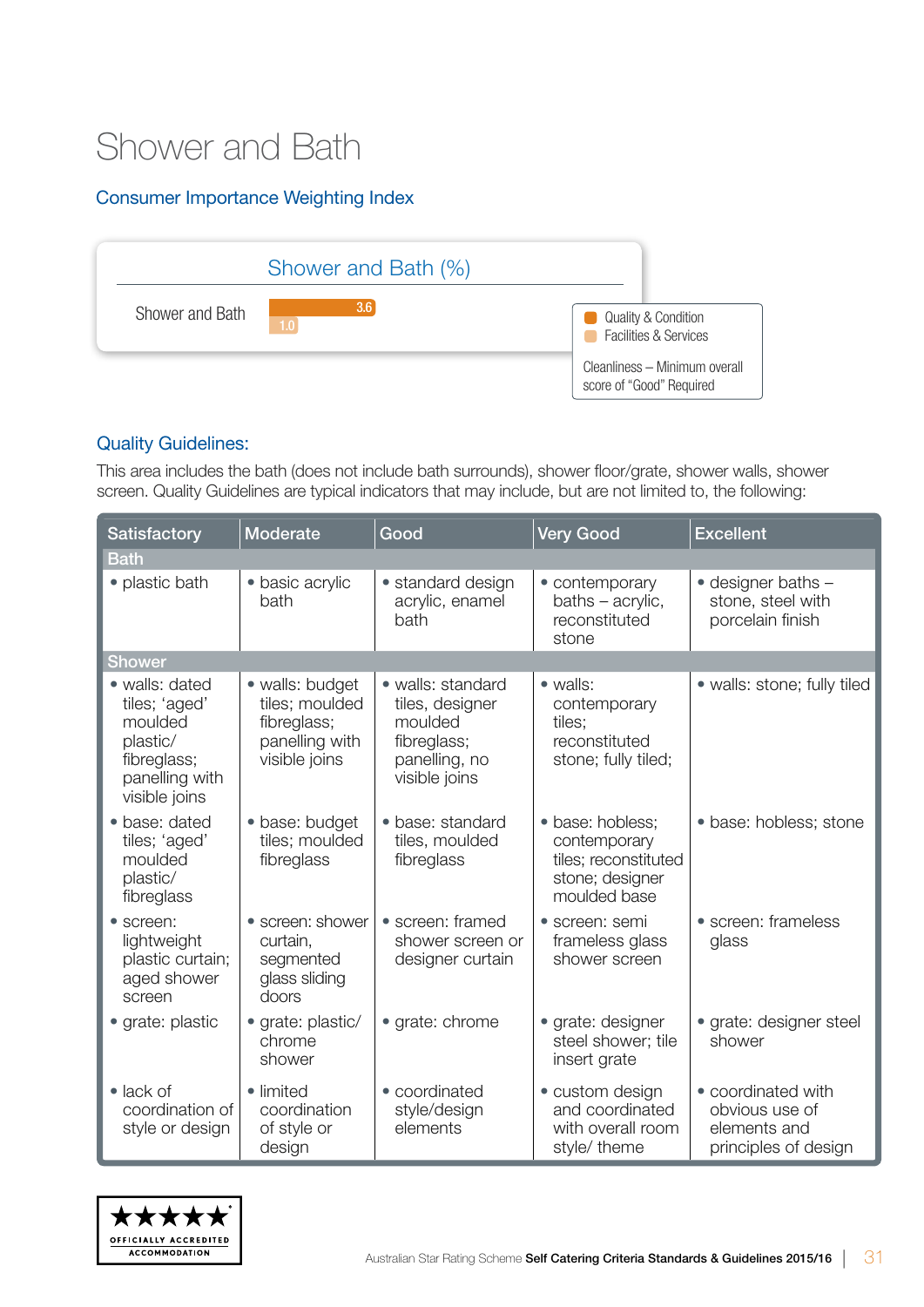### Shower and Bath (continued)

#### Facility Guidelines:

A tolerance may apply for all measurements (under) and will be confirmed upon assessment.

| <b>Standard</b>                       | <b>Maximum</b><br><b>Rank/Value</b> | <b>Guideline</b>                                                            |  |
|---------------------------------------|-------------------------------------|-----------------------------------------------------------------------------|--|
| Separate Shower<br>and Full Size Bath | 5                                   | Separate full size bath (minimum of 1300mm x 600 mm)<br>plus shower recess. |  |
| Or – Shower Over<br><b>Bath</b>       | 4                                   | Combined shower over full size bath, spa bath.                              |  |
| $Or - Shower$<br>Recess               | 3                                   | Shower recess only.                                                         |  |
| Large Shower                          | 5                                   | Minimum 1800mm (length plus width).                                         |  |
| $Or - Adequate$<br>Shower             | 4                                   | Minimum 1500mm (length plus width).                                         |  |
| Spa Bath or Plunge<br><b>Bath</b>     | $\overline{2}$                      | Spa bath or plunge bath.                                                    |  |
| Height of Shower<br>Head/Rose         | $\mathcal{P}$                       | Minimum 1900mm – adjustable arm acceptable to meet<br>dimension.            |  |
| Soap Holder                           | $\overline{2}$                      | Dedicated soap holder or mounted soap dispenser.                            |  |
| <b>Toiletries Holder</b>              | $\overline{c}$                      | Dedicated shelf/space for guest toiletries.                                 |  |

### Vanity

#### Consumer Importance Weighting Index



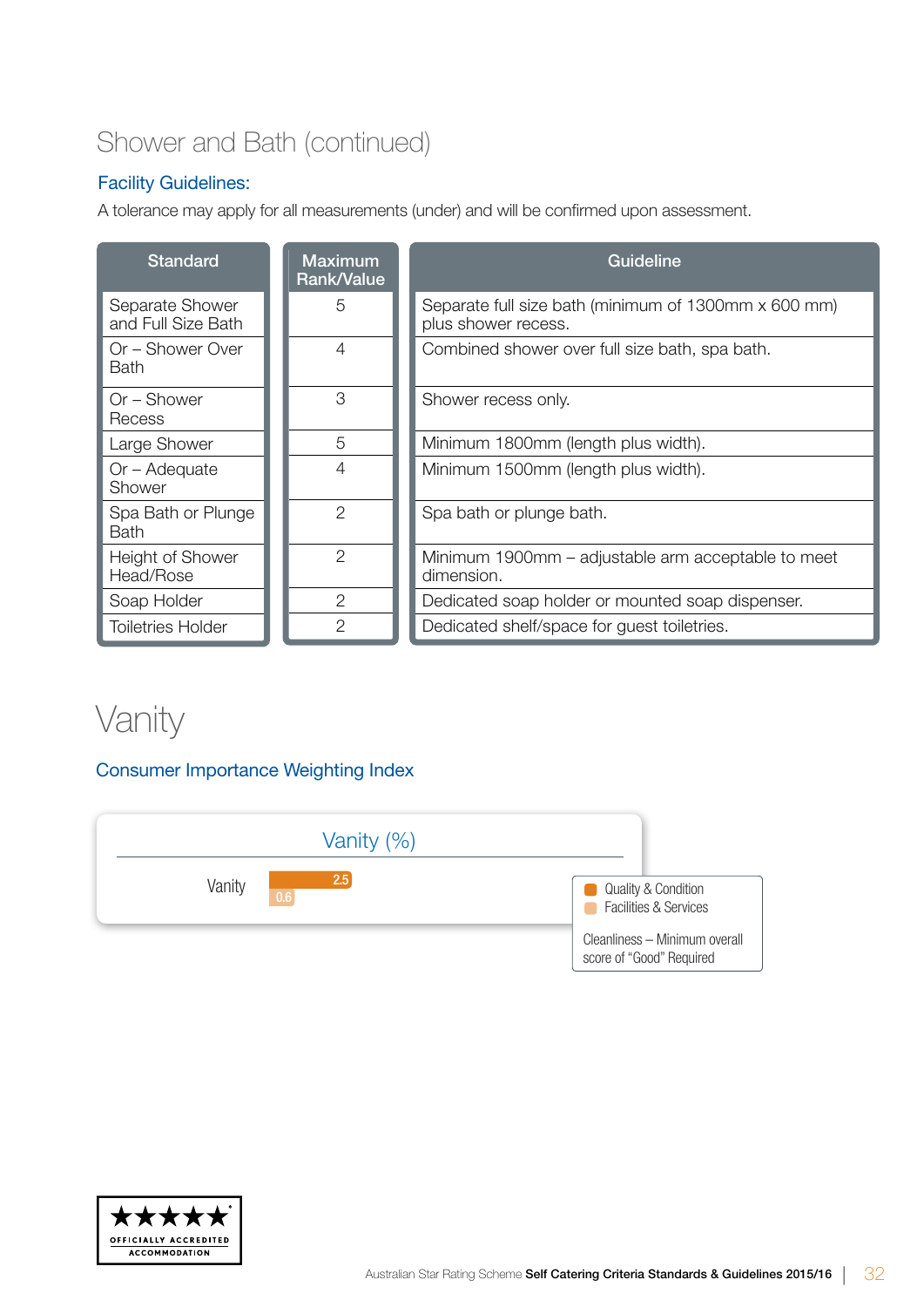### Vanity (continued)

#### Quality Guidelines:

Area includes: the hand basin, plugs, bench/shelf space, drawers including handles. These Guidelines are typical indicators that may include, but are not limited to, the following:

| <b>Satisfactory</b>                                       | Moderate                                            | Good                                        | <b>Very Good</b>                                                        | <b>Excellent</b>                                                             |  |  |  |  |
|-----------------------------------------------------------|-----------------------------------------------------|---------------------------------------------|-------------------------------------------------------------------------|------------------------------------------------------------------------------|--|--|--|--|
| <b>Handbasin</b>                                          |                                                     |                                             |                                                                         |                                                                              |  |  |  |  |
| • dated design                                            | • basic design                                      | • standard design                           | • contemporary<br>design                                                | • customised design<br>and style/theme                                       |  |  |  |  |
| • plastic, aged<br>polymarble                             | $\bullet$ moulded<br>acrylic                        | • polymarble,<br>acrylic                    | • quality finish<br>eg ceramic,<br>reconstituted<br>stone               | • high quality finish eg<br>stone, glass, ceramic                            |  |  |  |  |
| <b>Bench Space</b>                                        |                                                     |                                             |                                                                         |                                                                              |  |  |  |  |
| · dated laminate<br>sheeting,<br>dated moulded<br>acrylic | • basic laminate<br>sheeting,<br>moulded<br>acrylic | · standard laminate,<br>polymarble          | • reconstituted<br>stone, designer<br>laminate                          | • stone, glass                                                               |  |  |  |  |
| <b>Splashback</b>                                         |                                                     |                                             |                                                                         |                                                                              |  |  |  |  |
| • exposed pvc<br>plumbing                                 | • exposed PVC<br>plumbing                           | • plumbing<br>chrome finish or<br>concealed | • concealed or<br>decorative<br>plumbing                                | • all plumbing is<br>concealed or<br>decorative                              |  |  |  |  |
| $\bullet$ lack of<br>coordination of<br>style or design   | • limited<br>coordination of<br>style or design     | • coordinated style/<br>design elements     | • custom design<br>and coordinated<br>with overall room<br>style/ theme | • coordinated with<br>obvious use of<br>elements and<br>principles of design |  |  |  |  |

#### Facility Guidelines:

A tolerance may apply for all measurements (under) and will be confirmed upon assessment.

| <b>Standard</b>                             | <b>Maximum</b><br>Rank/Value | Guideline                                                                    |
|---------------------------------------------|------------------------------|------------------------------------------------------------------------------|
| <b>Bench/Shelf Space</b>                    | 3                            | Minimum dimensions of 300mm x 200mm.                                         |
| $Or - Adequate$<br><b>Bench Shelf Space</b> | 2                            | Bench/shelf space is less than 300mm x 200mm.<br>Minimum dimension of 150mm. |
| Hand Basin                                  | З                            | Minimum size of 400mm x 250mm.                                               |
| Or - Adequate Hand<br><b>Basin</b>          | 2                            | Less than 400mm x 250mm.                                                     |
| Shelving/Storage<br>Space                   | 2                            | Separate shelving, Minimum measurement of 150mm.                             |

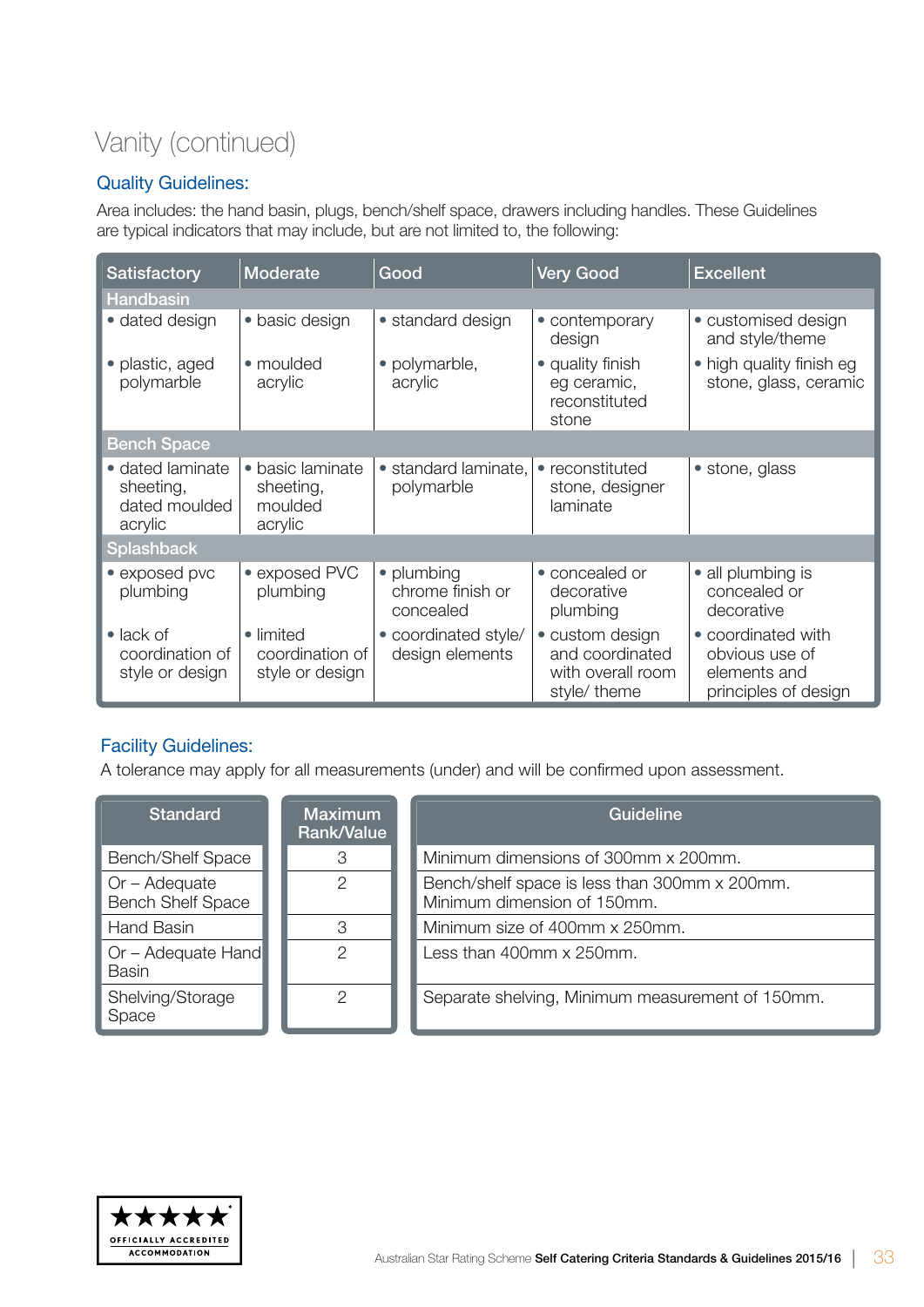## **Fittings**

#### Consumer Importance Weighting Index



#### Quality Guidelines:

Areas includes taps, spout, hooks, towel rails, mirror lighting, towel racks, shower head/rose, soap holders & shampoo holder, hooks, toilet roll holder and toilet brush.

| Satisfactory                                                   | Moderate                                               | Good                                                    | <b>Very Good</b>                                                         | <b>Excellent</b>                                                                                |
|----------------------------------------------------------------|--------------------------------------------------------|---------------------------------------------------------|--------------------------------------------------------------------------|-------------------------------------------------------------------------------------------------|
| <b>Fittings</b>                                                |                                                        |                                                         |                                                                          |                                                                                                 |
| • dated fittings<br>with plastic<br>finishes                   | • basic fittings<br>with plastic<br>finishes           | • standard<br>range fittings<br>predominately<br>chrome | • custom designed<br>chrome fittings                                     | • custom designed<br>fittings, stainless steel<br>finish                                        |
| • frameless<br>standard mirror<br>- unpolished<br>edge         | • plastic framed<br>mirror                             | • framed mirrors                                        | • large framed<br>bevel edge mirror<br>or mirror recessed<br>into tiling | • large bevel edge<br>designer mirror with<br>quality framing or mirror<br>recessed into tiling |
| $\bullet$ lack of<br>coordination<br>of fittings &<br>fixtures | • limited<br>coordination<br>of fittings &<br>fixtures | • coordination of<br>fittings & fixtures -<br>matching  | • coordinated with<br>overall room style/<br>theme                       | • coordinated with<br>obvious use of<br>elements and<br>principles of design                    |

#### Facility Guidelines:

All measurements will be taken from within any frames and a tolerance of 20mm may apply for all measurements (under) and will be confirmed upon assessment.

| <b>Standard</b>                       | <b>Maximum</b><br>Rank/Value | Guideline                                                                                                      |
|---------------------------------------|------------------------------|----------------------------------------------------------------------------------------------------------------|
| Mixer Taps                            | $\mathcal{P}$                | Flick mixer or separate tap set with common spout.                                                             |
| Large Mirror                          | 3                            | Minimum 600mm(H) x 450mm(W), measured within the frame.                                                        |
| Or - Adequate Mirror                  | 2                            | Minimum 450mm(H) x 350mm(W), as above.                                                                         |
| Or - Small Mirror                     |                              | Less than $450mm(H) \times 350mm(W)$ , as above.                                                               |
| Conveniently<br><b>Located Mirror</b> | $\mathcal{P}$                | Located above hand basin/vanity unit, minimum<br>measurement from floor between 1200mm and 1800mm.             |
| <b>Towel Rails</b>                    | $\mathcal{P}$                | Purpose designed towel rails.                                                                                  |
| Adequate Towel<br>Rails               | 2                            | Minimum 450mm per sleeping position (pull out/portable<br>clothes line acceptable to include in measurements). |
| Adequate Clothes<br>Hooks             | $\mathcal{P}$                | Minimum 2 separate hooks or 1 double hook, small plastic<br>adhesive hooks not acceptable.                     |
| Fittings in Other<br><b>Bathrooms</b> |                              | Additional Bathrooms provide mirror, towel rails, clothes<br>hooks, bin, toilet brush.                         |

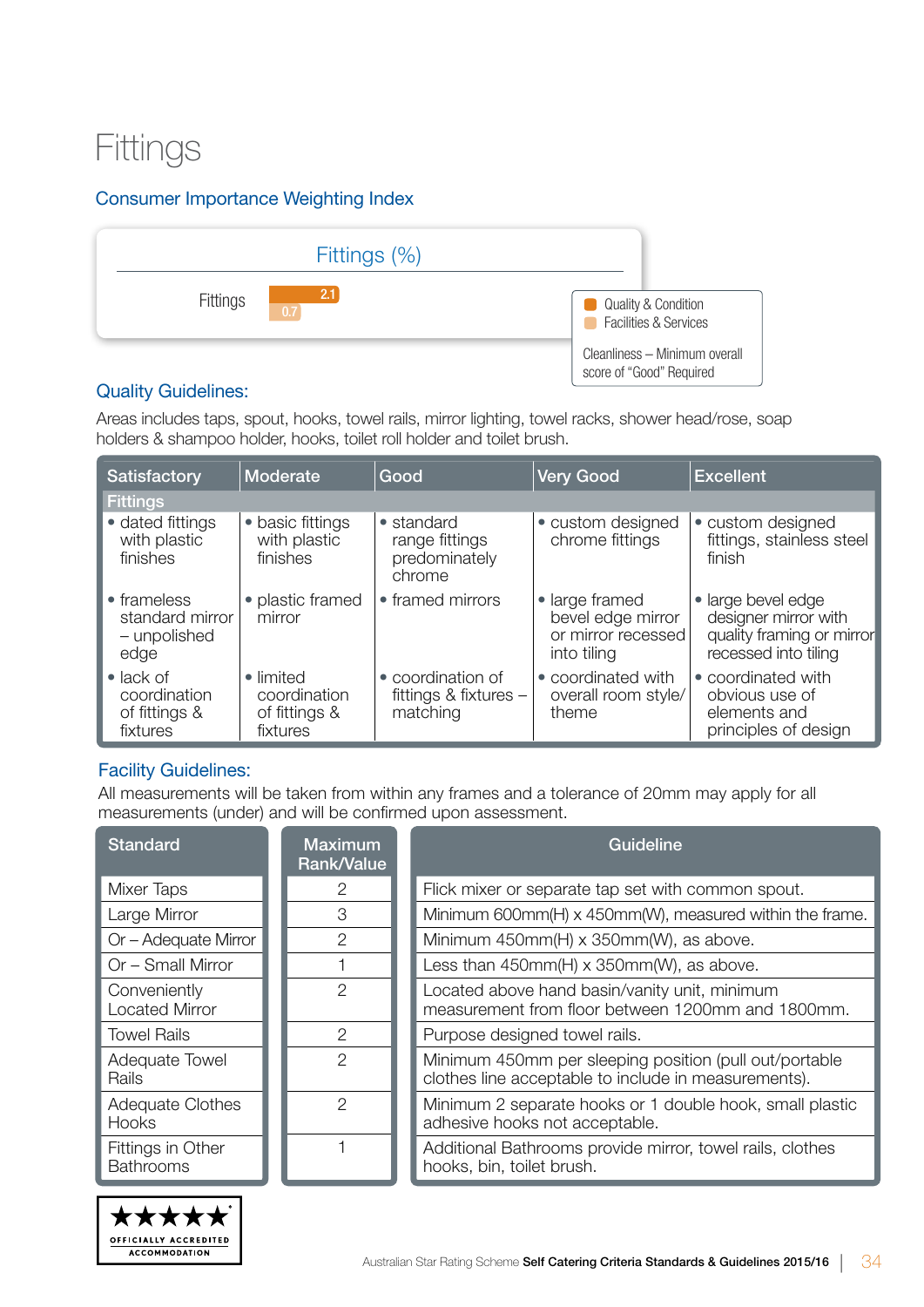## **Toilet**

#### Consumer Importance Weighting Index



#### Quality Guidelines:

Area includes toilet suite (including cistern and seat), paper dispenser, waste bin, hooks, door and door lock and plumbing. These Guidelines are typical indicators that may include, but are not limited to, the following:

| <b>Satisfactory</b>                                     | Moderate                                          | Good                                                                                            | <b>Very Good</b>                                                        | <b>Excellent</b>                                                                                                                         |
|---------------------------------------------------------|---------------------------------------------------|-------------------------------------------------------------------------------------------------|-------------------------------------------------------------------------|------------------------------------------------------------------------------------------------------------------------------------------|
| <b>Toilet</b>                                           |                                                   |                                                                                                 |                                                                         |                                                                                                                                          |
| • two piece<br>toilet suite with<br>exposed 'S'<br>trap | • two piece toilet<br>suite, enclosed<br>'S' trap | • close coupled<br>toilet suite                                                                 | • wall faced/wall<br>hung toilet suite                                  | • high quality porcelain/<br>ceramic finishwall<br>faced/wall hung pan,<br>may have concealed<br>cistern; high quality<br>chrome buttons |
| • aged plastic<br>cistern                               | • basic plastic<br>cistern                        | $\bullet$ mid range $-$<br>combination of<br>ceramic bowl &<br>designer hard<br>plastic cistern | · porcelain/ceramic<br>finish                                           | high quality porcelain/<br>ceramic finish, all<br>plumbing concealed                                                                     |
| $\bullet$ lack of<br>coordination of<br>style or design | • limited<br>coordination of<br>style or design   | • coordinated style/<br>design elements                                                         | • custom design<br>and coordinated<br>with overall room<br>style/ theme | • coordinated with<br>obvious use of<br>elements and<br>principles of design                                                             |

| <b>Standard</b>           | <b>Maximum</b><br>Rank/Value | Guideline                                                                               |
|---------------------------|------------------------------|-----------------------------------------------------------------------------------------|
| <b>Rubbish Bin</b>        | 2                            | Minimum 1 rubbish bin for each bathroom, additional<br>rubbish bin for separate toilet. |
| <b>Extra Toilet Rolls</b> |                              | One or more additional toilet rolls.                                                    |
| Toilet Brush &<br>Holder  | 2                            | Toilet brush and holder provided.                                                       |

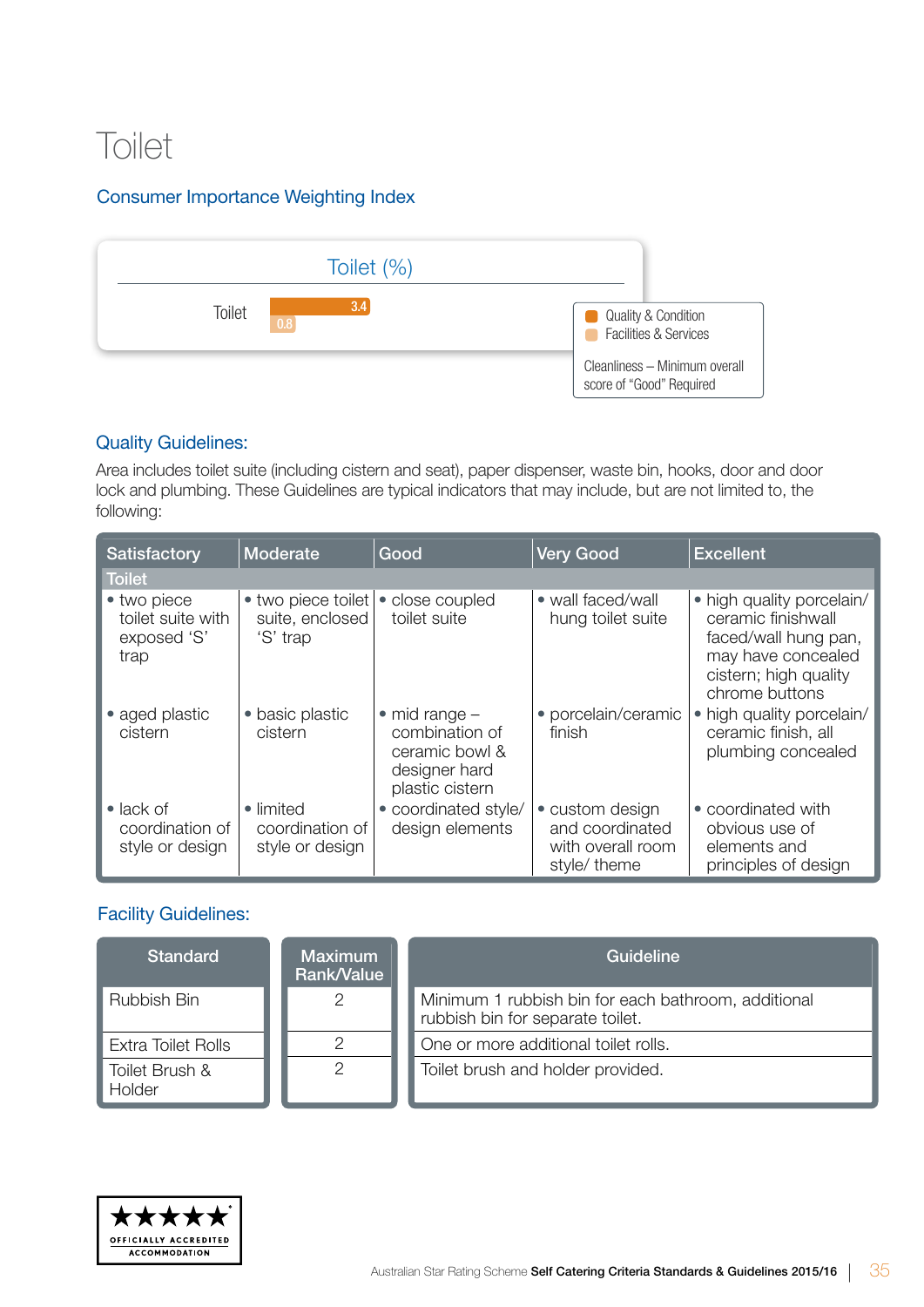## Lighting

#### Consumer Importance Weighting Index



#### Quality Guidelines:

Areas considered in this assessment include lighting, light shades, diffusers, power points, switches and heat lamps. These Guidelines are typical indicators that may include, but are not limited to, the following:

| <b>Satisfactory</b>                                     | Moderate                                        | Good                                                 | <b>Very Good</b>                                                                             | <b>Excellent</b>                                                                  |
|---------------------------------------------------------|-------------------------------------------------|------------------------------------------------------|----------------------------------------------------------------------------------------------|-----------------------------------------------------------------------------------|
| Lighting                                                |                                                 |                                                      |                                                                                              |                                                                                   |
| • exposed<br>globes or<br>fluorescent<br>tubes          | • fluorescent<br>lighting diffuser<br>panels    | • standard down<br>lights - painted<br>white fitting | • custom design<br>down lights - one<br>piece recessed<br>downlight, round<br>chrome fitting | • architectural design<br>down lights - one<br>piece unit down light              |
| • dated light<br>fixtures and                           | • basic oyster<br>lighting                      | • oyster fittings with<br>design element             | • optional lighting<br>illumination                                                          | • optional lighting<br>illumination                                               |
| fittings                                                |                                                 |                                                      | • custom light<br>shades may be<br>sensor lighting<br>with manual over-<br>ride              | • designer light fittings,<br>may have electronic<br>control management<br>system |
| $\bullet$ lack of<br>coordination of<br>style or design | • limited<br>coordination of<br>style or design | • coordinated style/<br>design elements              | • custom design<br>and coordinated<br>with overall room<br>style/ theme                      | • coordinated with<br>obvious use of<br>elements and<br>principles of design      |

| <b>Standard</b>           | <b>Maximum</b><br><b>Rank/Value</b> | Guideline                                                                                                                                |
|---------------------------|-------------------------------------|------------------------------------------------------------------------------------------------------------------------------------------|
| Sufficient Lighting       | 3                                   | Positioned so no area of the bathroom lacks light, it must<br>effectively cover all areas (shower, bath, vanity, toilet, and<br>mirror). |
| <b>Spare Power Points</b> |                                     | Spare power point/s provided.                                                                                                            |

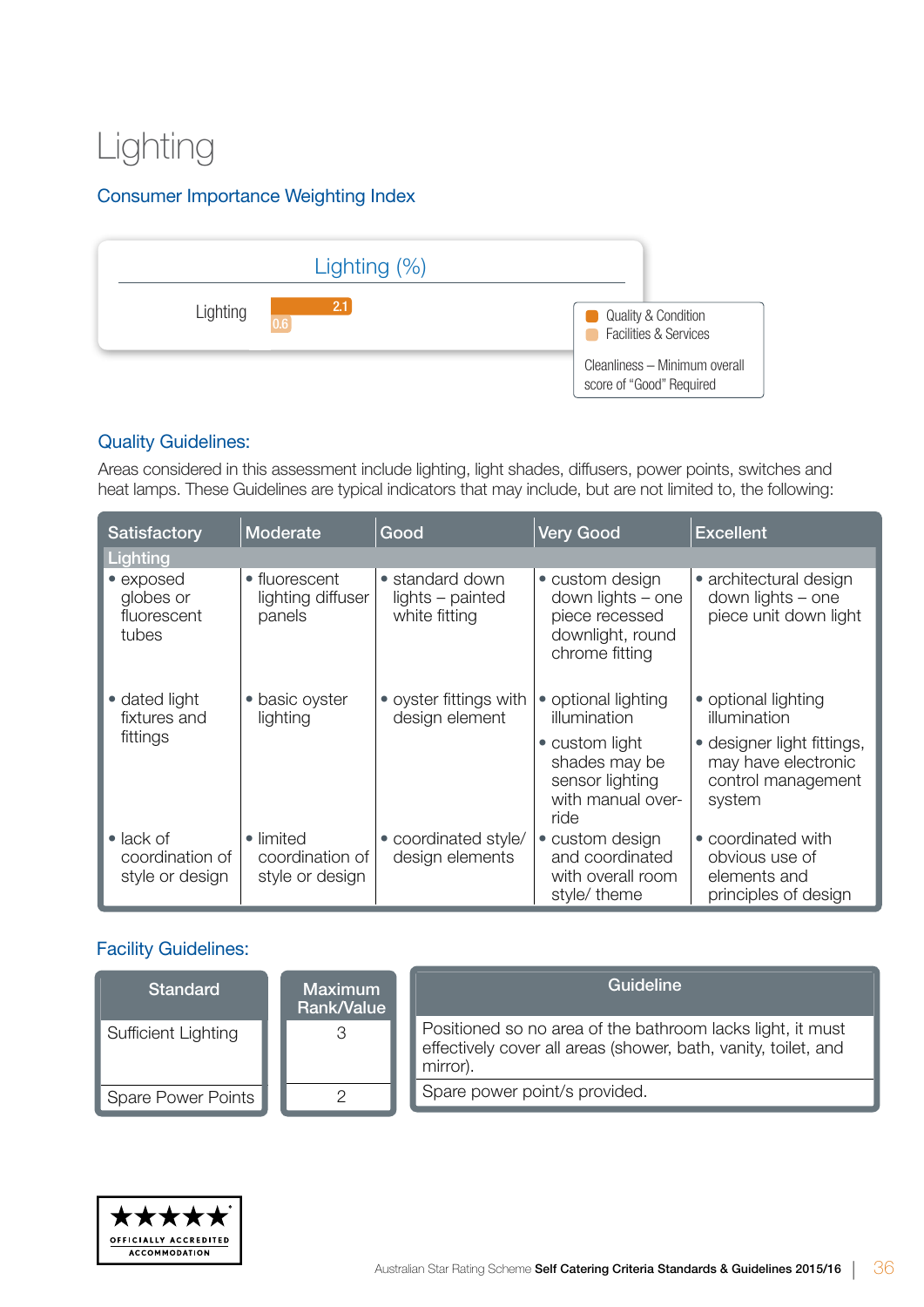## Personal Amenities

#### Consumer Importance Weighting Index



Condition scores and Quality Guidelines do not apply.

#### Facility Guidelines:

| <b>Standard</b>                              | <b>Maximum</b><br>Rank/Value | Guideline                                                                                                                                                                                          |
|----------------------------------------------|------------------------------|----------------------------------------------------------------------------------------------------------------------------------------------------------------------------------------------------|
| <b>Personal Amenities</b>                    | 3                            | Minimum 5 items, including separate shampoo, separate<br>conditioner, tissues plus 2 other items such as moisturiser,<br>shower cap - liquid dispensers for shampoo-conditioner<br>are acceptable. |
| $Or - Adequate$<br><b>Personal Amenities</b> | 2                            | Minimum 3 items - shampoo, tissues plus one additional item.                                                                                                                                       |
| Provision of Soap                            | З                            | Soap (or Soap Dispenser) provided for guests.                                                                                                                                                      |
| Hairdryer                                    |                              | Provided for each bathroom.                                                                                                                                                                        |

### **Towelling**

#### Consumer Importance Weighting Index



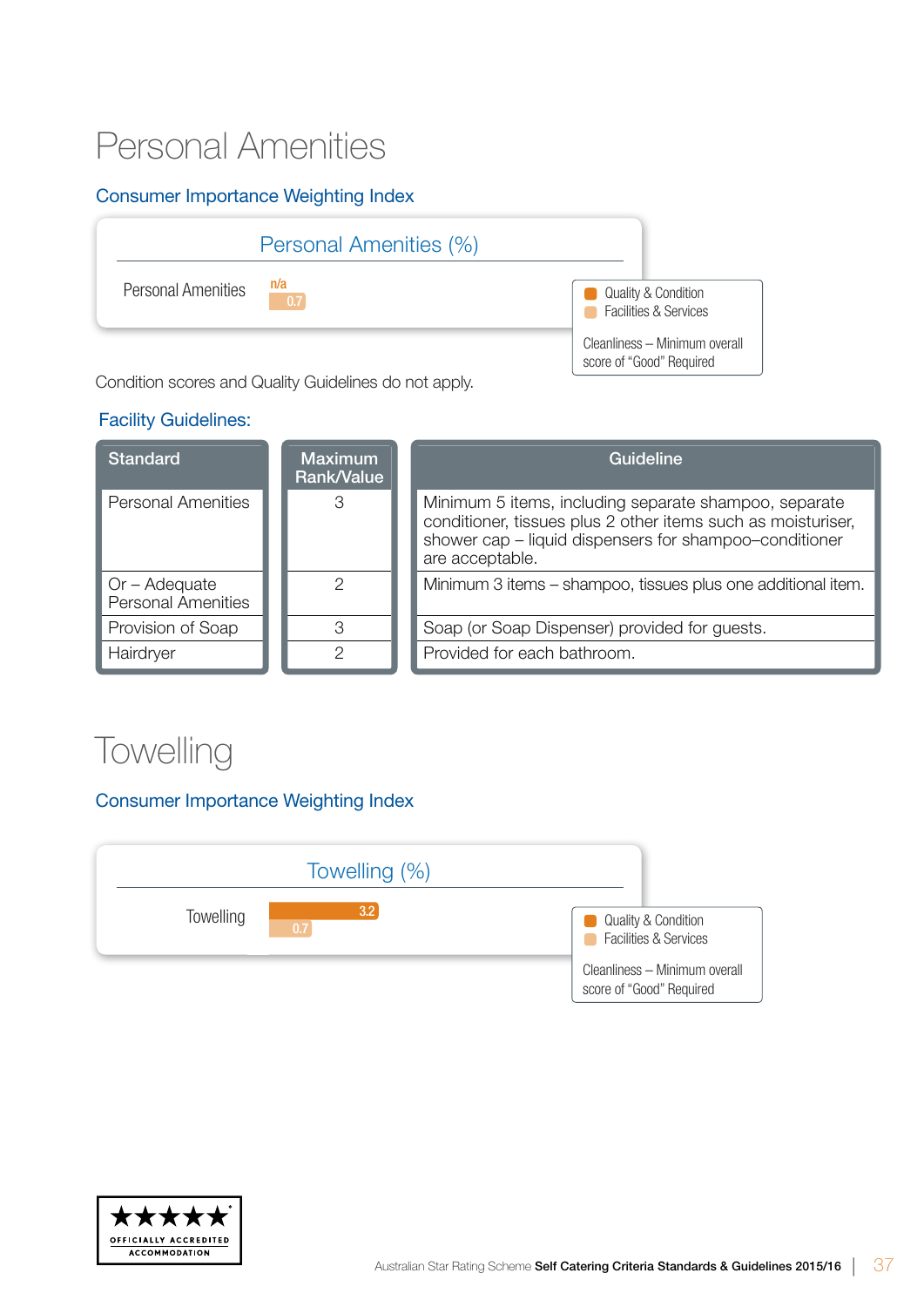### Towelling (continued)

#### Quality Guidelines:

Areas include towels, face towels, hand towels and bath mat. These Guidelines are typical indicators that may include, but are not limited to, the following:

| <b>Satisfactory</b>                                                                       | Moderate                                                    | Good                                                                                            | <b>Very Good</b>                                    | <b>Excellent</b>                                             |
|-------------------------------------------------------------------------------------------|-------------------------------------------------------------|-------------------------------------------------------------------------------------------------|-----------------------------------------------------|--------------------------------------------------------------|
| <b>Towelling</b>                                                                          |                                                             |                                                                                                 |                                                     |                                                              |
| • basic towel<br>(approx 600)<br>x1300mm)<br>lightweight<br>cotton; cotton/<br>polyester, | • light weight<br>cotton, cotton/<br>polyester<br>towelling | • standard size<br>towel (approx<br>680 x 1320mm)<br>cotton; cotton rich<br>$(86/14)$ towelling | • cotton towelling                                  | • large towel (approx)<br>750 x 1500mm),<br>cotton towelling |
| • min. weight<br>400 gsm for all<br>towelling items                                       | • min. weight<br>425 gsm for all<br>towelling items         | • min. weight<br>475gsm for all<br>towelling items                                              | • min. weight<br>550 gsm for all<br>towelling items | • min. weight 620 gsm<br>for all towelling items             |

#### Facility Guidelines:

A tolerance may apply for all measurements (under) and will be confirmed upon assessment.

| <b>Standard</b>          | <b>Maximum</b><br>Rank/Value | <b>Guideline</b>                                     |
|--------------------------|------------------------------|------------------------------------------------------|
| <b>Towels</b>            | 4                            | Towel provided for each permanent sleeping position. |
| Or - Towels for hire     |                              | Towels are available to hire.                        |
| <b>Additional Towels</b> | 2                            | Provided for each sleeping position.                 |
| <b>Bath Sheet</b>        | 2                            | Minimum 800mm x 1600mm for each sleeping position.   |
| Face Cloth               | 2                            | Provided to each bathroom.                           |
| <b>Hand Towel</b>        | $\mathcal{P}$                | Provided to each bathroom.                           |
| <b>Bath Robe</b>         | $\mathcal{P}$                | Provided for each sleeping position.                 |
| <b>Bath Mat</b>          | 2                            | Towelling bath mat provided for each bathroom.       |

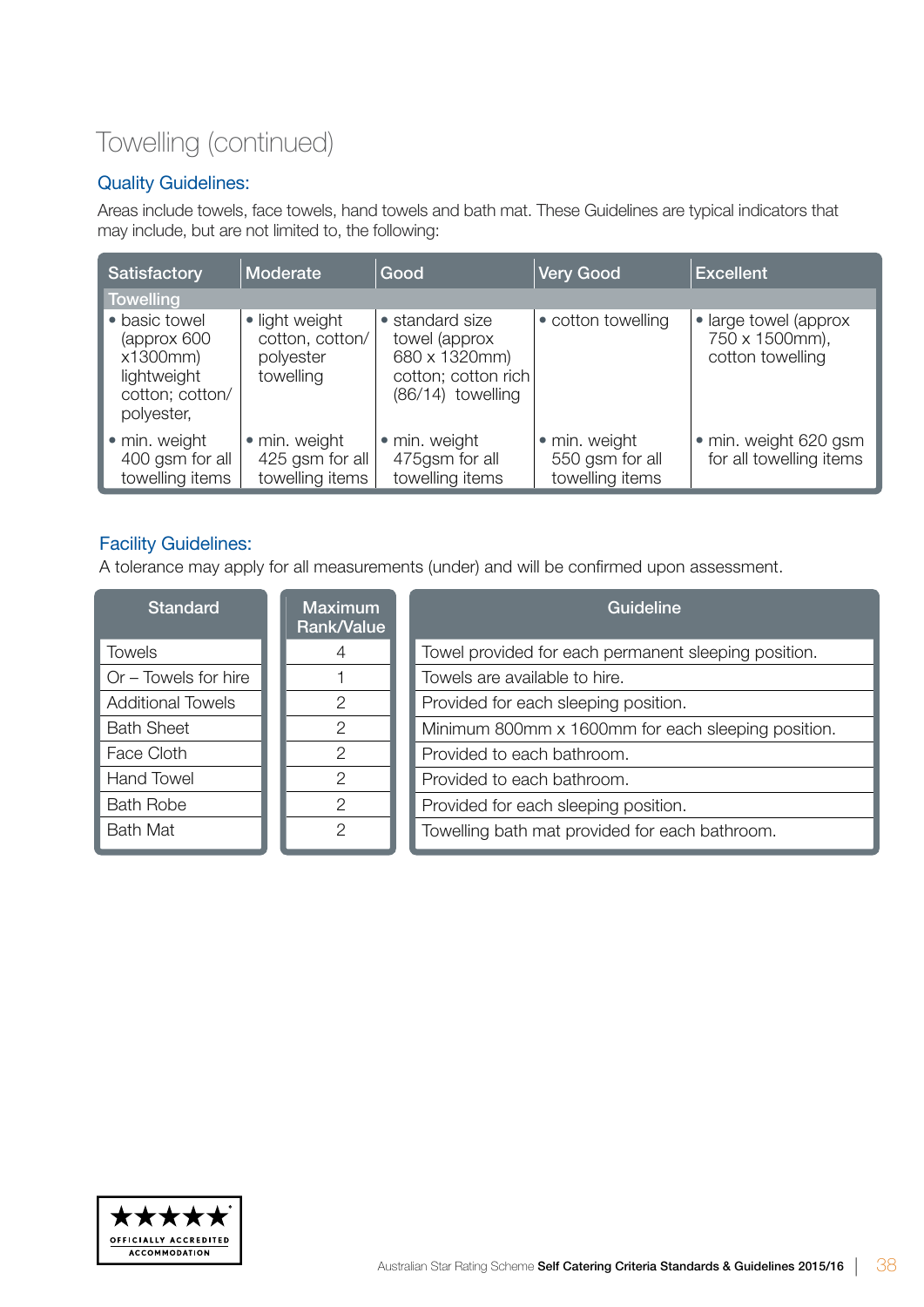## Window Coverings and Privacy

#### Consumer Importance Weighting Index



Condition scores and Quality Guidelines do not apply.

#### Facility Guidelines:

| Standard                | <b>Maximum</b><br>Rank/Value | Guideline                                                |
|-------------------------|------------------------------|----------------------------------------------------------|
| <b>Bathroom Door</b>    |                              | Provided for privacy.                                    |
| <b>Adequate Privacy</b> |                              | Opaque glass, blinds, curtain for bathroom window.       |
| <b>Insect Screens</b>   |                              | Insect screens installed on all opening external windows |

### Free Floor Space

#### Consumer Importance Weighting Index



Condition scores and Quality Guidelines do not apply.

#### Facility Guidelines:

A tolerance may apply for all measurements (under) and will be confirmed upon assessment.

| <b>Standard</b>           | <b>Maximum</b><br>Rank/Value | Guideline                                              |
|---------------------------|------------------------------|--------------------------------------------------------|
| Spacious Area             |                              | Minimum 4sqm of free floor space.                      |
| $\Box$ Or – Adequate Area |                              | Equal to or greater than 2sqm of free floor space.     |
| $\Box$ Or – Small Area    |                              | Less than 2sqm but greater than 1sqm free floor space. |

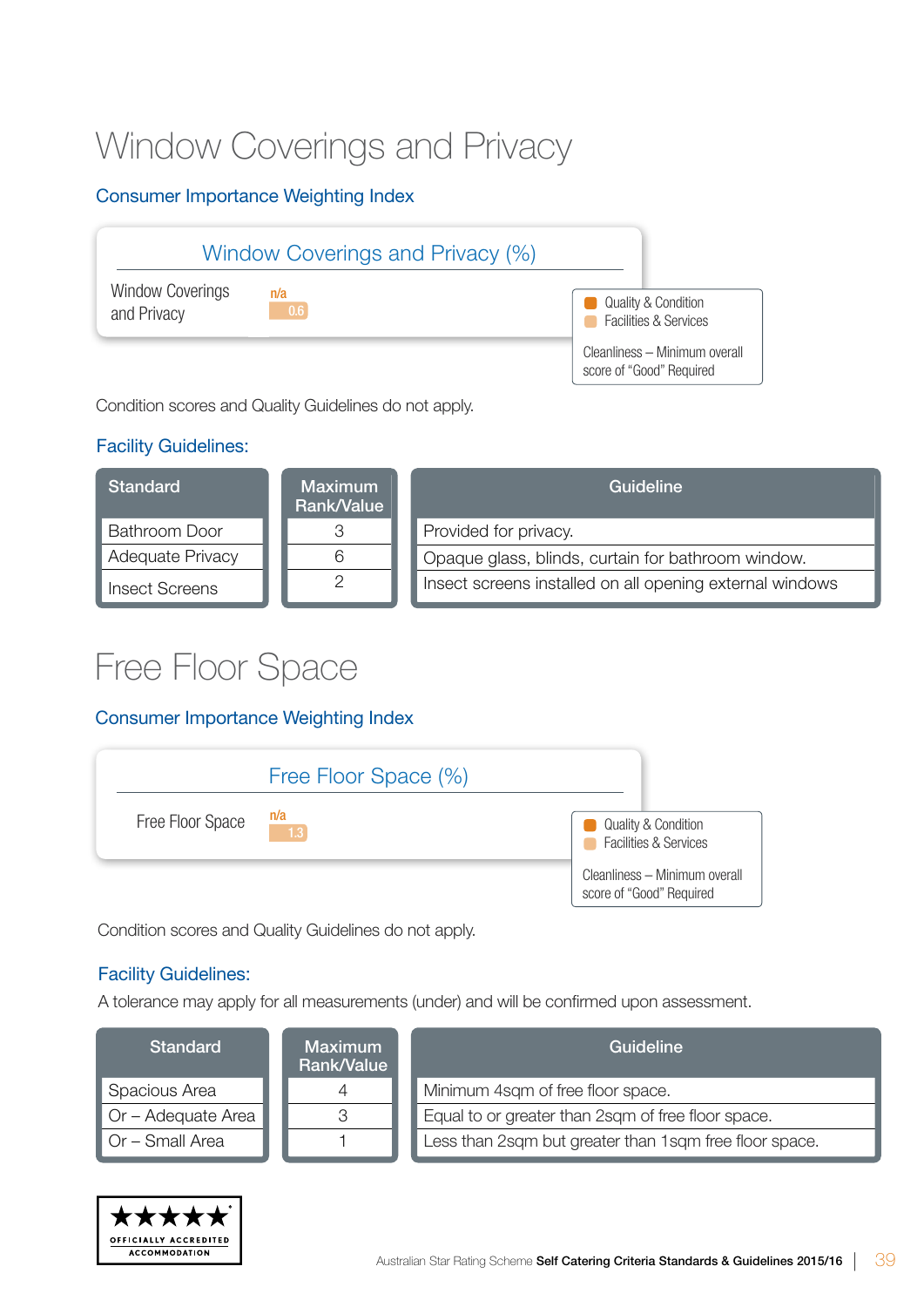## Walls and Ceilings

#### Consumer Importance Weighting Index



#### Quality Guidelines:

Areas considered in this assessment include wall/ceiling finish, skirting, doors, architraves and door handles. These Guidelines are typical indicators that may include, but are not limited to, the following:

| <b>Satisfactory</b>                                                                | Moderate                                                                                      | Good                                                                                                   | <b>Very Good</b>                                                    | <b>Excellent</b>                                                             |
|------------------------------------------------------------------------------------|-----------------------------------------------------------------------------------------------|--------------------------------------------------------------------------------------------------------|---------------------------------------------------------------------|------------------------------------------------------------------------------|
| <b>Walls and Ceilings</b>                                                          |                                                                                               |                                                                                                        |                                                                     |                                                                              |
| · dated modular,<br>panelling with<br>visible joints                               | • modular,<br>panelling with<br>visible joints                                                | • panelling with no<br>visible joins                                                                   | • contemporary<br>wall tiles may<br>have full wall<br>coverage      | · designer wall tiles,<br>full wall coverage                                 |
| • combination of<br>dated tiles and/<br>or basic brick,<br>concrete block<br>walls | combination of<br>$\bullet$<br>basic tiles and<br>painted brick<br>or concrete<br>block walls | • combination of<br>standard tiles and<br>plaster/rendered<br>walls. Single tile<br>only skirting area | • reconstituted<br>stone, mirror,<br>glass                          | • natural stone tiles,<br>glass/mirrored walls                               |
| $\bullet$ ceiling $-$<br>panelling with<br>visible joins                           | $\bullet$ ceiling $-$<br>panelling with<br>visible joins,<br>plaster                          | • ceiling $-$ plaster,<br>sprayed concrete                                                             | • ceiling $-$ plaster                                               | • ceiling eg plaster with<br>design feature                                  |
| • no use of<br>colour to<br>create theme/<br>harmony                               | • little use of<br>colour to<br>create theme/<br>harmony                                      | • colour has been<br>used to create a<br>theme/harmony                                                 | • colour has been<br>used to create<br>coordinated<br>theme/harmony | • coordinated with<br>obvious use of<br>elements and<br>principles of design |

Facility Guidelines do not apply.

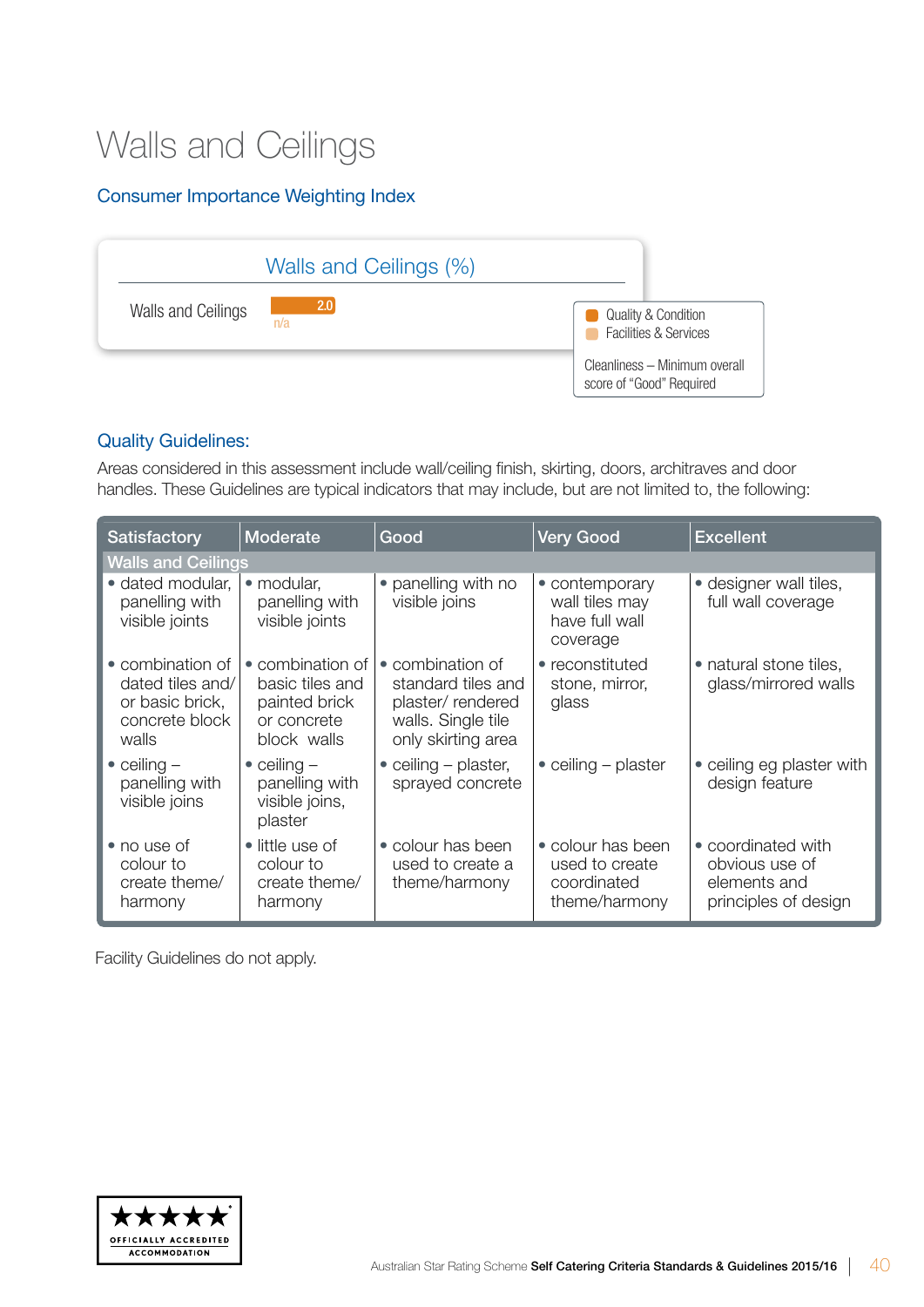## Floor Coverings

#### Consumer Importance Weighting Index



#### Quality Guidelines:

These Guidelines are typical indicators that may include, but are not limited to, the following:

| <b>Satisfactory</b>                        | Moderate                                        | Good                                    | <b>Very Good</b>                                                        | <b>Excellent</b>                                                             |
|--------------------------------------------|-------------------------------------------------|-----------------------------------------|-------------------------------------------------------------------------|------------------------------------------------------------------------------|
| <b>Floor Coverings</b>                     |                                                 |                                         |                                                                         |                                                                              |
| • dated vinyl<br>sheeting                  | • basic vinyl<br>sheeting                       | • standard vinyl                        | • contemporary<br>tiles                                                 | • natural stone                                                              |
| • dated tiles                              | • basic tiles                                   | • standard tiles                        | • reconstituted<br>stone                                                | • designer tiles                                                             |
| • 'aged' plastic<br>floor grate            | • plastic/chrome<br>floor grate                 | • chrome floor grate                    | designer steel<br>$\bullet$<br>floor grate; tile<br>insert floor grate  | • designer floor grate                                                       |
| • no coordination<br>of style or<br>design | • limited<br>coordination of<br>style or design | • coordinated style/<br>design elements | • custom design<br>and coordinated<br>with overall room<br>style/ theme | • coordinated with<br>obvious use of<br>elements and<br>principles of design |

Facility Guidelines do not apply.

### Bathroom Type

#### Consumer Importance Weighting Index



Condition scores and Quality Guidelines do not apply.

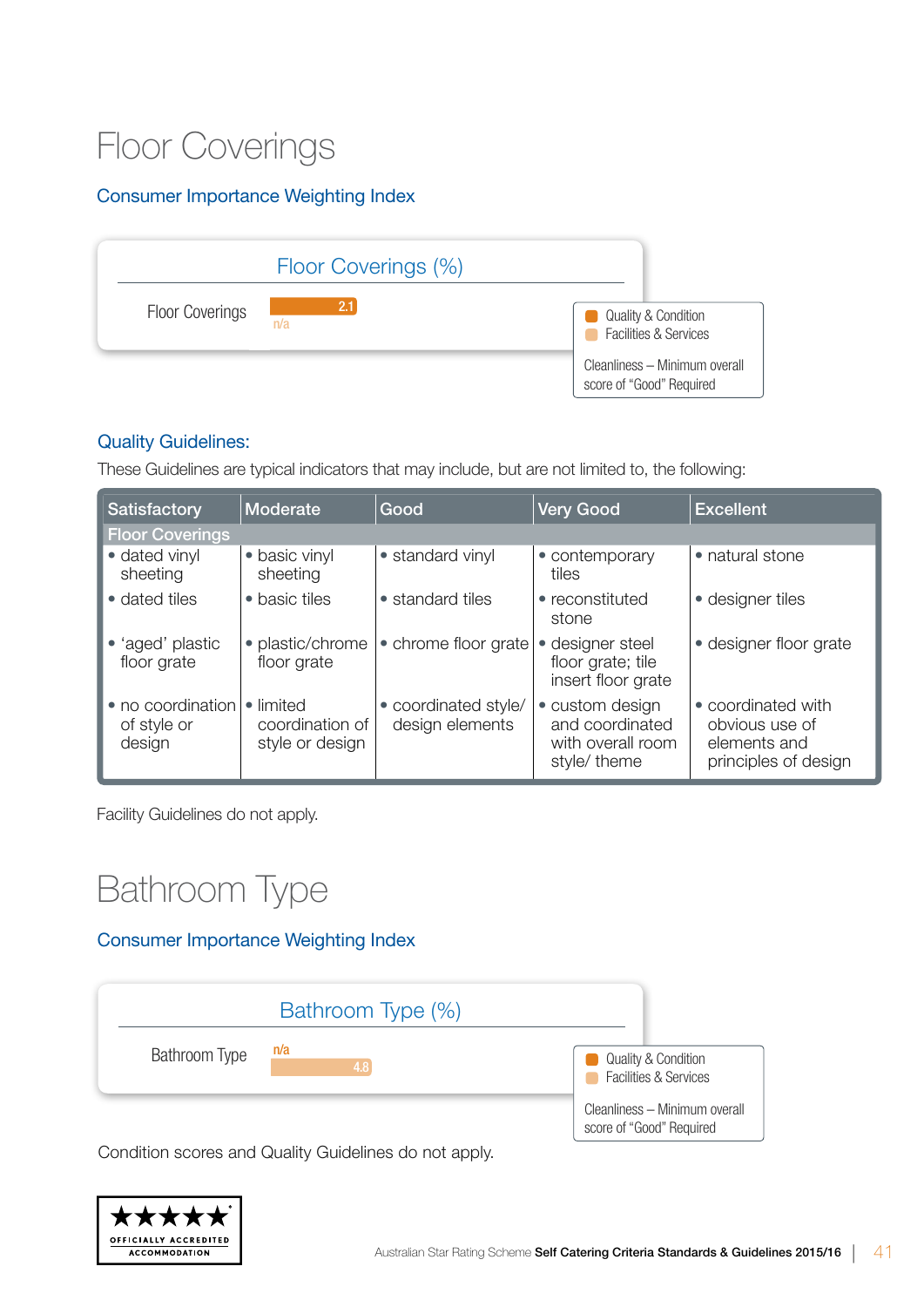### Bathroom Type (continued)

#### Facility Guidelines:

| <b>Standard</b>                    | <b>Maximum</b><br>Rank/Value | Guideline                                                                                                                                                                   |
|------------------------------------|------------------------------|-----------------------------------------------------------------------------------------------------------------------------------------------------------------------------|
| Ensuite                            | 5                            | Bathroom has direct access from main bedroom.                                                                                                                               |
| Or - Individual<br><b>Bathroom</b> | 3                            | Bathroom located within unit. These points are also<br>awarded for one bedroom/studio when more than 3<br>sleeping positions.                                               |
| Or – Communal<br><b>Bathroom</b>   |                              | Communal bathroom for use by all guests.                                                                                                                                    |
| Additional<br><b>Bathroom</b>      | 4                            | Additional full bathroom in unit, apartment, villa, cottage,<br>or house – minimum – shower, toilet and hand basin). This<br>Standard is not included in One Bedroom Units. |
| Additional Toilet/<br>Shower       | 2                            | Additional toilet and/or shower in unit, apartment, villa,<br>cottage, or house or separate toilet for studio or one<br>bedroom apartment.                                  |

### Ventilation

#### Consumer Importance Weighting Index

| Ventilation (%)    |                                                               |
|--------------------|---------------------------------------------------------------|
| n/a<br>Ventilation | Quality & Condition<br>m.<br><b>Facilities &amp; Services</b> |
|                    | Cleanliness - Minimum overall<br>score of "Good" Required     |

Condition scores and Quality Guidelines do not apply.

| <b>Standard</b>           | Maximum<br>Rank/Value | Guideline                                                       |
|---------------------------|-----------------------|-----------------------------------------------------------------|
| Mechanical<br>Ventilation |                       | A mechanical exhaust system for removal of moisture &<br>odours |
| Or Window                 |                       | Ventilation provided by opening window.                         |

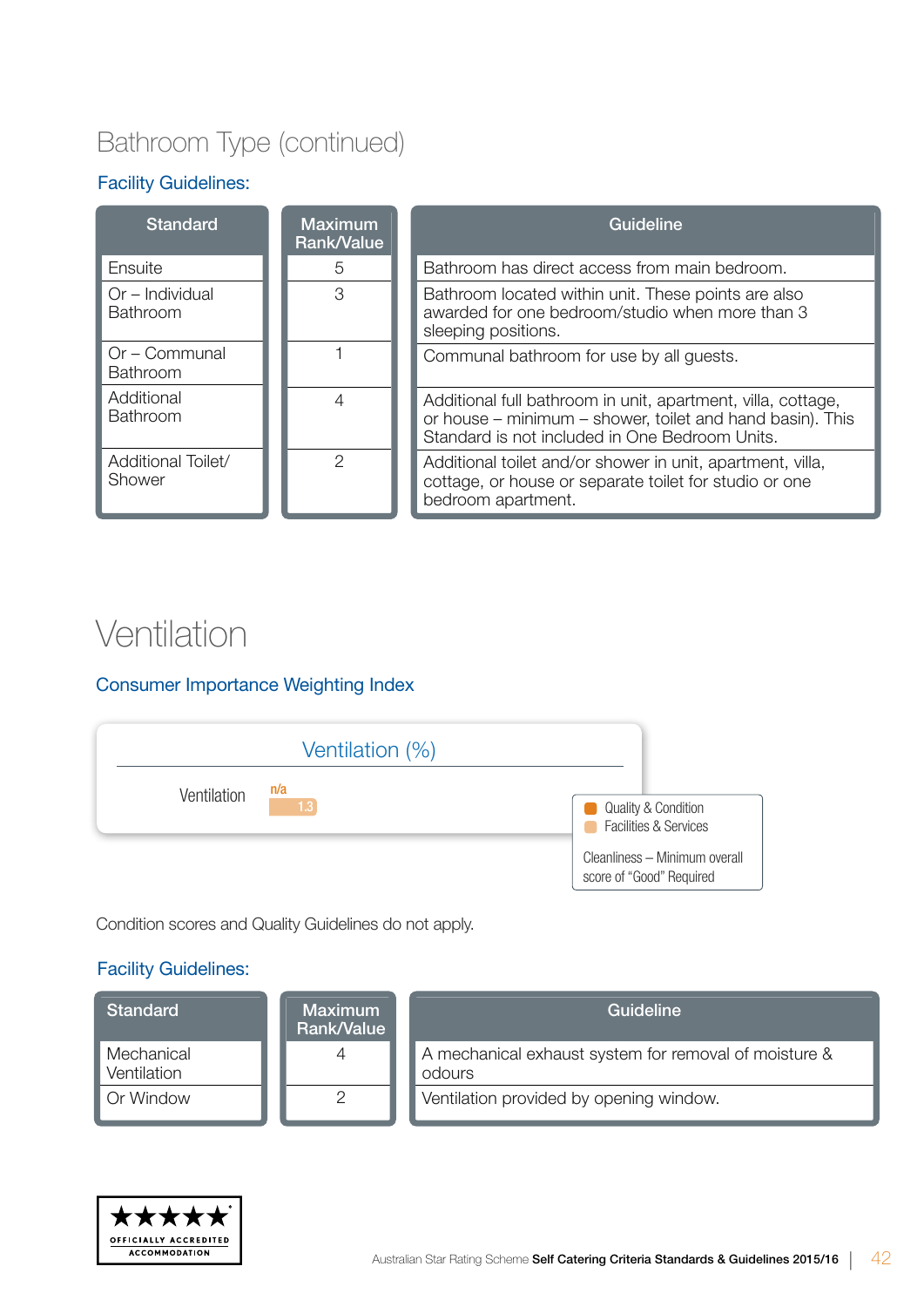# Lounge and Dining Area

#### Consumer Importance Weighting Index



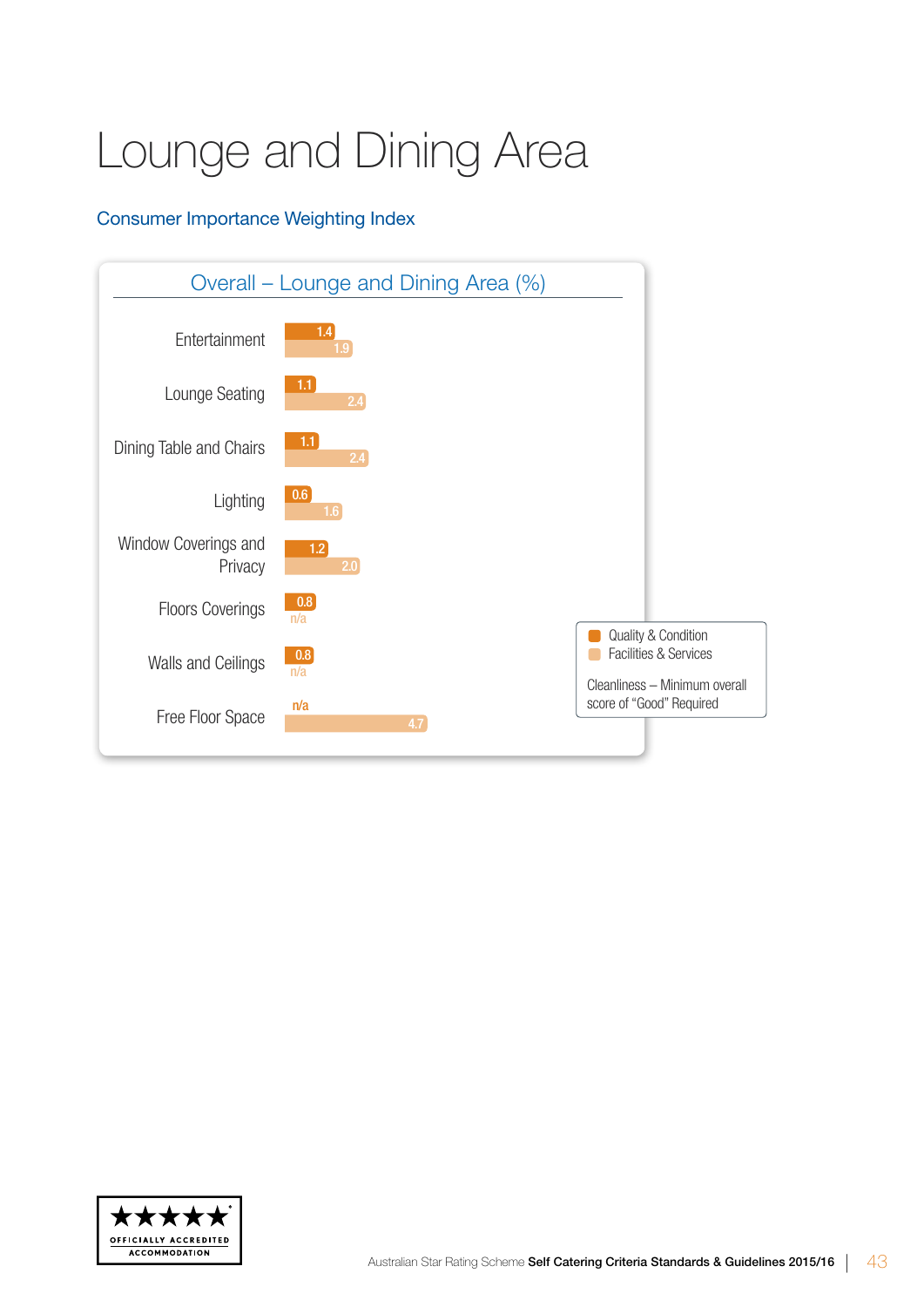### Entertainment

#### Consumer Importance Weighting Index



#### Quality Guidelines:

This area includes the television, the TV presentation (cabinet/stand/wall mounted), sound system, DVD. These Guidelines are typical indicators that may include, but are not limited to, the following:

| <b>Satisfactory</b>                      | Moderate                                         | Good                                                                                                                                                          | <b>Very Good</b>                                                                                           | <b>Excellent</b>                                                                                                                                 |
|------------------------------------------|--------------------------------------------------|---------------------------------------------------------------------------------------------------------------------------------------------------------------|------------------------------------------------------------------------------------------------------------|--------------------------------------------------------------------------------------------------------------------------------------------------|
| <b>Entertainment</b>                     |                                                  |                                                                                                                                                               |                                                                                                            |                                                                                                                                                  |
| $\bullet$ dated TV – on<br>wall or bench | • small TV (min<br>$26"$ ) – on wall<br>or bench | $\bullet$ flat screen $-$<br>medium sized<br>eg 32"- may be<br>wall mounted,<br>swivel mount or<br>purpose built<br>entertainment<br>unit/stand/<br>turntable | · large plasma,<br>LCD, LED TV,<br>state-of-the-art<br>features such as<br>HD TV, surround<br>sound audio. | • large LED TV, state-of-<br>the-art features such<br>as HD TV, maybe have<br>3D available, surround<br>sound audio or wireless<br>sound system. |
|                                          |                                                  |                                                                                                                                                               | • TV on wall<br>or cabinet,<br>coordinated with<br>overall theme of<br>room                                | • TV is positioned<br>in a custom-built<br>entertainment unit/<br>stand, coordinated<br>with room style                                          |
| • no CD or DVD<br>player                 | • portable CD<br>player, DVD<br>player           | • basic stereo<br>sound system/<br>unit, DVD player                                                                                                           | • sound system is<br>integrated into<br>TV or screened in<br>cabinet                                       | • sound system is<br>integrated into TV etc                                                                                                      |
| • no remote<br>control                   | • remote control                                 | • remote control                                                                                                                                              | • remote control                                                                                           | • digital/touch pad<br>remote control                                                                                                            |
| • exposed<br>cords/cables                | • exposed<br>cords/cables                        | • attempt to<br>conceal cords/<br>cables                                                                                                                      | • cables and cords<br>are concealed                                                                        | • cables and cords are<br>concealed.                                                                                                             |

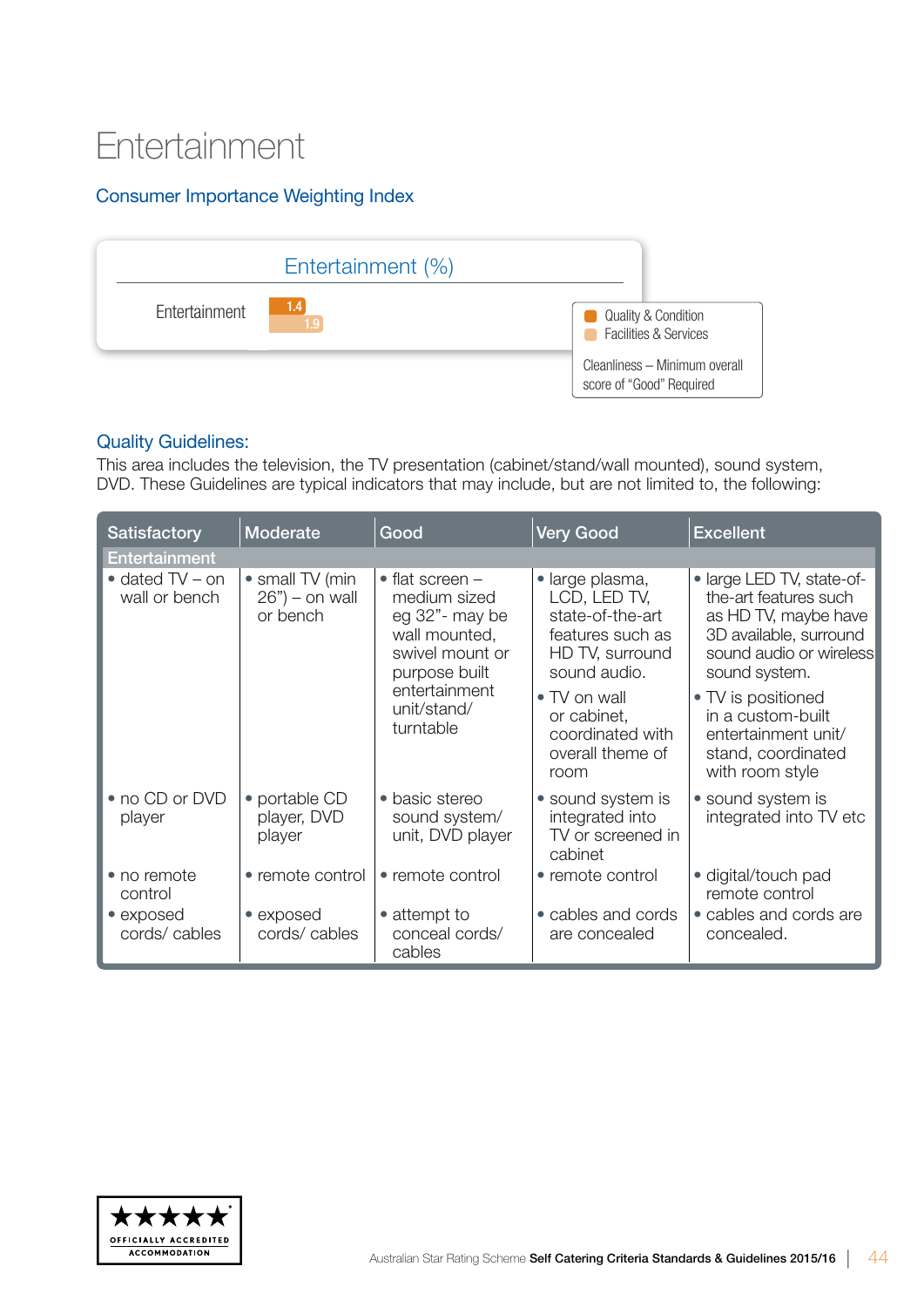### Entertainment (continued)

| <b>Standard</b>                                  | <b>Maximum</b><br><b>Rank/Value</b> | Guideline                                                                                    |
|--------------------------------------------------|-------------------------------------|----------------------------------------------------------------------------------------------|
| TV                                               | 4                                   | TV provided in unit, apartment, cottage, villa, or house.                                    |
| Or - Communal TV                                 |                                     | Communal TV provided in shared room/lounge.                                                  |
| <b>Additional TV</b>                             | $\overline{2}$                      | Minimum of 1 additional TV provided in unit, apartment,<br>villa, cottage, or house.         |
| Large TV Screen                                  | $\overline{4}$                      | TV screen is equal to or greater than 107cm/42 inch.<br>Diagonal measurement will apply.     |
| Or - Medium TV<br>Screen                         | 3                                   | As above – TV screen is equal to or greater than 80cm/32<br>inch.                            |
| $Or$ – Small TV<br>Screen                        | $\overline{2}$                      | As above – TV screen is less than 80cm/32 inch and equal<br>to or greater than 66cm/26 inch. |
| Multichannel<br>Selection                        | $\overline{4}$                      | Minimum 6 TV channels (excluding Free-To-Air channels).                                      |
| $Or$ – Limited<br>Multichannel<br>Selection      | 3                                   | Less than 6 TV channels (excluding Free-To-Air channels).                                    |
|                                                  |                                     | Additional Entertainment Facilities (maximum 3 to apply)                                     |
| <b>DVD Player</b>                                | $\mathbf{2}$                        | DVD player in unit.                                                                          |
| CD Player/Sound<br>System/MP3<br>Docking Station | $\overline{2}$                      | CD player, sound system and/or MP3 docking station in<br>unit.                               |
| Games System                                     | $\overline{2}$                      | Provision of Nintendo, Playstation, X-Box type games<br>system.                              |
| Other                                            | $\overline{2}$                      | Maximum 1 'other' entertainment facility (eg: board games).                                  |

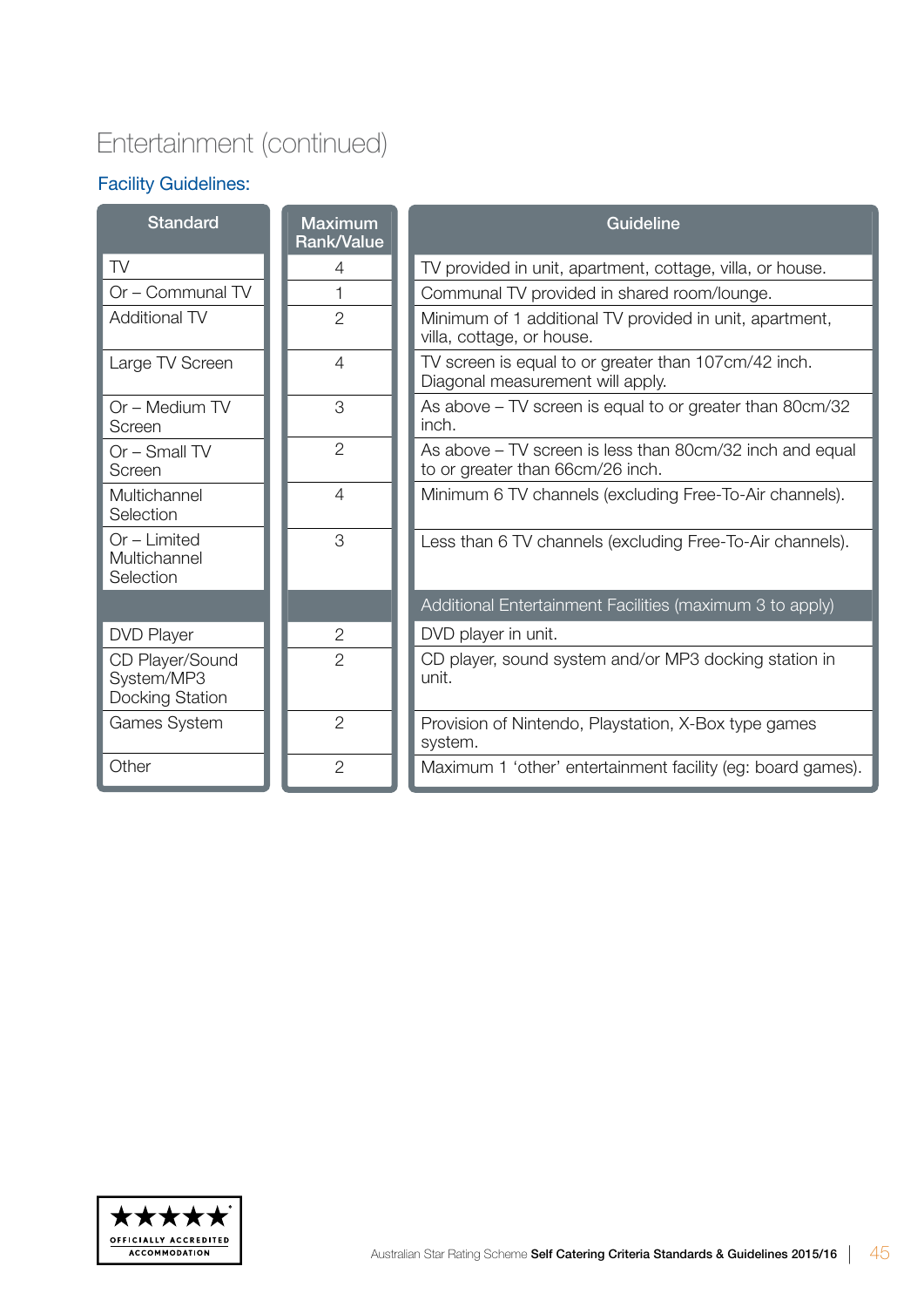## Lounge Seating

#### Consumer Importance Weighting Index



#### Quality Guidelines:

Areas considered in this assessment include lounge seating, occasional seating such as tub chairs and accessories such as cushions, throws etc. These Guidelines are typical indicators that may include, but are not limited to, the following:

| <b>Satisfactory</b>                                                                   | Moderate                                                                                        | Good                                                                                          | <b>Very Good</b>                                                                                                                             | <b>Excellent</b>                                                                                                                                            |
|---------------------------------------------------------------------------------------|-------------------------------------------------------------------------------------------------|-----------------------------------------------------------------------------------------------|----------------------------------------------------------------------------------------------------------------------------------------------|-------------------------------------------------------------------------------------------------------------------------------------------------------------|
| <b>Lounge Seating</b>                                                                 |                                                                                                 |                                                                                               |                                                                                                                                              |                                                                                                                                                             |
| • dated<br>construction,<br>materials - low<br>density foam,<br>loose weave<br>fabric | $\bullet$ basic<br>construction,<br>$materials - low$<br>density foam,<br>loose weave<br>fabric | • mid-range<br>furniture,<br>$materials -$<br>medium density<br>foams, close<br>weave fabrics | • solid construction,<br>thickly padded<br>with high<br>density foam,<br>tightly woven<br>commercial grade<br>fabric, tightly<br>upholstered | • solid construction,<br>thick padding/<br>high density foam,<br>cushions may have<br>down filling, quality<br>tightly woven fabric,<br>tightly upholstered |
| • solid base                                                                          | • slat or solid<br>base                                                                         | • web or slat base                                                                            | • sprung or web<br>base                                                                                                                      | • well-padded sprung<br>base                                                                                                                                |
| • dated cane<br>lounge/chairs                                                         | · basic cane<br>lounge/chairs                                                                   | · mid range cane<br>lounge/chairs                                                             | • contemporary<br>rattan/cane<br>lounge/chairs                                                                                               | • designer rattan<br>lounge/chairs                                                                                                                          |
| $\bullet$ lack of<br>coordination of<br>style or design                               | • limited<br>coordination of<br>style or design                                                 | • coordinated style/<br>design elements                                                       | • custom design<br>and coordinated<br>with overall room<br>style/ theme                                                                      | • coordinated with<br>obvious use of<br>elements and<br>principles of design                                                                                |

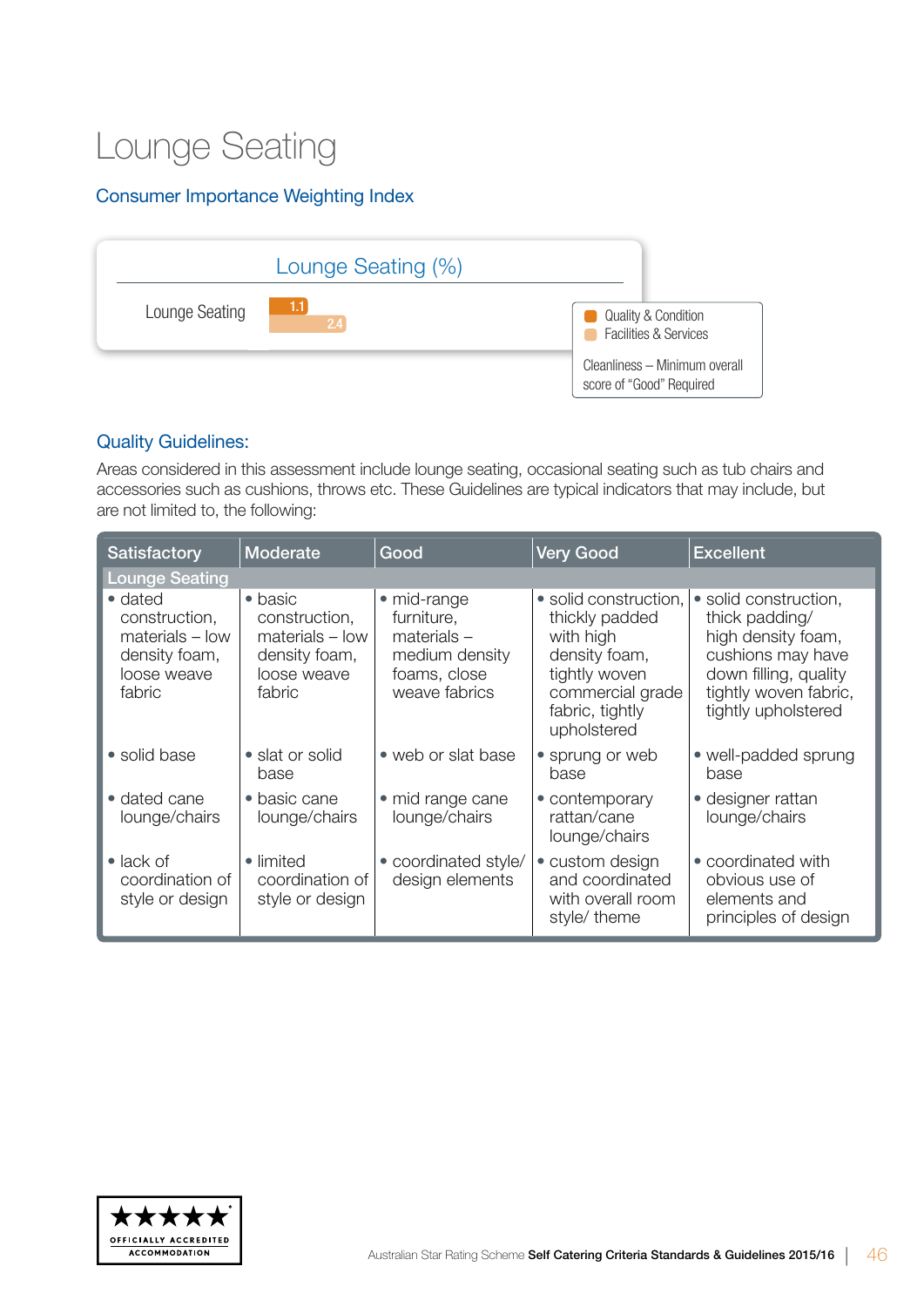### Lounge Seating (continued)

#### Facility Guidelines:

| <b>Standard</b>                                    | <b>Maximum</b><br><b>Rank/Value</b> | Guideline                                                                                                                                  |
|----------------------------------------------------|-------------------------------------|--------------------------------------------------------------------------------------------------------------------------------------------|
| Purpose Designed<br>Lounge Seating                 |                                     | Purpose designed lounge seating may have arms and is<br>fully upholstered. Maybe cane/wicker lounge seating with<br>fully padded cushions. |
| $Or - Purpose$<br>Designed<br>Occasional Seating   | З                                   | Purpose designed occasional seating includes tub chairs,<br>occasional chairs, foam lounges.                                               |
| <b>Sufficient Seating</b>                          | っ                                   | Lounge type seating must be provided for the maximum<br>number of permanent sleeping positions.                                            |
| Lounge Seating in<br>Addition to Dining<br>Seating | З                                   | Room provided with lounge type seating plus dining chairs.                                                                                 |

## Dining Table and Chairs

#### Consumer Importance Weighting Index



#### Quality Guidelines:

Areas considered in this assessment include dining table & dining seating include stools & bench seating. These Guidelines are typical indicators that may include, but are not limited to, the following:

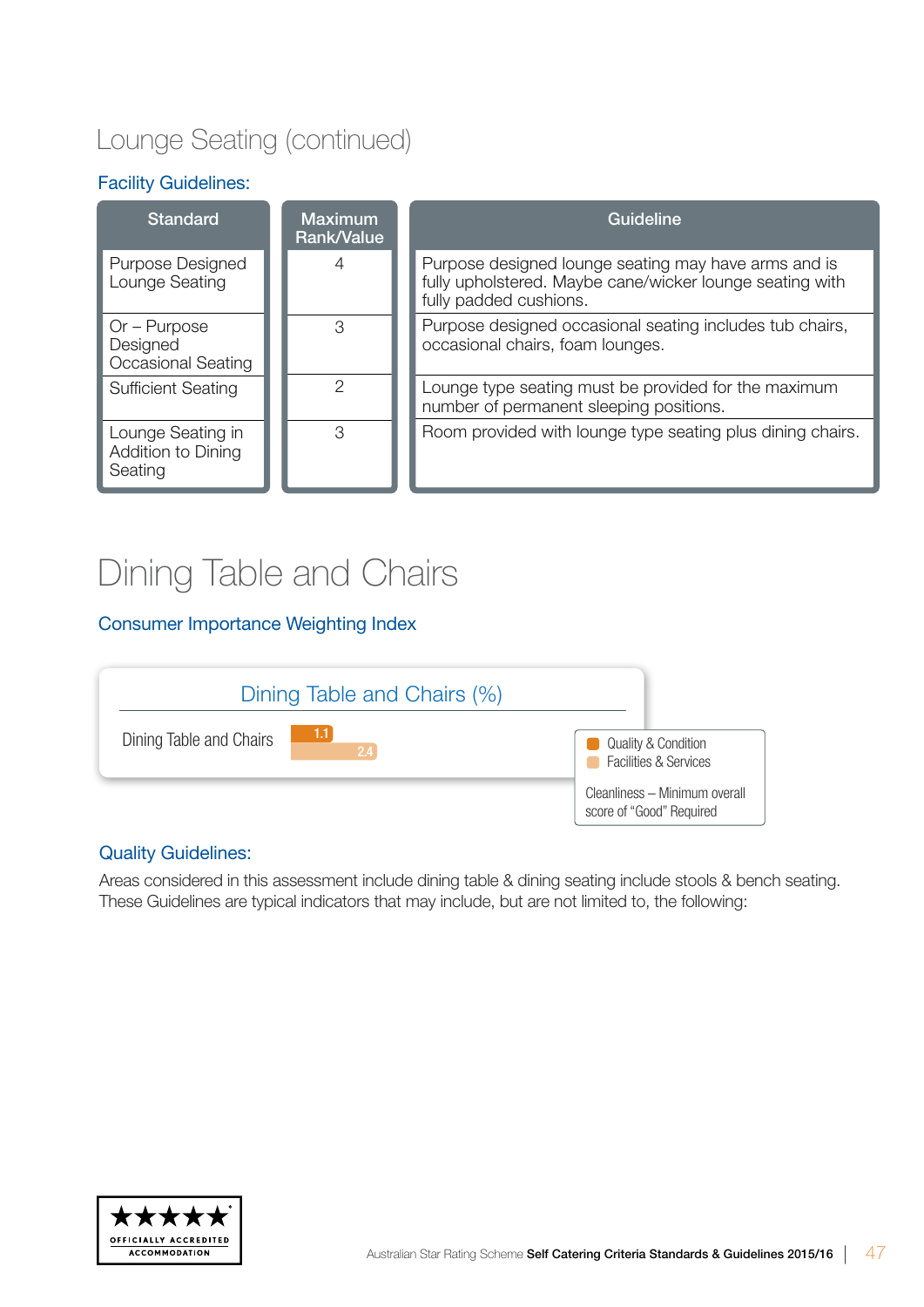### Dining Table and Chairs (continued)

| <b>Satisfactory</b>                                                                        | Moderate                                                              | Good                                                                                                                                                                                 | <b>Very Good</b>                                                                                                                                                        | <b>Excellent</b>                                                                                                                 |
|--------------------------------------------------------------------------------------------|-----------------------------------------------------------------------|--------------------------------------------------------------------------------------------------------------------------------------------------------------------------------------|-------------------------------------------------------------------------------------------------------------------------------------------------------------------------|----------------------------------------------------------------------------------------------------------------------------------|
| <b>Dining Table and Chairs</b>                                                             |                                                                       |                                                                                                                                                                                      |                                                                                                                                                                         |                                                                                                                                  |
| • materials eg<br>dated plastic,<br>MDF, dated<br>laminates,<br>basic steel<br>tube frames | • materials eg<br>plastic, MDF,<br>laminates,<br>steel tube<br>frames | • materials eg<br>laminate,<br>melamine,<br>standard timber<br>(eg pine), timber<br>veneers, glass,<br>chrome or<br>brushed steel<br>frames, plywood,<br>pine, high grade<br>plastic | • materials eg solid<br>timber (eg oak)<br>designer laminate,<br>melamine,<br>timber veneers,<br>reconstituted<br>stone, glass,<br>chrome or<br>brushed steel<br>frames | • materials eg solid<br>quality timber (eg<br>cedar), designer<br>timber veneers,<br>marble and stone,<br>stainless steel frames |
| • upholstery<br>materials eg<br>dated vinyl                                                | • upholstery<br>materials eg<br>vinyl                                 | • upholstery<br>$materials - eg$<br>commercial grade<br>fabric                                                                                                                       | • upholstery<br>$materials - eg$<br>commercial grade<br>fabric                                                                                                          | • upholstery materials<br>eg high grade fabrics                                                                                  |
| • stools,<br>benches or<br>fixed seating                                                   | · stools,<br>benches or<br>fixed seating                              | • standard cane/<br>rattan                                                                                                                                                           | • contemporary<br>cane/rattan                                                                                                                                           | • designer cane/ rattan                                                                                                          |
| $\bullet$ lack of<br>coordination of<br>style or design                                    | · basic design,<br>limited<br>coordination<br>and style               | • coordinated style/<br>design elements                                                                                                                                              | • custom design<br>and coordinated<br>with overall room<br>style/ theme                                                                                                 | • coordinated with<br>obvious use of<br>elements and<br>principles of design                                                     |

| <b>Standard</b>           | <b>Maximum</b><br>Rank/Value | Guideline                                                                  |
|---------------------------|------------------------------|----------------------------------------------------------------------------|
| <b>Sufficient Seating</b> | 3                            | Seating must be provided for the maximum number of<br>sleeping positions.  |
| Sufficient Table<br>Space |                              | Dining Table/Bench space provided for all permanent<br>sleeping positions. |

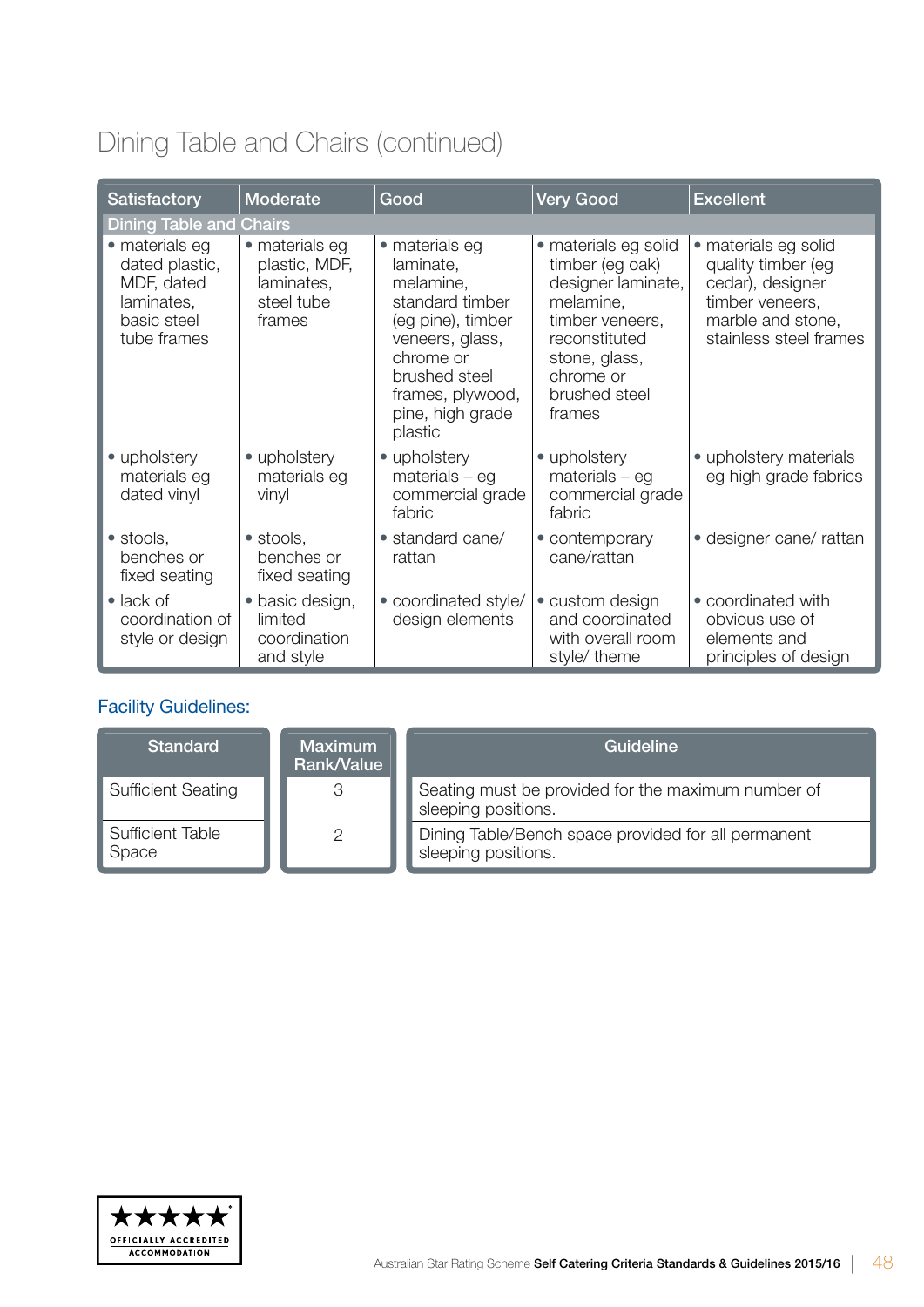## Room Lighting

#### Consumer Importance Weighting Index



#### Quality Guidelines:

Areas considered in this assessment include room lights, light shades and diffusers. These Guidelines are typical indicators that may include, but are not limited to, the following:

| <b>Satisfactory</b>                                     | Moderate                                        | Good                                                 | <b>Very Good</b>                                                                                                                      | <b>Excellent</b>                                                                                                                                                                         |
|---------------------------------------------------------|-------------------------------------------------|------------------------------------------------------|---------------------------------------------------------------------------------------------------------------------------------------|------------------------------------------------------------------------------------------------------------------------------------------------------------------------------------------|
| <b>Room Lighting</b>                                    |                                                 |                                                      |                                                                                                                                       |                                                                                                                                                                                          |
| • exposed<br>globes or<br>fluorescent<br>tubes          | • fluorescent<br>lighting diffuser<br>panels    | • standard down<br>lights - painted<br>white fitting | • custom design<br>down lights $-$ one<br>piece recessed<br>downlight, round<br>chrome fitting                                        | • architectural design<br>down lights - one<br>piece unit down light<br>specifically designed<br>and manufactured<br>for the purpose or<br>application                                   |
| • dated light<br>fixtures and<br>fittings               | • basic oyster<br>lighting                      | • oyster fittings                                    | • optional lighting<br>illumination                                                                                                   | • optional lighting<br>illumination                                                                                                                                                      |
| $\bullet$ lack of<br>coordination of<br>style or design | • limited<br>coordination of<br>style or design | • coordinated style/<br>design elements              | • custom light<br>shades may be<br>sensor lighting<br>with manual over-<br>ride<br>• coordinated with<br>overall room style/<br>theme | • designer light fittings,<br>may have electronic<br>control management<br>system, digital touch<br>pads<br>• coordinated with<br>obvious use of<br>elements and<br>principles of design |

| <b>Standard</b>         | Maximum<br>Rank/Value | Guideline                                                                                                                            |
|-------------------------|-----------------------|--------------------------------------------------------------------------------------------------------------------------------------|
| Sufficient Lighting     |                       | Effective lighting to all functional areas of bedroom.                                                                               |
| Spare Power<br>Point(s) |                       | Spare power point/s provided in each room - double<br>adaptors and power boards (without individual switches)<br>are not acceptable. |

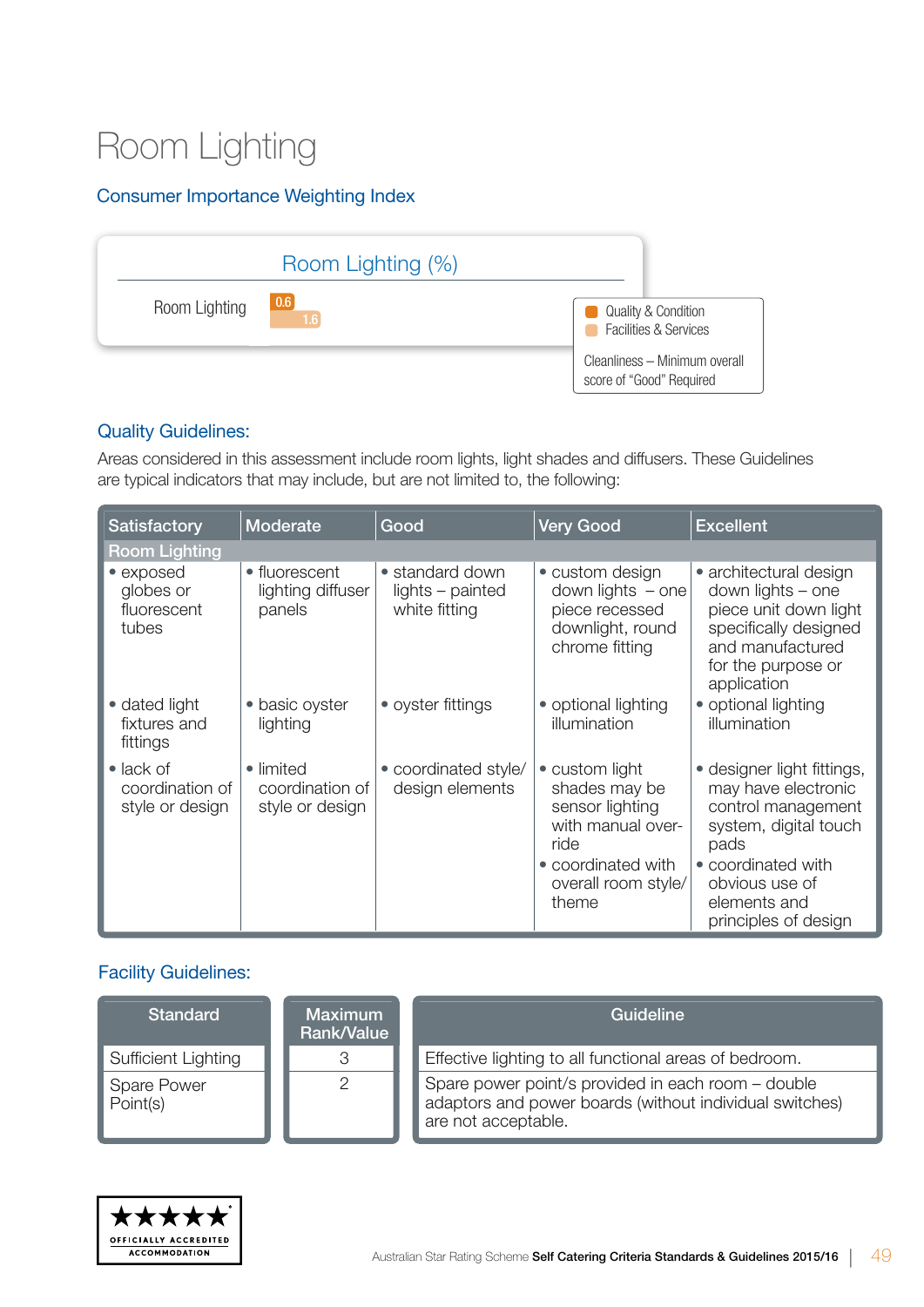## Window Coverings and Privacy

#### Consumer Importance Weighting Index



#### Quality Guidelines:

Areas considered in this assessment include blinds/curtains, drapes. These Guidelines are typical indicators that may include, but are not limited to, the following:

| <b>Satisfactory</b>                                            | Moderate                                            | Good                                                     | <b>Very Good</b>                                                       | <b>Excellent</b>                                                                                                                  |
|----------------------------------------------------------------|-----------------------------------------------------|----------------------------------------------------------|------------------------------------------------------------------------|-----------------------------------------------------------------------------------------------------------------------------------|
| <b>Window Coverings</b>                                        |                                                     |                                                          |                                                                        |                                                                                                                                   |
| • curtain fabric<br>unlined or<br>without<br>bonded<br>backing | • curtain fabric<br>with bonded<br>backing          | $\bullet$ curtain fabric $-$<br>coated or bonded<br>back | • thick quality<br>drapes with<br>separate insulated<br>lining         | • thick quality drapes<br>with generous<br>fullness with separate<br>lining and separate<br>insulated backing,<br>maybe motorised |
| • no sheers                                                    | • sheer curtains<br>with little or no<br>'fullness' | • standard sheer<br>curtains                             | • sheers with<br>generous<br>'fullness'                                | • quality sheers with<br>generous 'fullness',<br>may be motorised                                                                 |
| • exposed<br>tracking/<br>conduit rod                          | • exposed<br>tracking                               | • tracking exposed,<br>designer rods                     | · bulkheads,<br>pelmets<br>concealed<br>tracking                       | · bulkheads, pelmets<br>and/or other design<br>elements concealing<br>tracking/hardware                                           |
| • plastic<br>venetians                                         | • aged venetians                                    | • imitation timber<br>venetians/shutters                 | • contemporary<br>timber venetians/<br>shutters                        | • quality timber<br>venetians/shutters                                                                                            |
| • plastic roller<br>blinds, vertical<br>blinds                 | • aged roller<br>blinds                             | • 'woven' plastic<br>roller blinds                       | • woven fibreglass,<br>channelled roller<br>blinds                     | • custom made<br>motorised/channelled<br>blinds                                                                                   |
| • no coordination<br>of style or<br>design                     | • limited<br>coordination of<br>style or design     | • coordinated style/<br>design elements                  | • custom design<br>and coordinated<br>with overall room<br>style/theme | • coordinated with<br>obvious use of<br>elements and<br>principles of design                                                      |

| <b>Standard</b>         | <b>Maximum</b><br>Rank/Value | Guideline                                                                  |
|-------------------------|------------------------------|----------------------------------------------------------------------------|
| Night Privacy           | 6                            | All windows/sliding glass doors fitted with covering for total<br>privacy. |
| <b>Insect Screening</b> | 3                            | Fine mesh screening on all opening windows/sliding doors.                  |

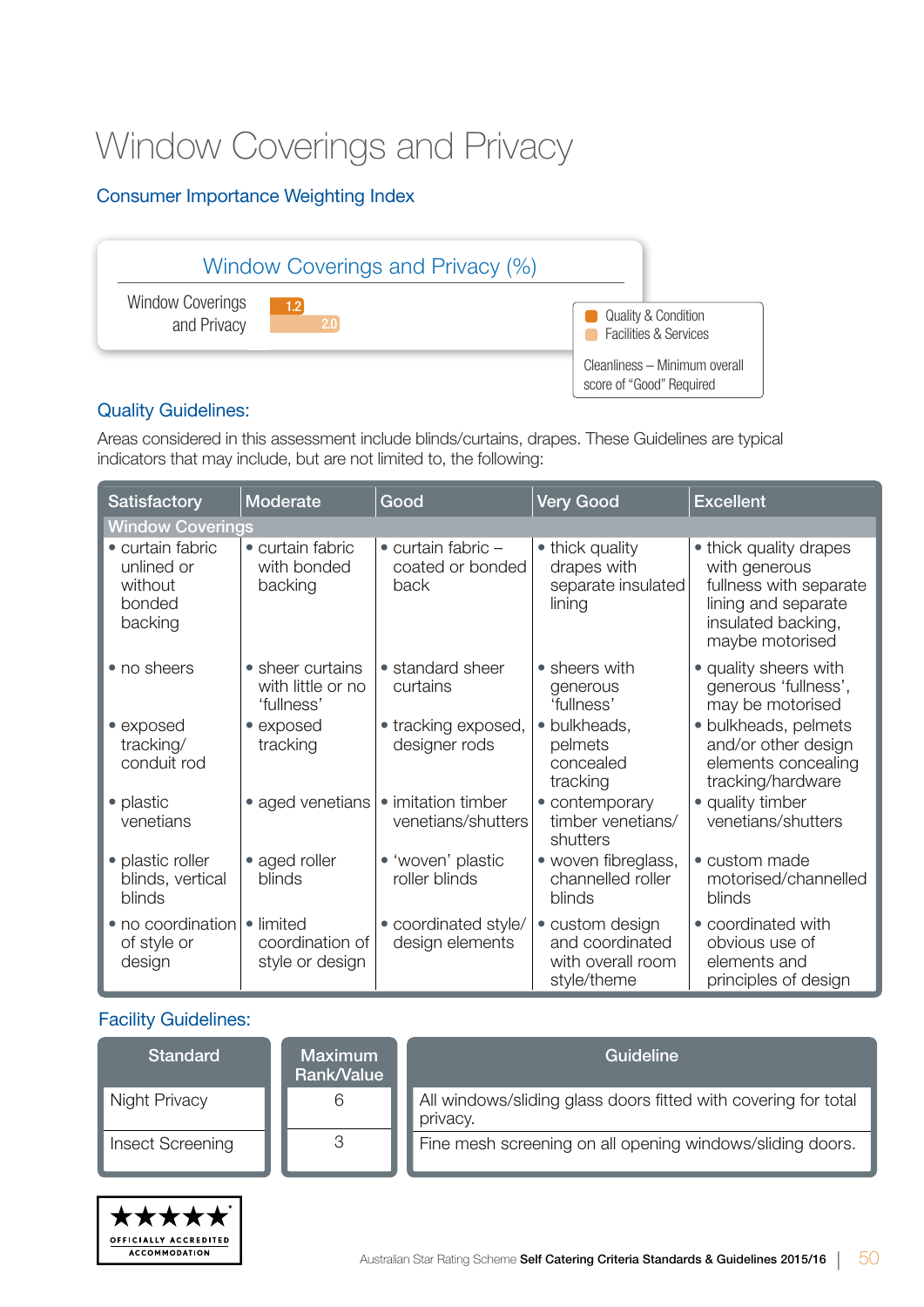## Floor Coverings

#### Consumer Importance Weighting Index



#### Quality Guidelines:

These Guidelines are typical indicators that may include, but are not limited to, the following:

| <b>Satisfactory</b>                                     | Moderate                                        | Good                                                                                                              | <b>Very Good</b>                                                                | <b>Excellent</b>                                                                                                                          |
|---------------------------------------------------------|-------------------------------------------------|-------------------------------------------------------------------------------------------------------------------|---------------------------------------------------------------------------------|-------------------------------------------------------------------------------------------------------------------------------------------|
| <b>Floor Coverings</b>                                  |                                                 |                                                                                                                   |                                                                                 |                                                                                                                                           |
| • poly propylene<br>carpet, low<br>density              | • nylon carpet,<br>low density                  | • medium density<br>synthetic/mix<br>carpet                                                                       | • high density wool<br>mix carpet eg<br>80/20                                   | • high density pure<br>wool carpet,<br>thickness of pile                                                                                  |
| • dated vinyl<br>sheeting                               | • basic vinyl                                   | • standard solution<br>dyed nylon carpet                                                                          | • high density<br>solution dyed<br>nylon carpet                                 |                                                                                                                                           |
| • dated tiles, low<br>grade carpet<br>tiles             | • basic tiles                                   | • laminated timber<br>floor/plank vinyl,<br>carpet tiles,<br>polished timber<br>floors eg cypress<br>pine, bamboo | • polished solid<br>hardwood<br>timber floors eg<br>brushbox                    | • polished solid<br>hardwood quality<br>timber floors eg jarrah<br>• tiles eg natural stone,<br>marble, limestone,<br>reconstituted stone |
|                                                         |                                                 | • standard vinyls                                                                                                 | • designer vinyl                                                                |                                                                                                                                           |
|                                                         |                                                 | • standard tiles                                                                                                  | • contemporary tiles                                                            |                                                                                                                                           |
| $\bullet$ lack of<br>coordination of<br>style or design | • limited<br>coordination of<br>style or design | • coordinated style/<br>design elements                                                                           | • coordinated with<br>obvious use of<br>elements and<br>principles of<br>design | • custom design and<br>coordinated with<br>overall room style/<br>theme                                                                   |

Facility Guidelines do not apply.

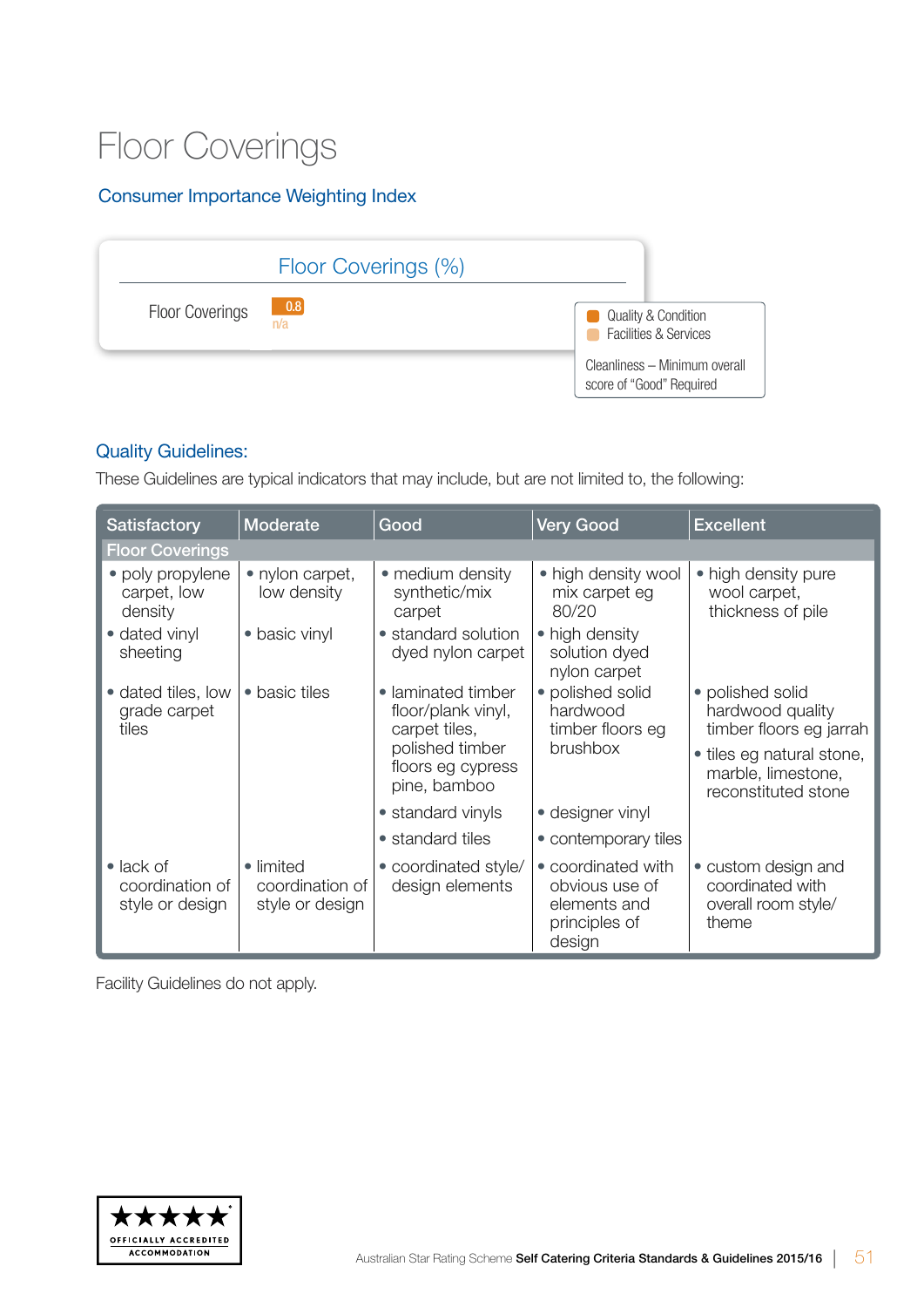## Walls and Ceilings

#### Consumer Importance Weighting Index



#### Quality Guidelines:

Areas considered in this assessment include wall/ceiling finish, skirting, doors, architraves and door handles. These Guidelines are typical indicators that may include, but are not limited to, the following:

| <b>Satisfactory</b>                                  | Moderate                                                 | Good                                                              | <b>Very Good</b>                                                    | <b>Excellent</b>                                                                  |
|------------------------------------------------------|----------------------------------------------------------|-------------------------------------------------------------------|---------------------------------------------------------------------|-----------------------------------------------------------------------------------|
| <b>Walls and Ceilings</b>                            |                                                          |                                                                   |                                                                     |                                                                                   |
| • dated plain<br>brick or<br>concrete block<br>walls | • exposed<br>plain brick or<br>concrete block<br>walls   | • painted brick<br>walls                                          | • feature brick walls                                               | • plaster walls/ ceilings,<br>architecturally<br>designed                         |
| • panelled walls/<br>ceilings with<br>visible joins  | · panelled walls/<br>ceilings with<br>visible joins      | • plaster walls/<br>ceilings                                      | • plaster walls/<br>ceilings                                        | • polished plaster walls                                                          |
| • quad trim<br>used for<br>skirtings/<br>cornice     | · basic narrow<br>skirting/<br>cornice                   | • plain skirting/<br>cornice with<br>no decorative<br>enhancement | • decorative<br>skirting/cornice,<br>square set<br>corners          | • decorative skirting/<br>cornice of generous<br>proportions                      |
| • no use of<br>colour to<br>create theme/<br>harmony | • little use of<br>colour to<br>create theme/<br>harmony | • colour has been<br>used to create a<br>theme/harmony            | • colour has been<br>used to create<br>coordinated<br>theme/harmony | • fully coordinated<br>and/or customised<br>design to match<br>overall room style |
| $\bullet$ lack of<br>decorative<br>enhancements      | $\bullet$ basic<br>decorative<br>enhancements            | • use of decorative<br>enhancements                               | • use of decorative<br>enhancements                                 | • decorative<br>enhancements such<br>as commissioned<br>artwork                   |

Facility Guidelines do not apply.

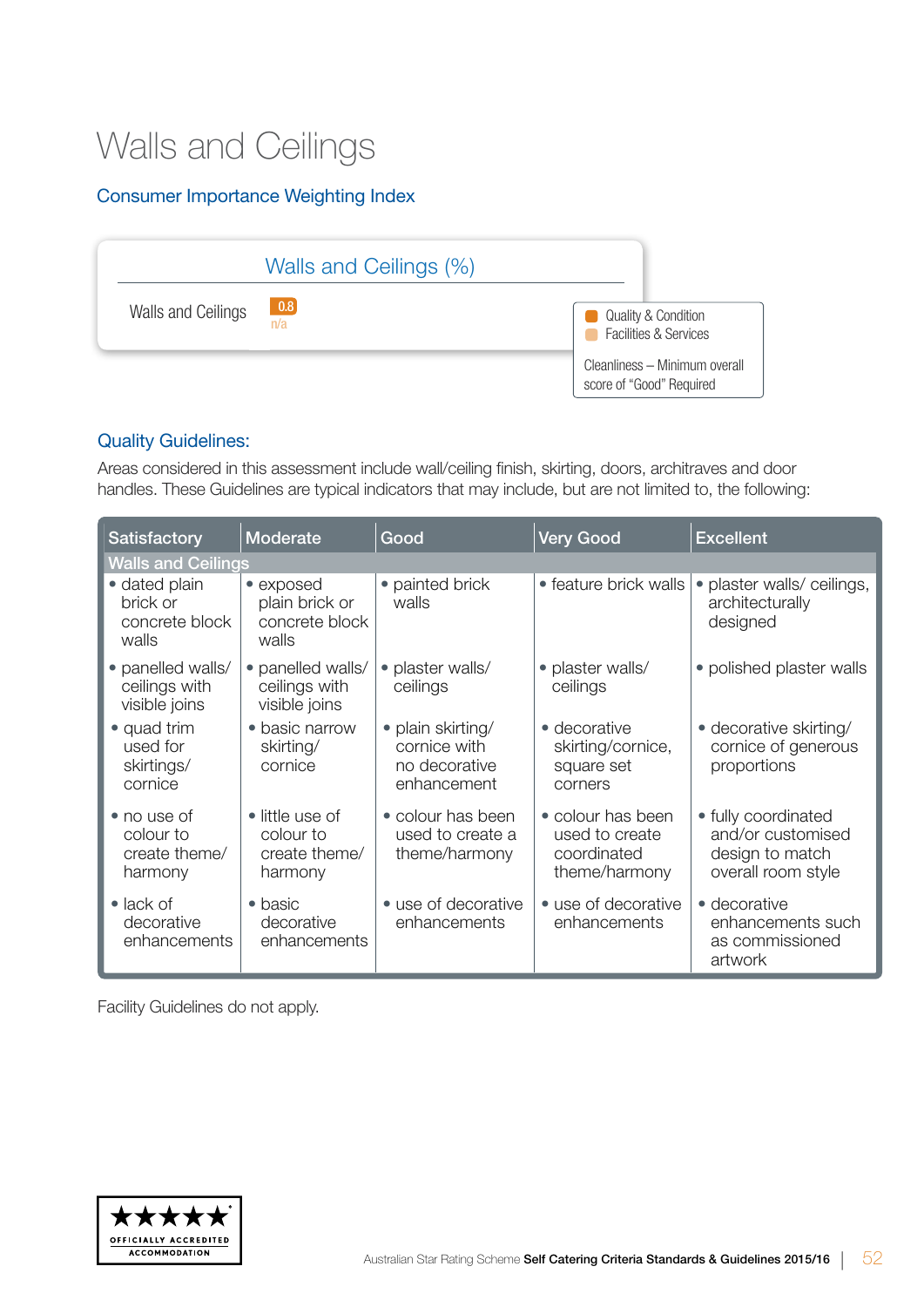## Free Floor Space

#### Consumer Importance Weighting Index

|                  | Free Floor Space (%) |                                                                |
|------------------|----------------------|----------------------------------------------------------------|
| Free Floor Space | n/a<br>4.7           | Quality & Condition<br>r i<br><b>Facilities &amp; Services</b> |
|                  |                      | Cleanliness - Minimum overall<br>score of "Good" Required      |

Condition scores and Quality Guidelines do not apply for these Standards.

#### Facility Guidelines:

A tolerance may apply for all measurements (under) and will be confirmed upon assessment.

| <b>Standard</b>  | <b>Maximum</b><br>Rank/Value | Guideline                                                                                            |
|------------------|------------------------------|------------------------------------------------------------------------------------------------------|
| Spacious Area    | 5                            | Minimum 20sqm of free floor space for lounge, dining,<br>kitchen, halls. Minimum dimensions - 500mm. |
| Or - Medium Area |                              | Minimum of 12sqm or greater- as above.                                                               |
| Or - Small Area  |                              | Minimum of 9sqm or greater.                                                                          |

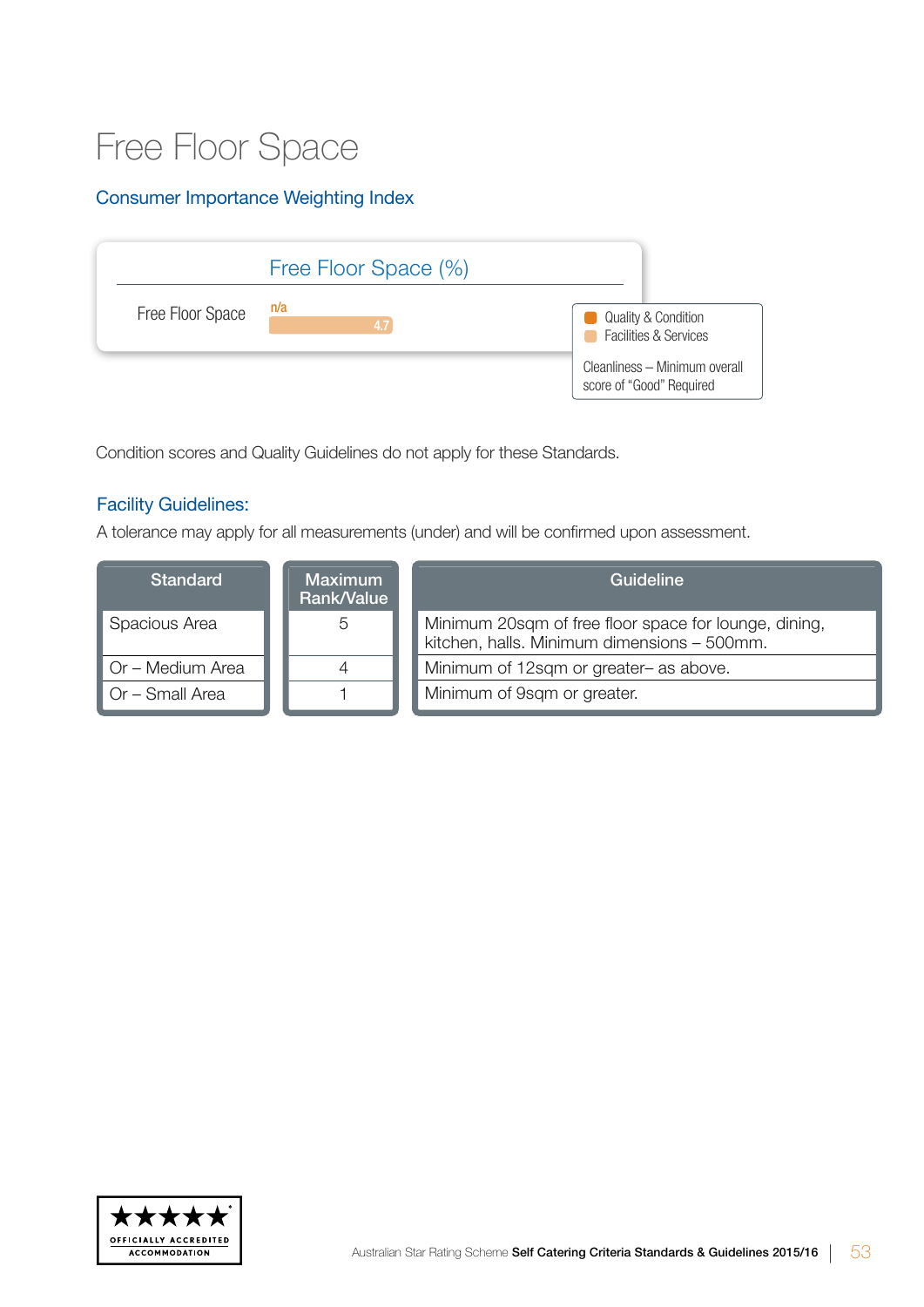# General Facilities

#### Consumer Importance Weighting Index



### **Laundry**

#### Consumer Importance Weighting Index



#### Quality Guidelines:

Areas include washing machine, dryer, laundry tub, bench, plumbing. These Guidelines are typical indicators that may include, but are not limited to, the following:

| <b>Satisfactory</b>                                  | Moderate                                  | Good                                                            | <b>Very Good</b>                                                                            | <b>Excellent</b>                                                             |
|------------------------------------------------------|-------------------------------------------|-----------------------------------------------------------------|---------------------------------------------------------------------------------------------|------------------------------------------------------------------------------|
| Laundry                                              |                                           |                                                                 |                                                                                             |                                                                              |
| • dated top<br>loader/twin<br>tub washing<br>machine | • top loader,<br>basic dials/<br>controls | • top loader<br>washing machine,<br>digital display<br>controls | • front loaders,<br>matching<br>appliances,<br>eco features -<br>computerised top<br>loader | • front loaders, digital<br>display, matching<br>appliances, eco<br>features |
| • dated dryer                                        | basic dryer,<br>no additional<br>features | · standard dryer,<br>painted enamel<br>drum                     | $\bullet$ dryer – stainless<br>steel drum/<br>automatic anti<br>crease                      | $\bullet$ dryer – condenser,<br>moisture sensor/<br>automatic stop           |

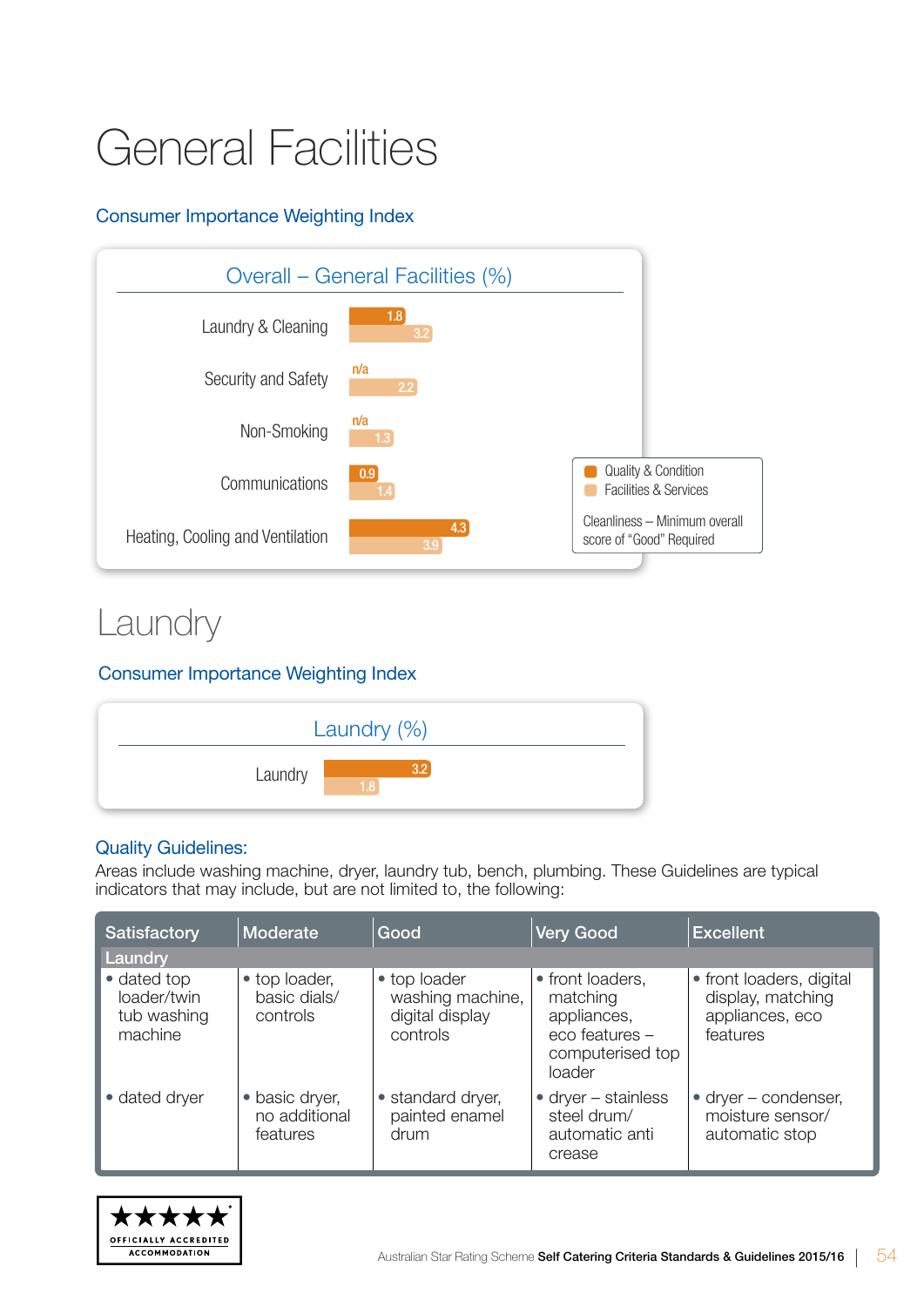### Laundry (continued)

| Satisfactory                                     | <b>Moderate</b>                                       | Good                                        | <b>Very Good</b>                                                          | <b>Excellent</b>                                                                                 |
|--------------------------------------------------|-------------------------------------------------------|---------------------------------------------|---------------------------------------------------------------------------|--------------------------------------------------------------------------------------------------|
| · dated laundry<br>tub/cabinet                   | • basic laundry<br>tub/cabinet                        | · standard laundry<br>tub/cabinet           | $\bullet$ sink - stainless<br>steel incorporated<br>into bench<br>mounted | $\bullet$ sink – porcelain,<br>stainless steel - under<br>bench mountedall<br>plumbing concealed |
| • plumbing<br>exposed                            | plumbing<br>exposed                                   | • attempts to<br>conceal plumbing           | • all plumbing<br>concealed                                               | • bench tops – natural<br>stone                                                                  |
| $\bullet$ benchtop -<br>dated laminate/<br>tiles | bench tops -<br>$\bullet$<br>basic laminate/<br>tiles | $\bullet$ bench tops -<br>standard laminate | $\bullet$ bench tops $-$<br>reconstituted<br>stone designer<br>laminate   |                                                                                                  |

#### Facility Guidelines:

A tolerance may apply for all measurements (under) and will be confirmed upon assessment.

| <b>Standard</b>                         | <b>Maximum</b><br>Rank/Value | Guideline                                                                                                                       |
|-----------------------------------------|------------------------------|---------------------------------------------------------------------------------------------------------------------------------|
| Laundry                                 | 5                            | Washing machine and dryer/clothes line in each unit,<br>apartment, villa, cottage, or house.                                    |
| Or – Communal<br>Laundry                |                              | Communal guest laundry on site, including washing<br>machine and dryer/clothes line.                                            |
| Iron & Full Size<br>Ironing Board       | 3                            | Full size ironing board – approx 1150mm(L) x 340mm(W)<br>and iron located in each unit, apartment, villa, cottage,<br>or house. |
| Or $-$ Iron & 3/4 size<br>ironing board | $\mathcal{P}$                | 3/4 size ironing board and iron located in each unit,<br>apartment, villa, cottage or house.                                    |
| Or – Shared Iron &<br>Ironing Board     |                              | Ironing board and iron available for all guests in communal<br>laundry.                                                         |
| Broom or Vacuum<br>Cleaner              | $\overline{2}$               | Broom and/or vacuum cleaner available in each unit,<br>apartment, villa, cottage, or house.                                     |
| Mop & Bucket                            | 2                            | Mop $& bucket - as above.$                                                                                                      |

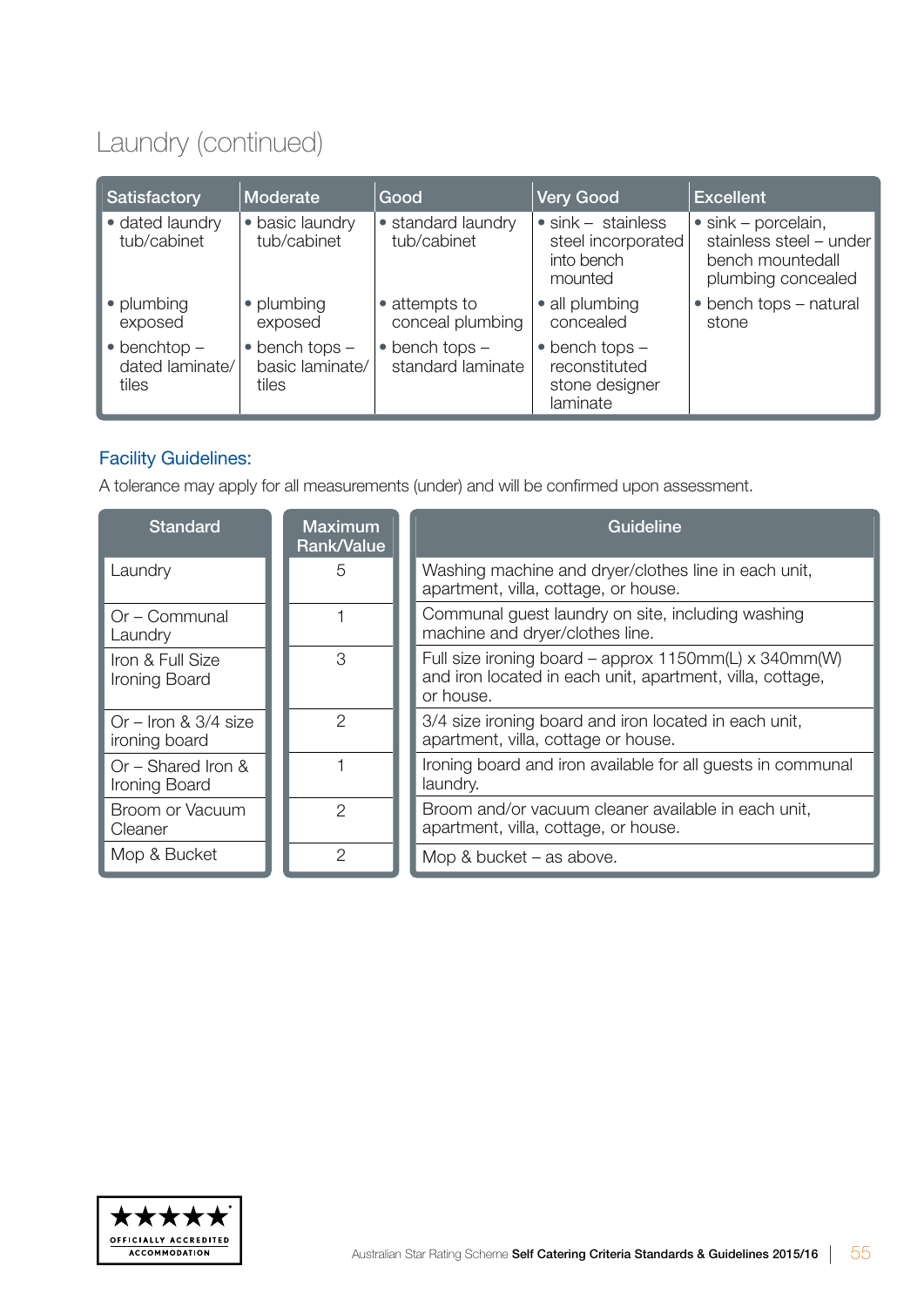## Security and Safety

#### Consumer Importance Weighting Index



Condition scores and Quality Guidelines do not apply.

| <b>Standard</b>                   | <b>Maximum</b><br><b>Rank/Value</b> | <b>Guideline</b>                                                                                                |
|-----------------------------------|-------------------------------------|-----------------------------------------------------------------------------------------------------------------|
| Electronic Entry                  | 5                                   | Electronic unit entry.                                                                                          |
| Or - Automated<br>Locking         | 4                                   | Entrance door automatically locks to external entry.                                                            |
| $Or - Internal$<br>Locking        | 3                                   | Entrance door lockable internally by guest.                                                                     |
| <b>External Locks</b>             | 3                                   | Locks on all external doors.                                                                                    |
| Video Intercom                    | 4                                   | Video intercom in unit.                                                                                         |
| $Or - Intercom$                   | 3                                   | Intercom in unit.                                                                                               |
| <b>Security Foor</b><br>Access    | 3                                   | Access to unit floor only available via room 'key'.                                                             |
| <b>Added Security</b><br>Features | $\overline{2}$                      | Viewing hole in front door, security screen door or security<br>chain.                                          |
| In Room Safe                      | $\mathcal{P}$                       | Purpose built safe provided in each unit, apartment, villa,<br>cottage, or house (with operating instructions). |
| Security Allowance                | 4                                   | Allowance for properties where facilities are not relevant/<br>applicable (eg: houses, cottages, villas).       |
|                                   |                                     |                                                                                                                 |

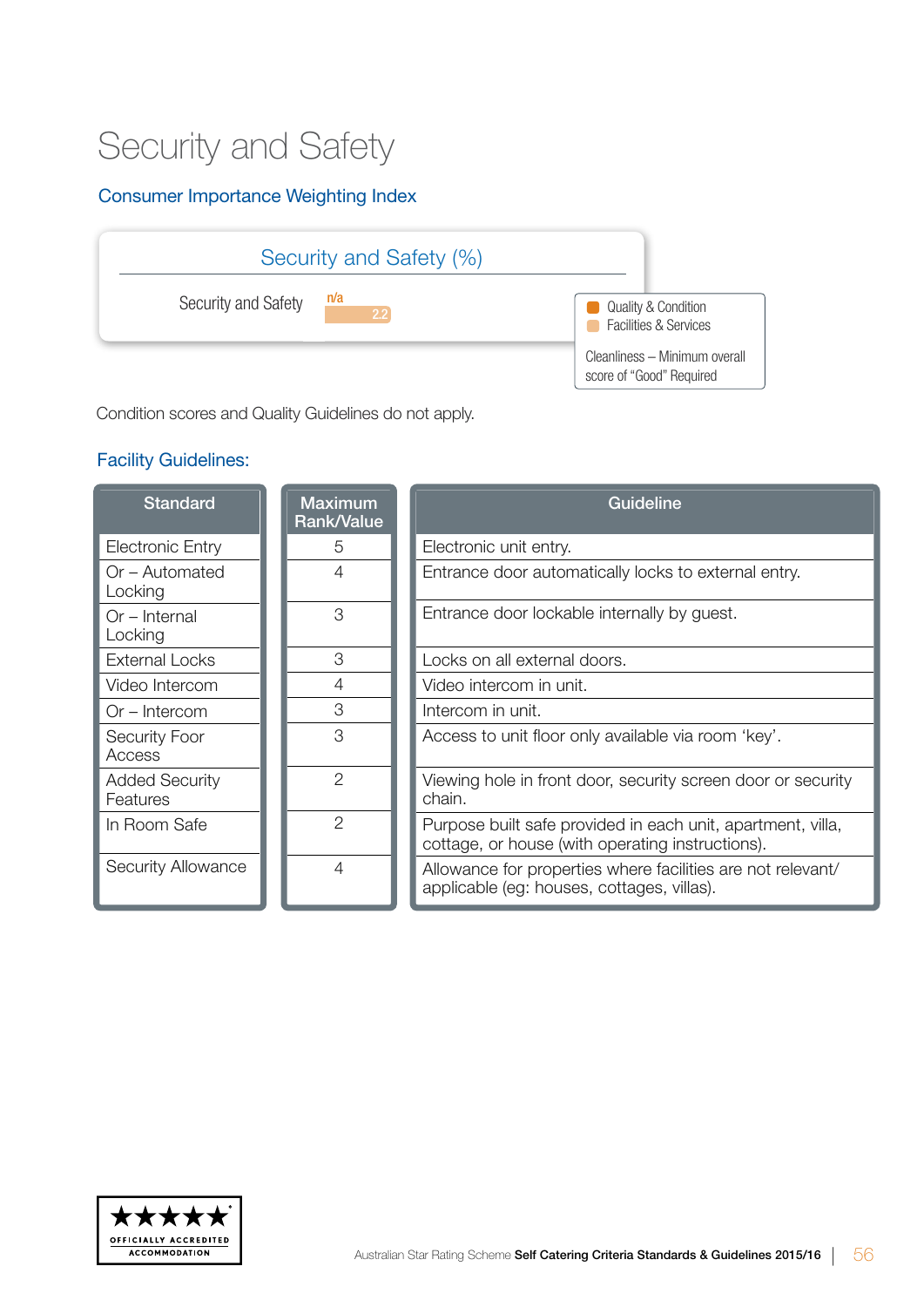## Non-Smoking

#### Consumer Importance Weighting Index



Condition scores and Quality Guidelines do not apply for this Standard.

#### Facility Guidelines:

| <b>Standard</b>                                                  | <b>Maximum</b><br>Rank/Value | Guideline                                                                                                              |
|------------------------------------------------------------------|------------------------------|------------------------------------------------------------------------------------------------------------------------|
| Non-Smoking<br>Units, Apartments,<br>Villas, Cottages,<br>Houses | 4                            | 100% of guest accommodation to be non smoking, and<br>must be accompanied by signage at the property and in-<br>rooms. |

### Business Desk

#### Consumer Importance Weighting Index

| Business Desk (%)                     |                                                           |
|---------------------------------------|-----------------------------------------------------------|
| $\boxed{0.9}$<br><b>Business Desk</b> | Quality & Condition<br><b>Facilities &amp; Services</b>   |
|                                       | Cleanliness - Minimum overall<br>score of "Good" Required |

Condition scores apply in lieu of Quality Guidelines.

| <b>Standard</b>  | <b>Maximum</b><br>Rank/Value | Guideline                                                                                    |  |
|------------------|------------------------------|----------------------------------------------------------------------------------------------|--|
| Phone            |                              | Minimum of one telephone accessible 24 hours.                                                |  |
| Local Phone Book |                              | In unit, apartment, villa, cottage or house.                                                 |  |
| Compendium       |                              | Extensive range of property and local visitor information,<br>including local phone numbers. |  |
| Internet Access  |                              | Broadband or Wi Fi access within unit, apartment, villa,<br>cottage or house.                |  |

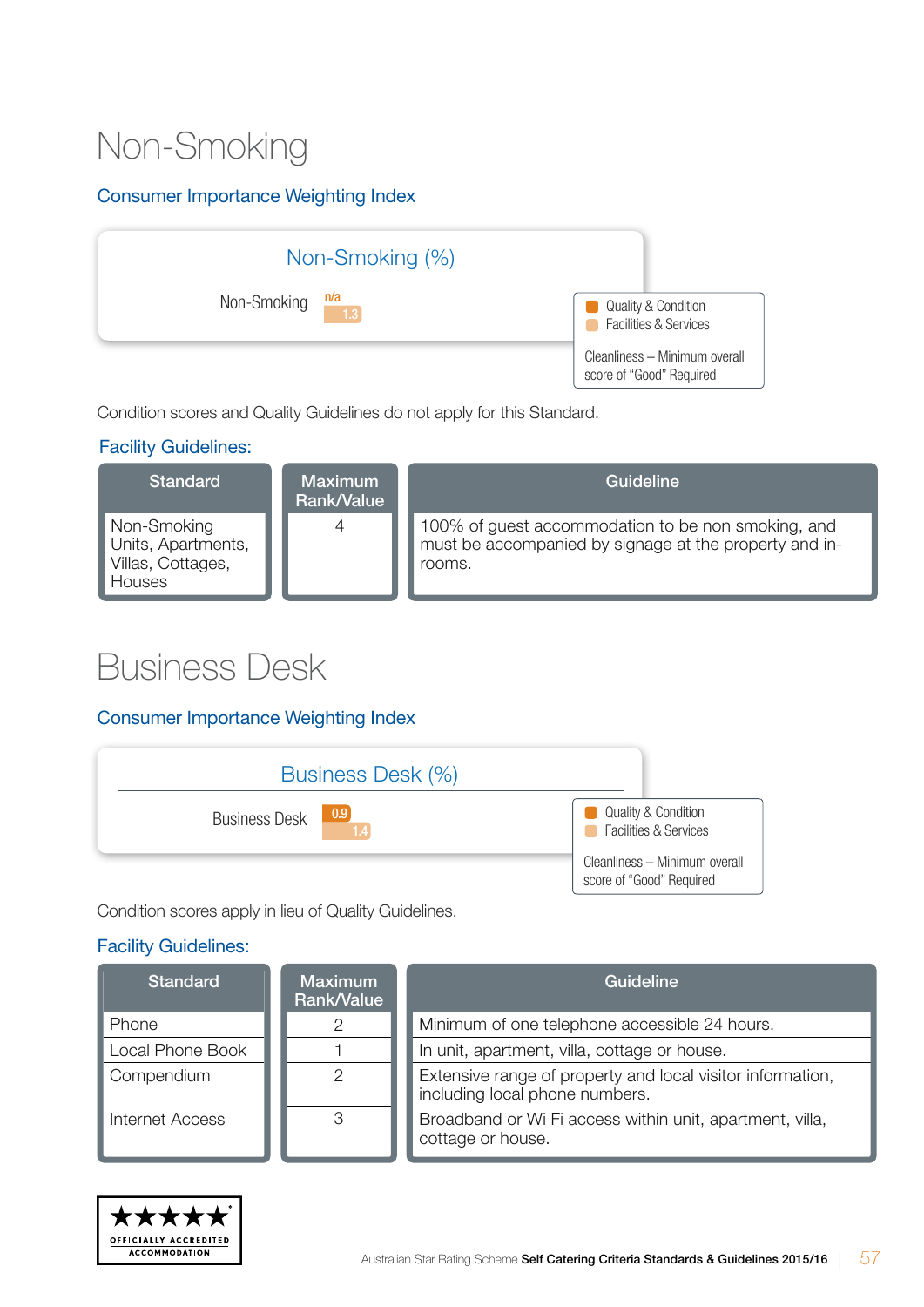## Heating, Cooling and Ventilation

#### Consumer Importance Weighting Index



#### Quality Guidelines:

These Guidelines are typical indicators that may include, but are not limited to, the following:

| Satisfactory                                                        | Moderate                                                                                                | Good                                                                                                                 | <b>Very Good</b>                                               | <b>Excellent</b>                                                                    |
|---------------------------------------------------------------------|---------------------------------------------------------------------------------------------------------|----------------------------------------------------------------------------------------------------------------------|----------------------------------------------------------------|-------------------------------------------------------------------------------------|
| Heating, Cooling and Ventilation                                    |                                                                                                         |                                                                                                                      |                                                                |                                                                                     |
| • box style<br>reverse air<br>conditioners                          | • window/wall<br>reverse cycle<br>air conditioner<br>units with<br>individual<br>temperature<br>control | • split system<br>reverse cycle<br>air conditioners<br>with individual<br>temperature<br>control (remote<br>control) | · ducted air<br>conditioning; or<br>integrated split<br>system | • ducted air<br>conditioning with<br>individual temperature<br>control to each unit |
| • wall hung strip<br>heaters, free<br>standing fans,<br>fan heaters | $\bullet$ column<br>heaters, basic<br>ceiling fans                                                      | • standard ceiling<br>fans                                                                                           | • contemporary<br>ceiling fan                                  | $\bullet$ designer ceiling fan $-$<br>electronic control                            |

#### Facility Guidelines:

A tolerance may apply for all measurements (under) and will be confirmed upon assessment.

| <b>Standard</b>            | <b>Maximum</b><br>Rank/Value | Guideline                                                                                                        |
|----------------------------|------------------------------|------------------------------------------------------------------------------------------------------------------|
| <b>Sufficient Heating</b>  | 5                            | Air conditioners – split (invertors) or ducted systems; steam/<br>water heaters, gas ducted, convection heating. |
| Or – Moderate<br>Heating   | 2                            | Oil columns, fan heaters.                                                                                        |
| <b>Sufficient Cooling</b>  | 5                            | Refrigerated air-conditioners – split or ducted systems;<br>ducted evaporative coolers.                          |
| Or – Moderate<br>Cooling   | 4                            | Ceiling fans, portable fans, portable evaporative cooling<br>system.                                             |
| Heating/Cooling -<br>All   |                              | Heating/cooling provided in all rooms (bathroom excluded)<br>within unit.                                        |
| Individual Temp<br>Control | 2                            | Controls/indicator settings are in degrees.                                                                      |

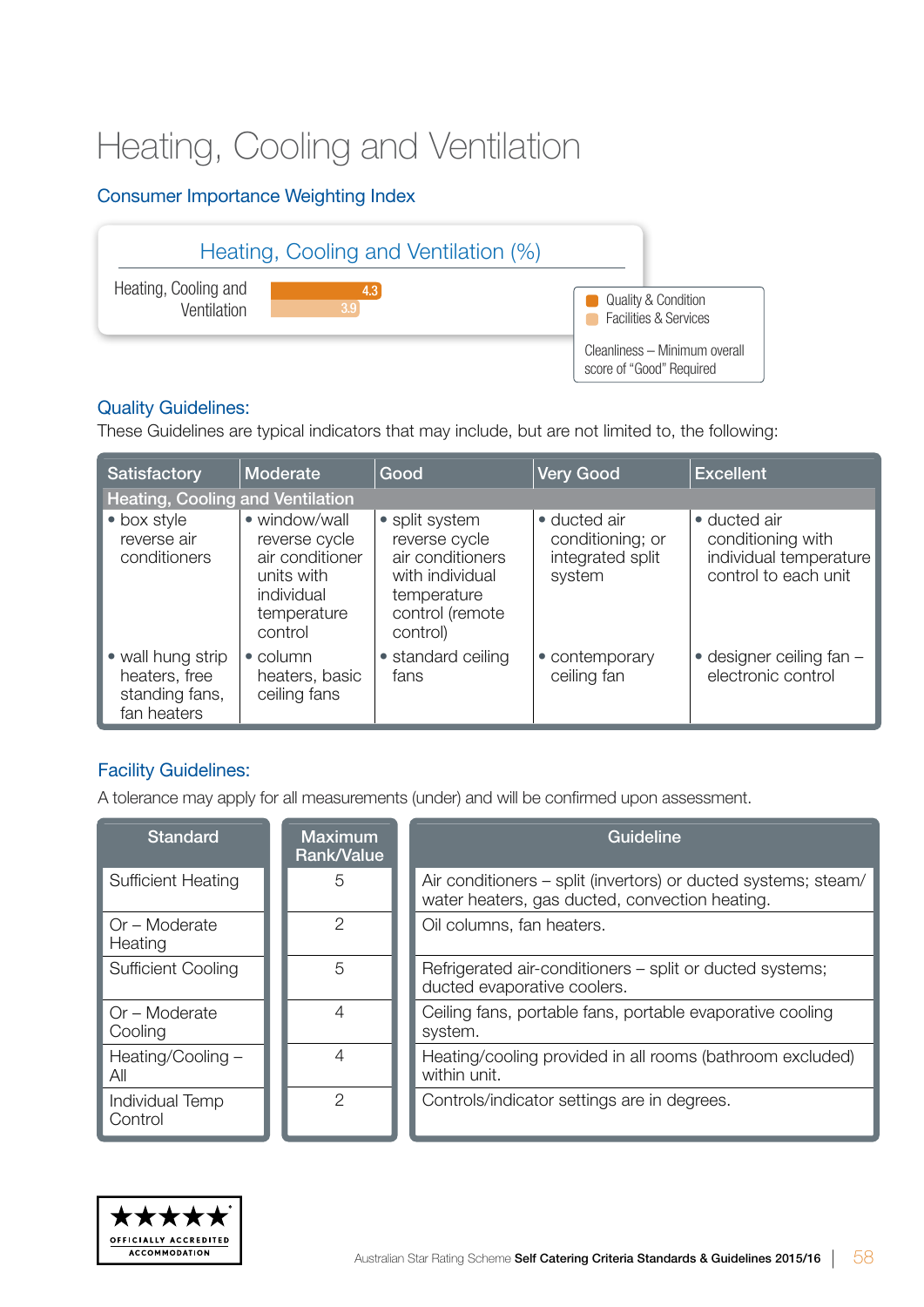# Kitchen

#### Consumer Importance Weighting Index



### Tea, Coffee, Cutlery, Crockery, Glassware

#### Consumer Importance Weighting Index



Condition scores apply in lieu of Quality Guidelines.

| <b>Standard</b>                                       | <b>Maximum</b><br><b>Rank/Value</b> | Guideline                                                                                                                                                                 |
|-------------------------------------------------------|-------------------------------------|---------------------------------------------------------------------------------------------------------------------------------------------------------------------------|
| Tea/Coffee<br>Provisions-<br>Personal                 |                                     | Sufficient (2 per person) complimentary packaged<br>ingredients (instant tea, coffee and sugar satchels) and<br>either fresh or UHT milk. A kettle must also be provided. |
| Or - Tea/Coffee<br>Provisions-<br>Communal            |                                     | As above – provided in a communal or shared facility/area.                                                                                                                |
| Sufficient Quantities/<br>Range of Glassware          | З                                   | Glassware provided for each permanent sleeping position -<br>standard drinking glass and wine/champagne.                                                                  |
| <b>Sufficient Quantities</b><br>of Crockery & Cutlery | З                                   | Mugs and/or cups, saucers, glass and spoons must be<br>provided for each permanent sleeping position.                                                                     |

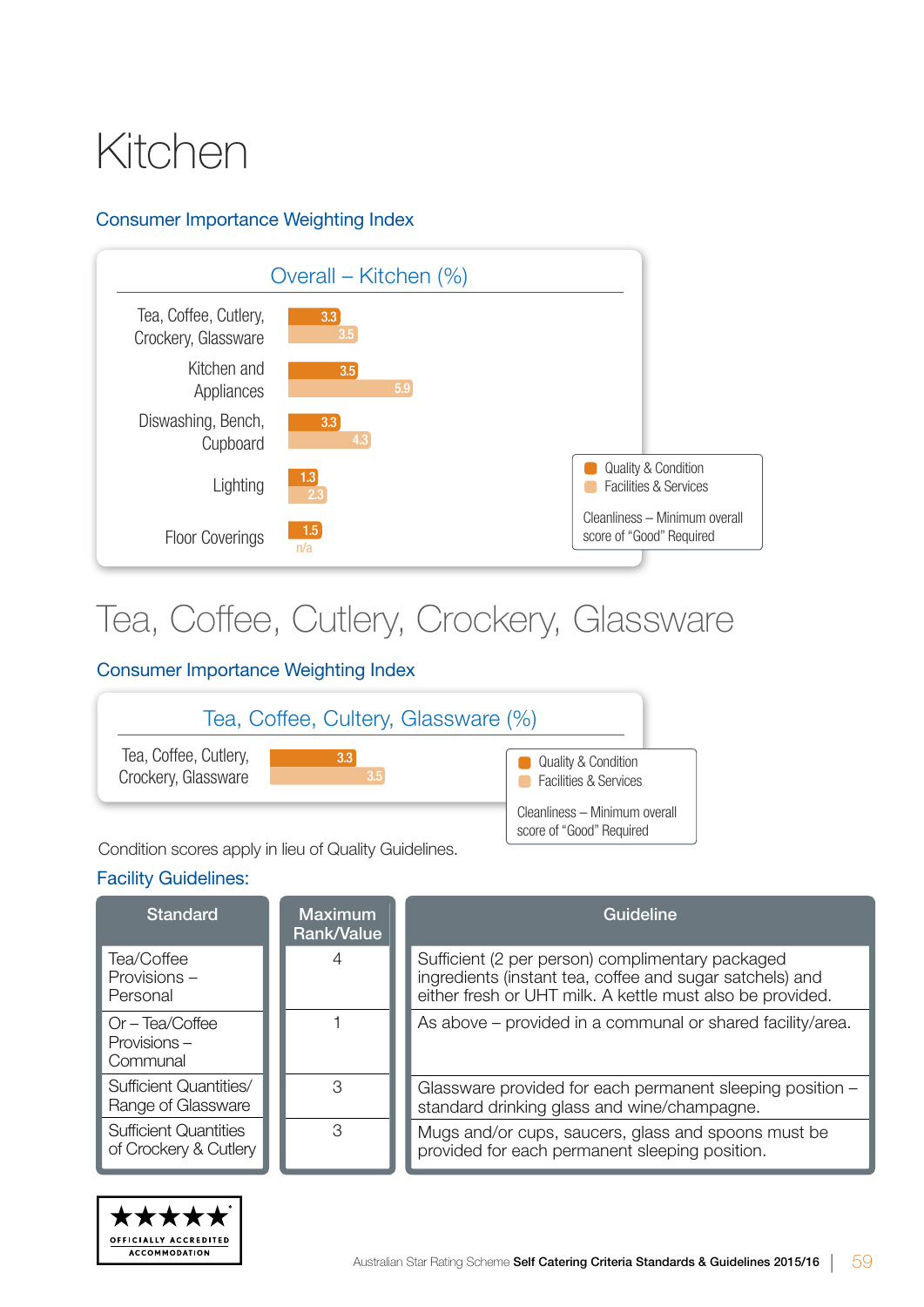## Kitchen and Appliances

#### Consumer Importance Weighting Index



#### Quality Guidelines:

These Guidelines are typical indicators that may include, but are not limited to, the following:

| <b>Satisfactory</b>                                           | Moderate                                                                                                            | Good                                                                             | <b>Very Good</b>                                                                                             | <b>Excellent</b>                                                                                                                                                    |
|---------------------------------------------------------------|---------------------------------------------------------------------------------------------------------------------|----------------------------------------------------------------------------------|--------------------------------------------------------------------------------------------------------------|---------------------------------------------------------------------------------------------------------------------------------------------------------------------|
| <b>Kitchen Appliances</b>                                     |                                                                                                                     |                                                                                  |                                                                                                              |                                                                                                                                                                     |
| • aged/dated<br>basic range<br>appliances eg<br>stovette      | • basic range<br>appliances<br>eg coil/solid<br>hobs; basic<br>free standing<br>upright gas<br>stove, enamel<br>top | • mid range<br>appliances eg<br>ceramic cook top/<br>gas with rotary<br>controls | • high range<br>appliances eg<br>ceramic cook<br>top with touch<br>controls; gas with<br>electronic ignition | • top range appliances<br>eg induction cook top<br>with touch controls:<br>gas, stainless steel<br>cooktop with electronic<br>ignition, variety of<br>cooking zones |
| • appliances<br>'exposed' eg<br>refrigerator free<br>standing | • majority of<br>appliances<br>free standing<br>exposed eg<br>microwave on<br>bench top                             | • appliances<br>incorporated into<br>kitchen design                              | • appliances fully<br>incorporated into<br>cabinets                                                          | • appliances integrated<br>into kitchen design                                                                                                                      |
| • ceiling exhaust<br>fan                                      | • 'exposed'<br>range hood                                                                                           | • standard range<br>hood incorporated<br>into overhead<br>cupboards              | • integrated or<br>designer range<br>hood                                                                    | • integrated or designer<br>range-hood                                                                                                                              |

#### Facility Guidelines:

A tolerance may apply for all measurements (under) and will be confirmed upon assessment.

| <b>Standard</b>           | <b>Maximum</b><br>Rank/Value | Guideline                                          |  |
|---------------------------|------------------------------|----------------------------------------------------|--|
| Large Fridge              | 4                            | Minimum 200 litres.                                |  |
| Or - Adequate Fridge      | 3                            | Minimum 140 litres.                                |  |
| Or - Small Fridge         | 2                            | Less than 140 litres.                              |  |
| $Or$ – Communal<br>Fridge |                              | Refrigerator available for guest in communal area. |  |
| Toaster                   | З                            | Toaster in unit.                                   |  |
| Or - Communal<br>Toaster  |                              | Toaster in communal kitchen.                       |  |
| Domestic Oven             | 5                            | Domestic oven.                                     |  |

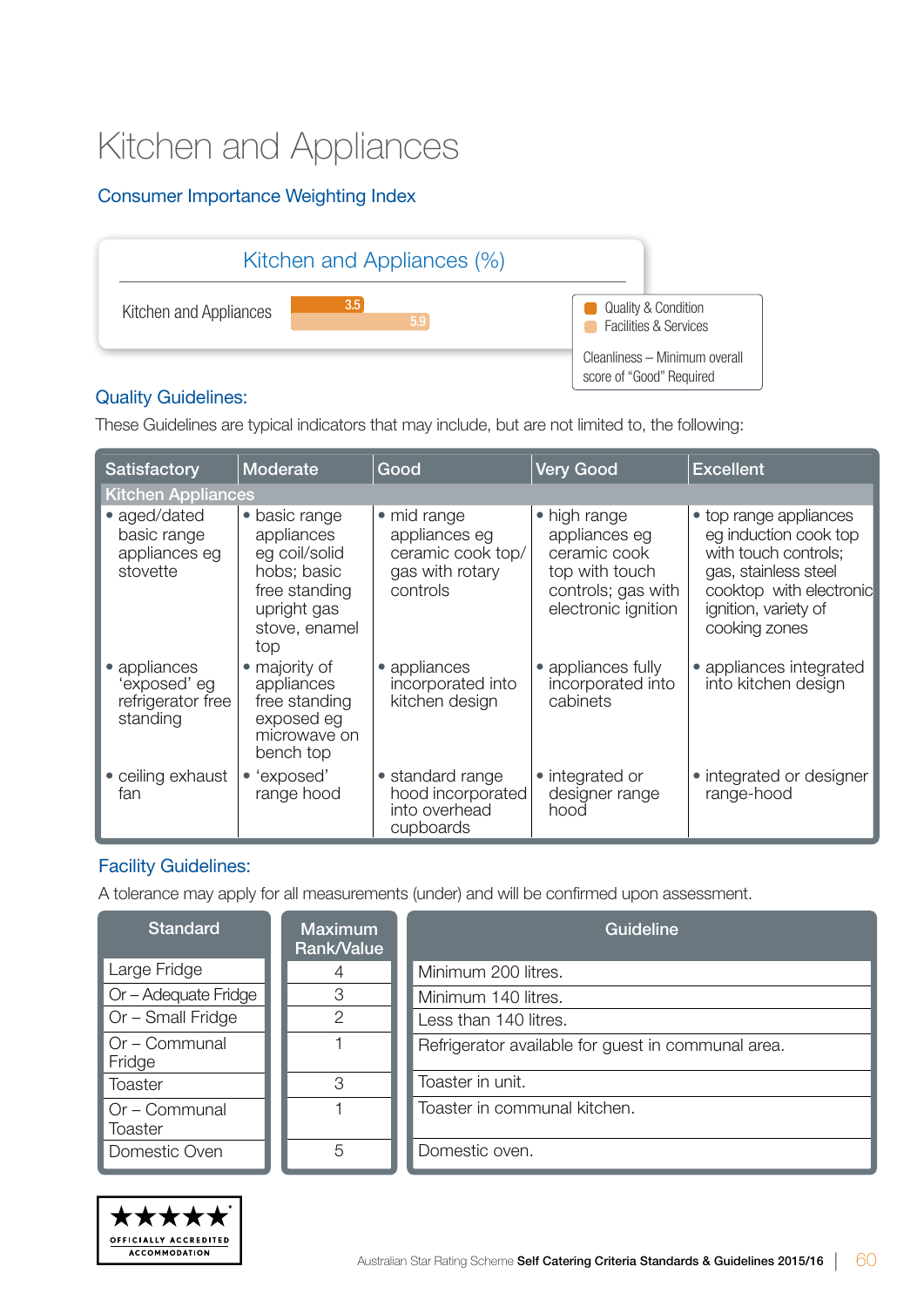### Kitchen and Appliances (continued)

| <b>Standard</b>                       | <b>Maximum</b><br><b>Rank/Value</b> | <b>Guideline</b>                                                                                                      |  |
|---------------------------------------|-------------------------------------|-----------------------------------------------------------------------------------------------------------------------|--|
| Or – Convection<br>Oven/Microwave     | 3                                   | Combined convection and microwave oven.                                                                               |  |
| Or - Stovette                         | $\overline{2}$                      | Stove plugs into power point.                                                                                         |  |
| Or - Communal<br>Oven                 |                                     | Oven in communal kitchen.                                                                                             |  |
| Microwave                             | $\mathbf{2}$                        | Microwave.                                                                                                            |  |
| Or - Communal<br>Microwave            |                                     | Microwave in communal kitchen.                                                                                        |  |
| Grill                                 | $\overline{2}$                      | Slide tray grill or separate grill.                                                                                   |  |
| 3 Hot Plates                          | 3                                   | Minimum 3 hot plates.                                                                                                 |  |
| Or - Less Than 3<br><b>Hot Plates</b> | $\overline{2}$                      | Minimum 1 hot plate.                                                                                                  |  |
| Or - Communal Hot<br>Plates           |                                     | Hotplates in communal kitchen - minimum of 4.                                                                         |  |
| Mechanical<br>Ventilation             | $\overline{2}$                      | Extraction fan/range.                                                                                                 |  |
| <b>Cooking Equipment</b>              | 3                                   | Minimum two saucepans with lids, fry pan, 2 bowls (salad/<br>mixing), and chopping board.                             |  |
| <b>Cooking Utensils</b>               | 3                                   | Minimum egg lifter, peeler, 2 utility knives (1 large), serving<br>spoon, mixer spoon, can opener, cork screw, tongs. |  |
| <b>Additional Appliance</b>           | $\overline{2}$                      | Additional appliances such as an electric frypan, coffee<br>machine, sandwich maker etc.                              |  |

## Dishwashing, Bench, Cupboard

#### Consumer Importance Weighting Index



#### Quality Guidelines:

These Guidelines are typical indicators that include, but are not limited to, the following:

| Satisfactory                        | Moderate                                      | Good                                                              | Very Good                                                                                       | <b>Excellent</b>                                                        |
|-------------------------------------|-----------------------------------------------|-------------------------------------------------------------------|-------------------------------------------------------------------------------------------------|-------------------------------------------------------------------------|
| Dishwashing, Bench, Cupboard        |                                               |                                                                   |                                                                                                 |                                                                         |
| $\bullet$ no splashback $\parallel$ | • splashbacks<br>limited area,<br>basic tiles | $\bullet$ splashbacks $-$<br>standard tiles,<br>standard laminate | $\bullet$ splashback – glass,<br>stainless steel,<br>reconstituted stone,<br>contemporary tiles | $\bullet$ splashback – glass,<br>stainless steel, stone,<br>glass tiles |

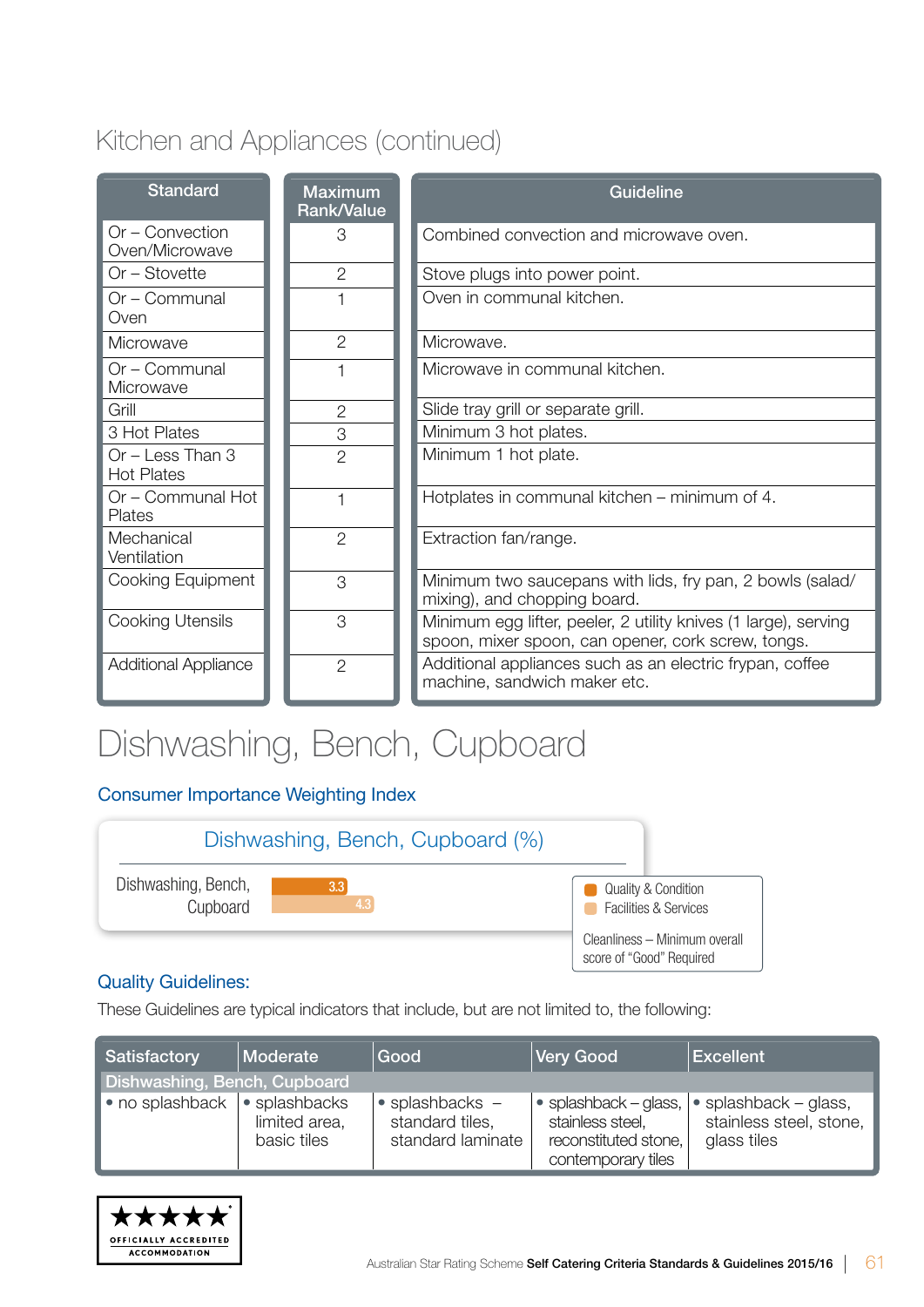### Dishwashing, Bench, Cupboard (continued)

| <b>Satisfactory</b>                                                                          | Moderate                                                                           | Good                                                                                 | <b>Very Good</b>                                                                                                     | <b>Excellent</b>                                                                                                                   |
|----------------------------------------------------------------------------------------------|------------------------------------------------------------------------------------|--------------------------------------------------------------------------------------|----------------------------------------------------------------------------------------------------------------------|------------------------------------------------------------------------------------------------------------------------------------|
| $\bullet$ bench tops $-$<br>dated laminate/<br>tiles                                         | $\bullet$ bench tops $-$<br>basic laminate/<br>tiles                               | $\bullet$ bench tops $-$<br>standard laminate                                        | $\bullet$ bench tops $-$<br>reconstituted stone<br>designer laminate                                                 | • bench tops – natural<br>stone                                                                                                    |
| · doors/<br>$drawers -$                                                                      | • doors/drawers<br>- painted,                                                      | · doors/drawers -<br>standard design,                                                | · doors/drawers<br>- timber veneer,                                                                                  | • handles – designer/<br>stainless steel                                                                                           |
| painted dated<br>melamine/<br>laminate                                                       | melamine/<br>laminate                                                              | melamine,<br>laminate, vinyl<br>wrap                                                 | designer<br>laminate/<br>melamine.                                                                                   | $\bullet$ handles – designer<br>stainless steel, handle-<br>less/recessed grooves,<br>'soft' closing drawers                       |
| $\bullet$ handles $-$ basic<br>plastic/timber                                                | $\bullet$ handles $-$<br>basic plastic/<br>timber                                  | $\bullet$ handles – eg<br>standard chrome                                            | $\bullet$ handles $-$<br>designer/<br>stainless steel                                                                | · doors/drawers - solid<br>timber, 2 pack epoxy                                                                                    |
| $\bullet$ internal $-$<br>unsealed<br>$\bullet$ sink – dated<br>stainless steel              | $\bullet$ internal $-$<br>unsealed<br>$\bullet$ sink – basic<br>stainless steel    | $\bullet$ internal $-$<br>melamine<br>$\bullet$ sink – stainless s<br>steel          | $\bullet$ internal $-$<br>melamine/laminate<br>$\bullet$ sink $-$ stainless<br>steel - under<br>bench mounted        | $\bullet$ internal – melamine/<br>laminate<br>$\bullet$ sink – porcelain,<br>stone, stainless steel -<br>under bench mounted       |
| • tap ware -basic<br>/ mismatched<br>$\bullet$ lack of<br>coordination of<br>style or design | $\bullet$ tap ware $-$<br>basic<br>• limited<br>coordination of<br>style or design | $\bullet$ tap ware $-$<br>standard chrome<br>• coordinated style/<br>design elements | $\bullet$ tap ware $-$<br>stainless steel<br>• custom design<br>and coordinated<br>with overall room<br>style/ theme | $\bullet$ tap ware $-$ designer<br>stainless steel<br>• coordinated with<br>obvious use of<br>elements and<br>principles of design |

#### Facility Guidelines:

A tolerance may apply for all measurements (under) and will be confirmed upon assessment.

| <b>Standard</b>                            | <b>Maximum</b><br>Rank/Value | Guideline                                                                          |  |
|--------------------------------------------|------------------------------|------------------------------------------------------------------------------------|--|
| Double Sink                                | 4                            | Double sink with plugs.                                                            |  |
| Or - Standard Sink                         | 2                            | Kitchen sink with plug.                                                            |  |
| Or - Communal Sink                         |                              | Dishwashing facilities available in communal area.                                 |  |
| Mixer Taps                                 | $\overline{2}$               | Flick mixer or separate taps with common spout.                                    |  |
| Sufficient Bench<br>Space                  | 3                            | 1000mm x 600mm, measurements may be accumulative.<br>Minimum measurement of 150mm. |  |
| Sufficient Cupboard/<br><b>Shelf Space</b> | $\mathcal{P}$                | Minimum 500mm x 600mm - as above.                                                  |  |
| <b>Spare Power Points</b>                  | $\overline{2}$               | Additional power point/s.                                                          |  |
| Dishwasher                                 | 5                            | Dishwasher provided.                                                               |  |
| Rubbish Bin                                |                              | Minimum 8 litre.                                                                   |  |
| Lined Rubbish Bin                          |                              | Kitchen bin, lined and lidded, or in cupboard.                                     |  |
| Washing Liquids &<br>Aids                  |                              | Detergents, dishcloth, tea towel, scour, dish-rack.                                |  |

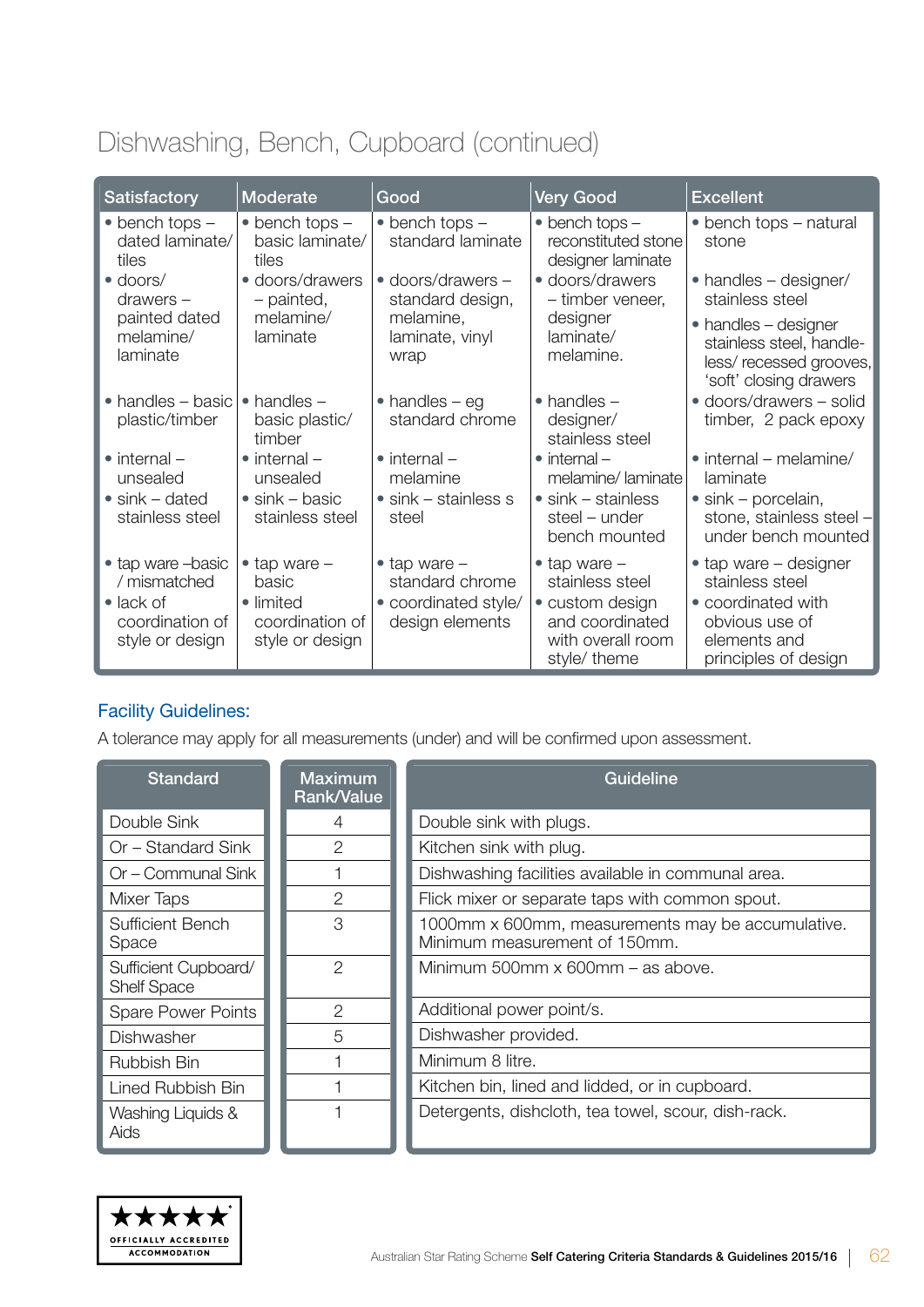## Lighting

#### Consumer Importance Weighting Index



#### Quality Guidelines:

These Guidelines are typical indicators that may include, but are not limited to, the following:

| <b>Satisfactory</b>                            | Moderate                                        | Good                                                                                   | <b>Very Good</b>                                                                                                                      | <b>Excellent</b>                                                                                                                                                                   |
|------------------------------------------------|-------------------------------------------------|----------------------------------------------------------------------------------------|---------------------------------------------------------------------------------------------------------------------------------------|------------------------------------------------------------------------------------------------------------------------------------------------------------------------------------|
| Lighting                                       |                                                 |                                                                                        |                                                                                                                                       |                                                                                                                                                                                    |
| • exposed<br>globes or<br>fluorescent<br>tubes | • fluorescent<br>lighting diffuser<br>panels    | • panel fluorescent<br>lighting; standard<br>down lights -<br>painted white<br>fitting | • custom design<br>down lights<br>- one piece<br>recessed down<br>light, round<br>chrome fitting                                      | • architectural design<br>down lights - one<br>piece unit down light<br>specifically designed<br>and manufactured<br>for the purpose or<br>application                             |
| • dated light<br>fixtures and<br>fittings      | basic oyster<br>lighting                        | • oyster fittings                                                                      | • optional lighting<br>illumination                                                                                                   | • optional lighting<br>illumination                                                                                                                                                |
| $\bullet$ lack of<br>coordination              | • limited<br>coordination of<br>style or design | • coordinated style/<br>design elements                                                | • custom light<br>shades may be<br>sensor lighting<br>with manual over-<br>ride<br>• coordinated with<br>overall room style/<br>theme | • designer light fittings,<br>may have electronic<br>control management<br>system, digital touch<br>padscoordinated<br>with obvious use<br>of elements and<br>principles of design |

| Standard            | <b>Maximum</b><br>Rank/Value | Guideline                                              |
|---------------------|------------------------------|--------------------------------------------------------|
| Sufficient lighting |                              | Effective lighting to all functional areas of kitchen. |

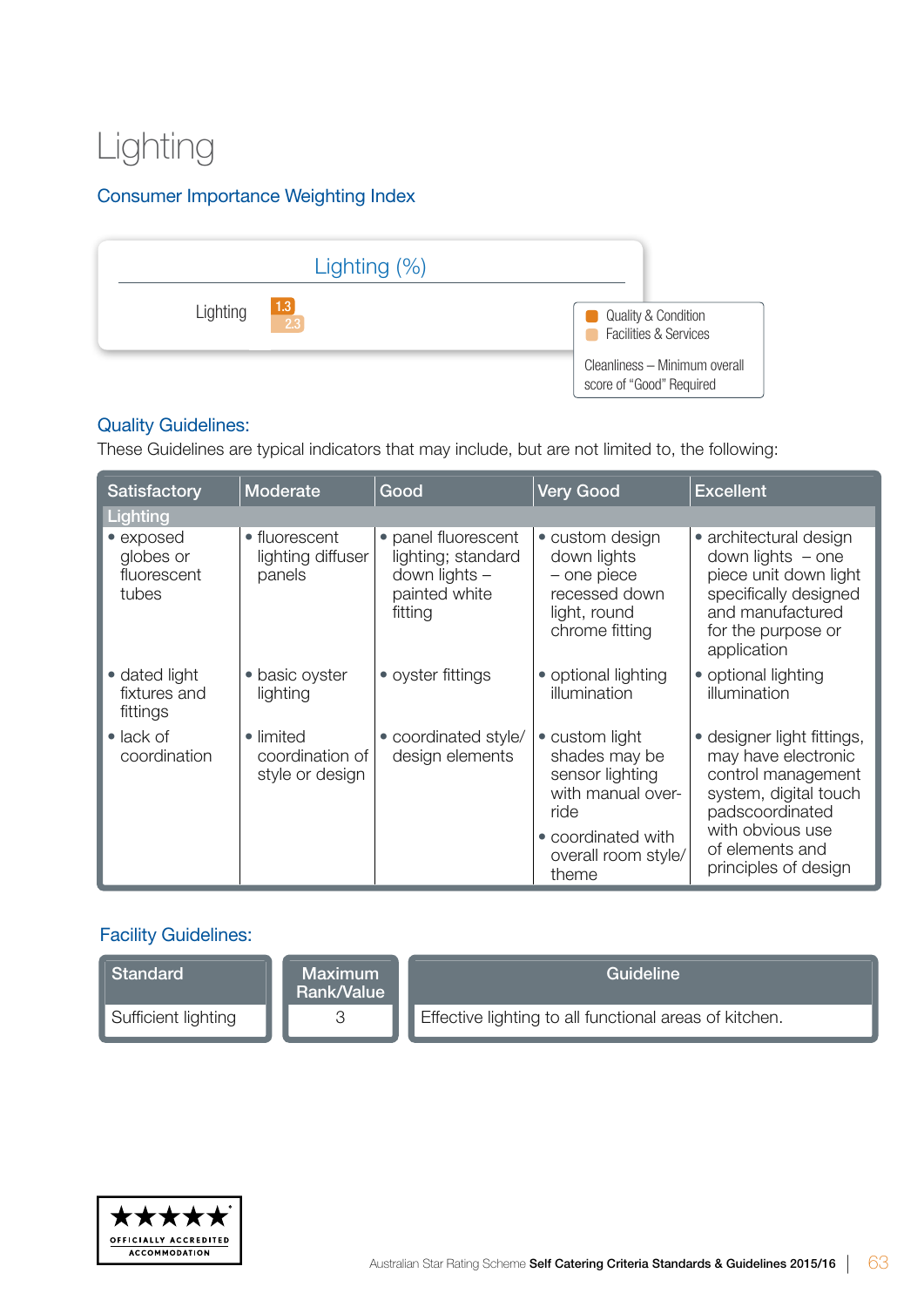## Floor Coverings

#### Consumer Importance Weighting Index



#### Quality Guidelines:

These Guidelines are typical indicators that may include, but are not limited to, the following:

| <b>Satisfactory</b>                        | Moderate                                        | Good                                                                     | <b>Very Good</b>                                                                             | <b>Excellent</b>                                                             |  |  |
|--------------------------------------------|-------------------------------------------------|--------------------------------------------------------------------------|----------------------------------------------------------------------------------------------|------------------------------------------------------------------------------|--|--|
| <b>Floor Coverings</b>                     |                                                 |                                                                          |                                                                                              |                                                                              |  |  |
| • dated vinyl<br>sheeting/tiles            | • basic thin vinyl<br>sheeting                  | • standard tiles/<br>vinyl/laminate                                      | • contemporary<br>tiles, reconstituted<br>stone,<br>contemporary vinyl<br>(cushion underlay) | • high quality tiles eg<br>stone, natural rubber<br>flooring                 |  |  |
| • dated tiles                              | • basic tiles                                   | • standard polished<br>concrete – no<br>added agate or<br>design; timber | • timber, polished<br>concrete                                                               | • designer polished<br>concrete/timber                                       |  |  |
| • no coordination<br>of style or<br>design | · limited<br>coordination of<br>style or design | • coordinated style/<br>design elements                                  | • custom design<br>and coordinated<br>with overall room<br>style/ theme                      | • coordinated with<br>obvious use of<br>elements and<br>principles of design |  |  |

Facility Guidelines do not apply.

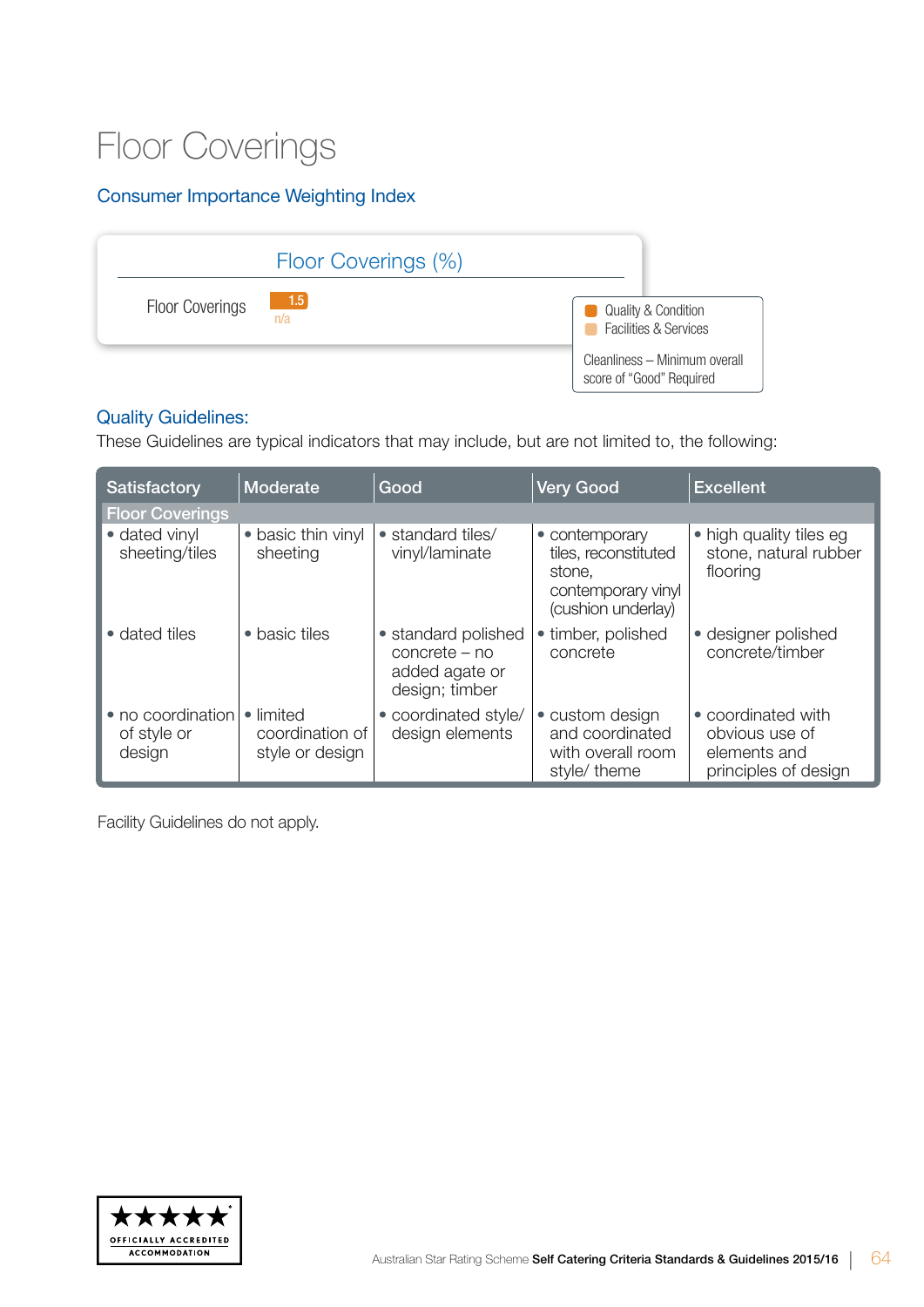# Glossary of Terms

When we developed our guidelines for Quality and Condition we consulted widely with design professionals and commercial operators across the Australian accommodation sector.

An assessment of quality incorporates experiential and functional design elements, material, construction techniques and sustainability. Consumer research also showed that 'modernity' (e.g. the stylishness, freshness, innovativeness, or avant-garde of facilities and design) had a significant influence on their perception of quality.

The assessment of condition is the most important and influential factor in determining a Star Rating. Effective maintenance practices and a commitment to ongoing refurbishments have proven to be highly valuable in managing defective facilities, stress and wear of guest facilities.

| <b>Term</b>                                  | Area of<br><b>Assessment</b> | <b>Description</b>                                                                                                                                                                                                                                                                                                                                                                                                      |
|----------------------------------------------|------------------------------|-------------------------------------------------------------------------------------------------------------------------------------------------------------------------------------------------------------------------------------------------------------------------------------------------------------------------------------------------------------------------------------------------------------------------|
| Aged                                         | Condition                    | Determined by the effects of time or 'wear and tear' on fittings, fixtures<br>and/or furnishings. Ongoing maintenance may address some effects,<br>but the overall impact of sustained guest use has led to the deterioration<br>of quality standards; for example, faded, chipped, worn, and saggy.                                                                                                                    |
|                                              |                              | Please note: antique or collectible furnishings will not be defined as<br>'aged' in the absence of condition issues.                                                                                                                                                                                                                                                                                                    |
| <b>Basic</b>                                 | Quality                      | Determined by the practicality and purpose of use as opposed to<br>incorporating or complementing a distinct design element or theme -<br>of plain appearance and functional application. For example, a framed<br>mirror with no additional design element or feature such as bevelled<br>edges or recessed into surrounding tiles.                                                                                    |
| Coordination                                 | Quality                      | Determined by the integration of design and decor elements to produce<br>a complementary theme. For example, the coordination of bedding such<br>as throws, cushions/pillows, sheets, valance, sheets and bedcovers that<br>demonstrates an obvious attempt to coordinate each element.                                                                                                                                 |
| Contemporary                                 | Quality                      | Determined by the functional and modern design elements that are<br>engaged by commercial designers, retailers and hospitality professionals.<br>For example, a 'contemporary' modular lounge suite when compared to<br>a 'dated' cane lounge suit.                                                                                                                                                                     |
| Custom<br>Designed and/<br>or Custom<br>Made | Quality                      | Determined by the functional design elements specific to the overall<br>decor or theme of a property and guest experience. This may include<br>products that have been tailored to satisfy specific requirements. For<br>example, the use of a bed-head that complements an overall decor and<br>theme for the bedroom, or a dining table and chairs that complement<br>the overall decor and theme of the living area. |
| Comfort Layer<br>(Mattress)                  | Quality                      | Determined by the types of foams and fibres used in the uppermost<br>layers of a mattress, as well as their overall thickness or density. For<br>example, a standard mattress may have 2 comfort layers while the<br>benchmark for high technology mattresses is a minimum of 5 deep<br>comfort layers.                                                                                                                 |